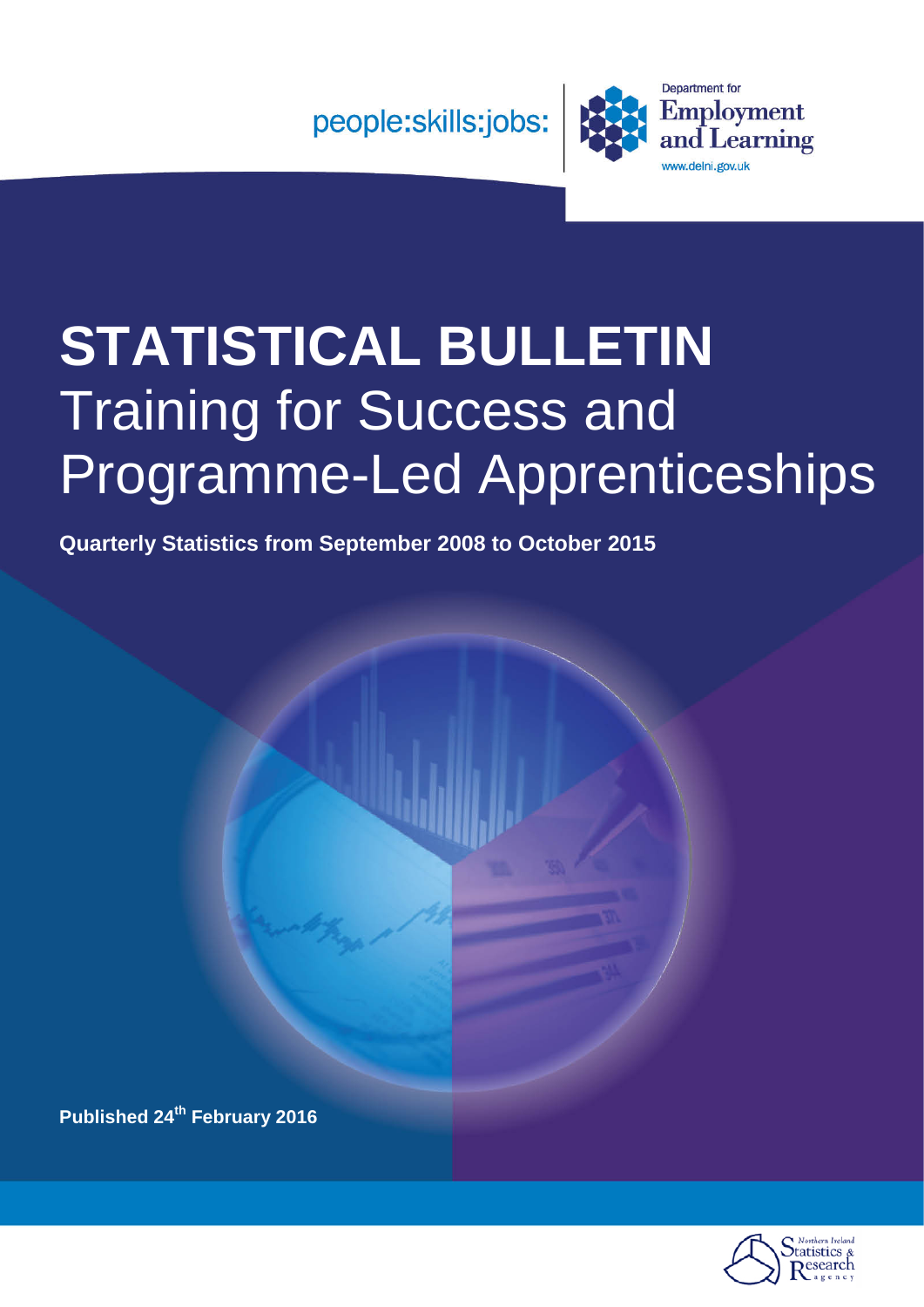# TABLE OF CONTENTS

| <b>Section</b>                                                   | <b>Page</b>     |
|------------------------------------------------------------------|-----------------|
|                                                                  |                 |
| <b>INTRODUCTION</b>                                              | 3               |
|                                                                  |                 |
| <b>HIGHLIGHTS</b>                                                | 5               |
|                                                                  |                 |
| <b>KEY STATISTICS</b>                                            | $6\phantom{1}6$ |
|                                                                  |                 |
| <b>Starts</b>                                                    | 6               |
|                                                                  |                 |
| <b>Occupancy</b>                                                 | 8               |
|                                                                  |                 |
| <b>Leavers and Main Outcomes</b>                                 | 11              |
|                                                                  |                 |
| <b>Performance Monitoring</b>                                    | 15              |
|                                                                  |                 |
| <b>NOTES TO READERS</b>                                          | 16              |
|                                                                  |                 |
| <b>PART A - TRAINING FOR SUCCESS STATISTICAL TABLES</b>          | 20              |
|                                                                  |                 |
| <b>PART B - PROGRAMME-LED APPRENTICESHIPS STATISTICAL TABLES</b> | 40              |

Г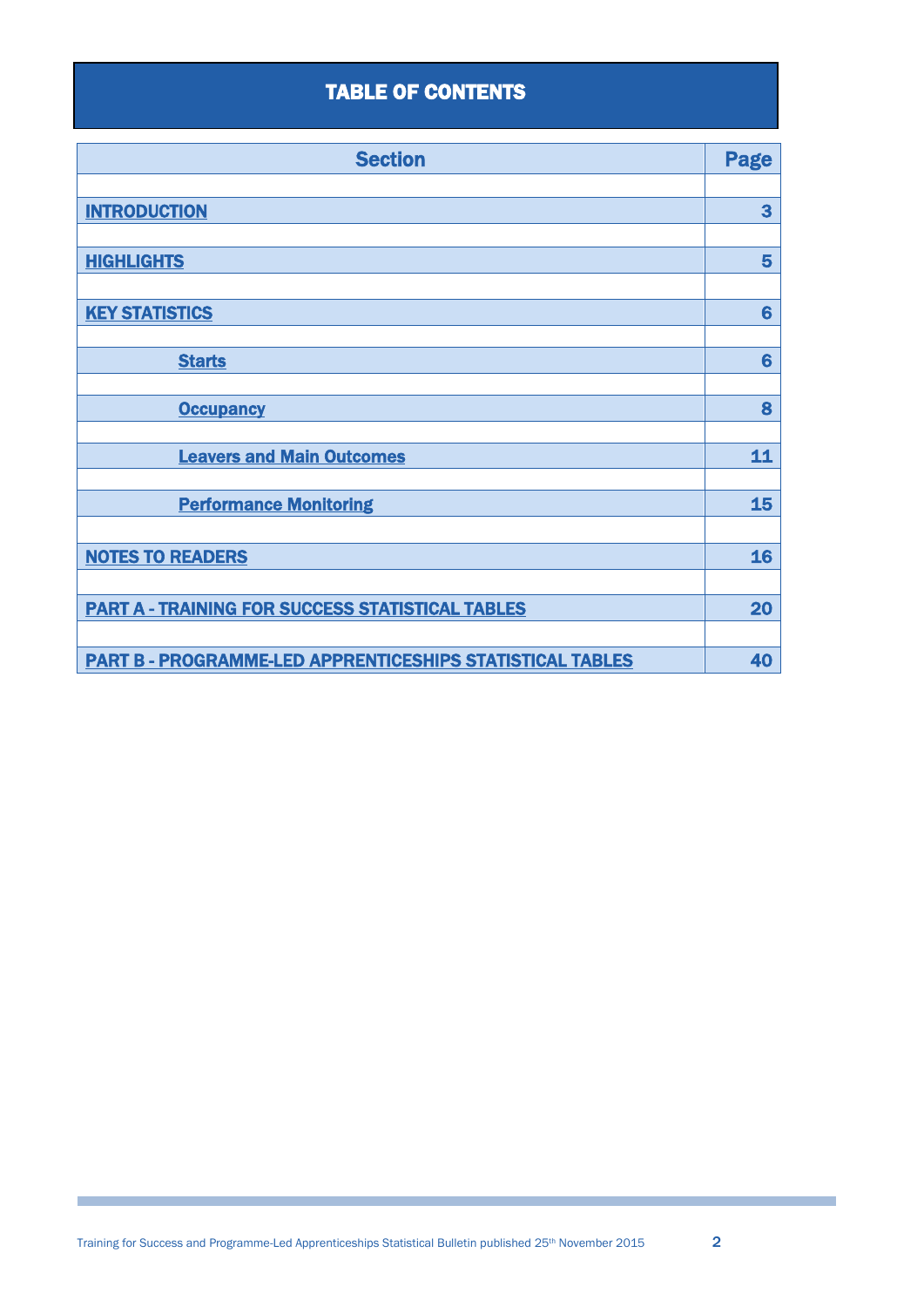# <span id="page-2-0"></span>**Coverage**

This Statistical Bulletin is part of a quarterly series published by the Department for Employment and Learning (DEL) to provide key information on the [Training for Success](http://www.nidirect.gov.uk/trainingforsuccess) (TfS) and Programme-Led Apprenticeships (PLA) programmes in Northern Ireland. It contains data from September 2008 to October 2015.

The statistics presented in this Bulletin cover a range of topics including starts, occupancy, leavers and outcomes for participants on TfS and PLA. For more information on the coverage please see the **Notes to Readers** section.

# Policy and Operational Context

In September 2008, the TfS programme which replaced Jobskills in September 2007 was revised, restructured and rebranded into two separate provisions, Training for Success and ApprenticeshipsNI (AppsNI). This bulletin does not include information or statistics on TfS prior to 2008, as all participants on this version had left by the quarter ending July 2011. Relevant statistics for this can be found on the DEL website in versions of this bulletin published on or before 27 August 2014.

TfS is a programme designed for young people aged 16-17, or under 22 years for those with a disability, and under 24 years for those who qualify under the Children (Leaving Care) Act (NI) (2002). It provides training to give participants the tools and skills they need to get a job. The training offers young people the opportunity to gain relevant qualifications as well as the personal and behavioural skills required to progress into work.

The TfS programme provides training for learners who have not yet found full-time employment. It is designed to enable learners to progress to higher level training, further education, or employment by providing training to address personal and social development needs, develop occupational skills, employability skills and, where necessary, Essential Skills training.

From September 2008, TfS was delivered through three options – Skills for Your Life, Skills for Work and Pre-Apprenticeships. Programme-Led Apprenticeships (PLA) were introduced from 7 September 2009 in response to the then economic downturn, so that Northern Ireland would continue to develop and retain skills in preparation for the economic upturn. PLA replaced the Pre-apprenticeships option which was set aside from 23 June 2009. With the introduction of TfS (2013), PLA has now been set aside.

From June 2013, TfS (2013) is delivered through four options – Skills for Your Life, Skills for Work Level 1, Skills for Work Level 2 and Skills for Work Level 3 – each of which comprises a common curriculum of Essential Skills, personal and social development skills, employability skills, and professional and technical skills, as follows:

i. Skills for Your Life – to address the personal and development needs of young people who have disengaged from learning and/or have significant barriers to education, training or employment including Essential Skills needs. It is designed to address the need for more focused provision for the significant minority of young people for whom Skills for Work is not suitable.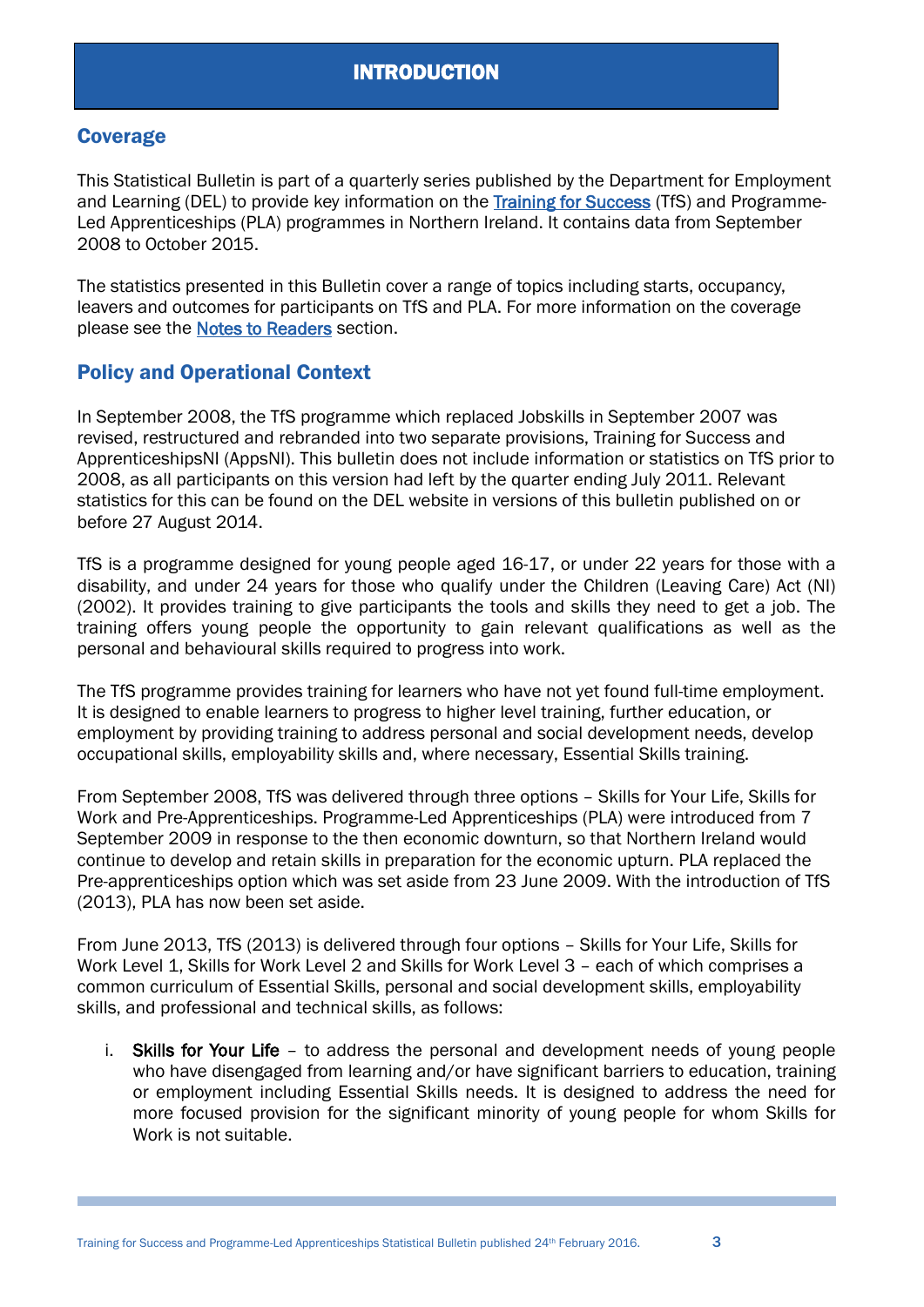- ii. Skills for Work Level 1 to help young people gain skills and qualifications at Level 1, to be able to gain employment, to progress to Skills for Work Level 2 or ApprenticeshipsNI.
- iii. Skills for Work Level 2 to ensure that those participants who have been assessed as capable of achieving at Level 2, but who have not yet secured employment, are prepared for future progression to an apprenticeship.
- iv. Skills for Work Level 3 To ensure that those participants who have successfully completed the Skills for Work Level 2 strand but have not yet progressed to employment can develop Level 3 knowledge and skills.

Although some of the analysis below is presented by academic year, it should be noted that participation on TfS is not cohort based and participants can join and leave at any time during the year.

# Who Will Be Interested?

The information presented in this Statistical Bulletin will be of interest to a wide variety of people. For example, the statistics in and derived from this Bulletin are currently used by DEL policy officials in their role of assisting and advising the Minister for Employment and Learning to discharge his duties; by the Northern Ireland Assembly and Employment and Learning committee to scrutinise DEL training programmes; and by DEL policy officials in order to monitor performance of the programme. Other interested parties include academics, the private sector and the general public.

# **Structure**

This Bulletin analyses key statistical information for the TfS and PLA programmes in Northern Ireland. [ApprenticeshipsNI](http://www.nidirect.gov.uk/apprenticeships) statistics are published separately. The Statistical Tables section of this Bulletin is split into two parts; [Part A](#page-19-0) deals with statistics on Training for Success whilst [Part](#page-39-1)  [B](#page-39-1) presents information on Programme-Led Apprenticeships. Data have been provided on the options undertaken within the programmes; on numbers participating in the programmes; on key personal characteristics of participants (such as gender and background); and on qualifications and outcomes gained by participants.

This Bulletin comprises three sections as outlined below:

- [Key Statistics](#page-5-2) Highlights the main facts from the statistical tables.
- [Notes to Readers](#page-15-0) Provides further information on programme design, terminology and definitions.
- Statistical Tables for [Part A TfS](#page-19-0) and [Part B PLA](#page-39-0) Includes statistics on the options undertaken within the programmes; on starts; on leavers; on numbers participating in the programmes; on key personal characteristics of participants (such as gender and background); and on qualifications and outcomes gained by participants.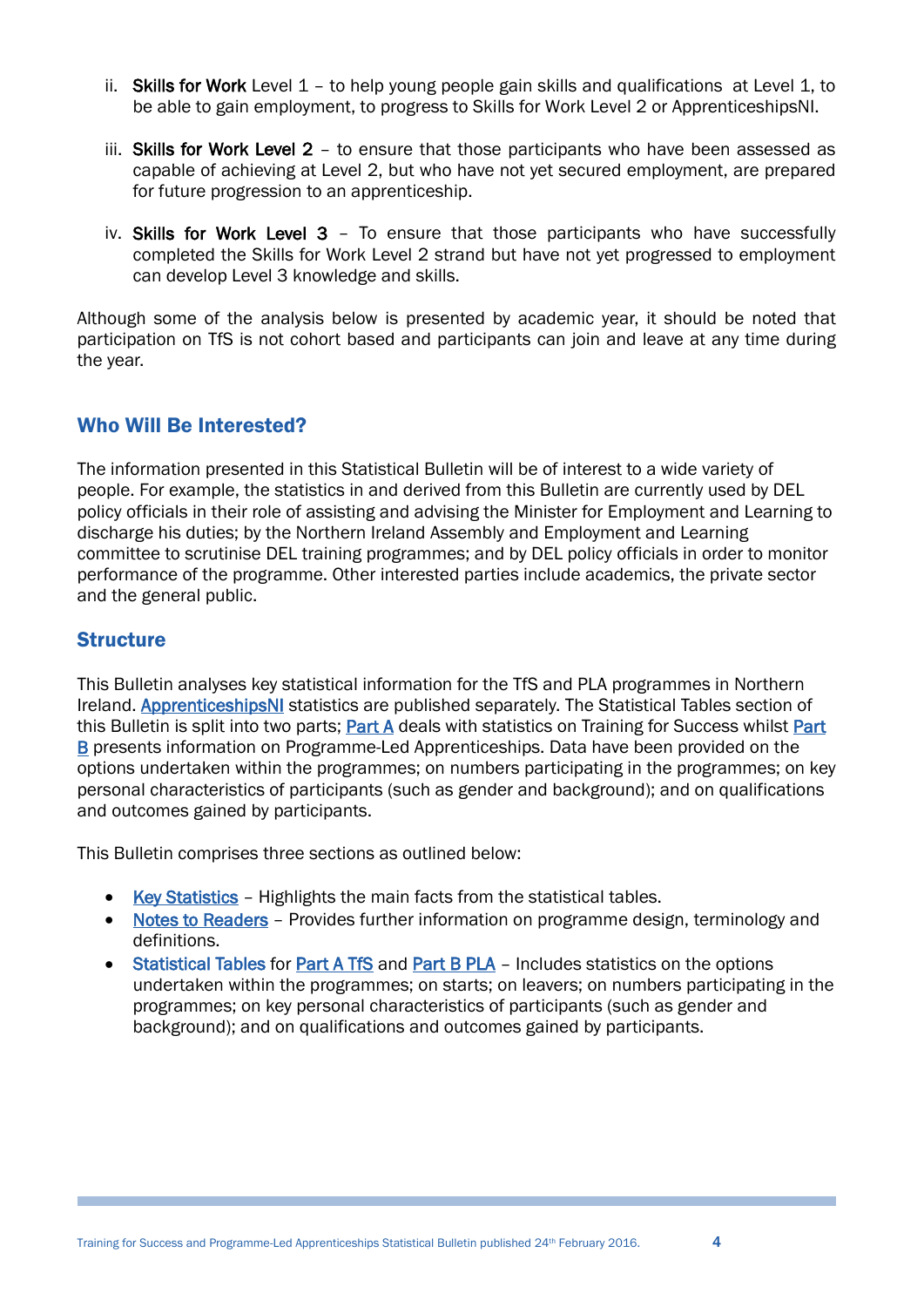# <span id="page-4-0"></span>**HIGHLIGHTS**

- The majority of participants on Training for Success are male, accounting for 69% of current occupants.
- Skills for Work Level 2 has the highest percentage of Training for Success 2013 starts in the current academic year (up to October 2015) with 59% of participants assigned to this level, followed by Skills for Work Level 1 with 27% and Skills for Your Life with 9%.
- On average, 63% of Skills for Your Life and 69% of Skills for Work leavers achieve a qualification.
- In the latest full academic year 2014/15, 80% of Programme-Led Apprenticeship participants achieved an NVQ Level 2 and 74% achieved a Full Framework Level 2.
- There are 6,296 participants currently on Training for Success 2013, with 21 remaining on Training for Success 2008 options. Only 7 participants remain on Programme Led Apprenticeships.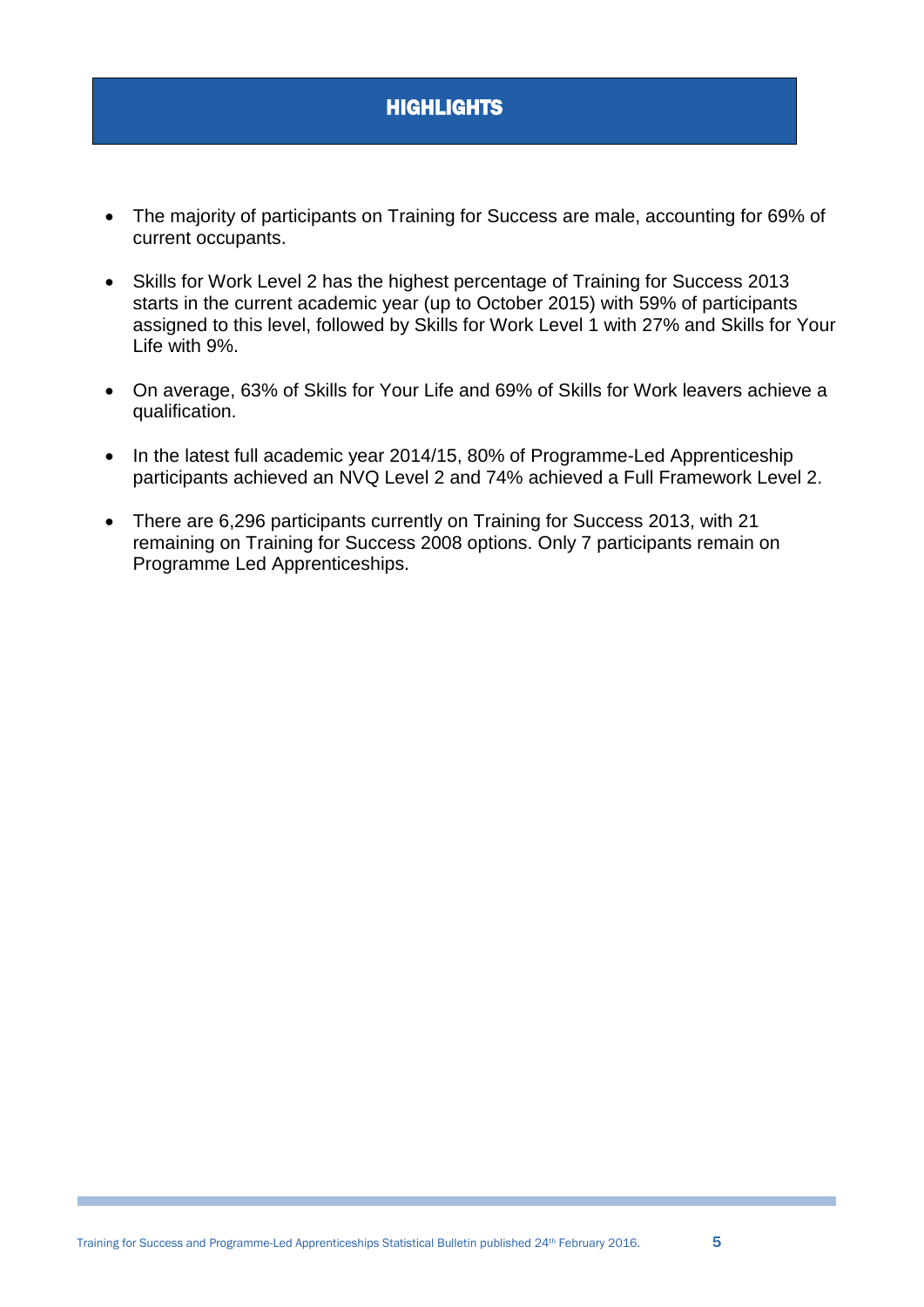# <span id="page-5-2"></span><span id="page-5-1"></span><span id="page-5-0"></span>**Starts**

Between the academic years 2008/09 and 2015/16 (up to October '15), 28,850 participants started on TfS and 14,852 started on PLA.

Figure 1 shows that the number of starts on TfS and PLA combined rose steadily to peak at 6,459 in the 2011/12 academic year and have fallen in the three academic years since. The falls in the combined number of starts on TfS and PLA coincide with a broader range of vocational subjects being offered by secondary schools. National Statistics produced by the Department of Education (NI) show that the proportion of pupils staying on at school into year 13 has risen from 59.5% in 2008/09 to 69.8% in 2014/15.



#### Figure 1: Training for Success and Programme-Led Apprenticeship Starts (2008/09 to  $2015/16$ ) (1) (2)

(1) In September 2009, Programme-Led Apprenticeships (PLA) replaced the Pre-Apprenticeships option which was suspended in June 2009 for new participants.

(2) With the introduction of TfS (2013) from June 2013, PLA has been set aside.

*Source: Data extracted from the Department's Client Management System on 29th January 2016.*

All new starts since 28th June 2013 have entered under a new contract, TfS 2013. The award of this contract introduces the Skills for Work Level 3 strand along with new design features across all strands. On entry, participants are assigned to a strand based on their ability and Figure 2 shows the proportions of those starting on each strand. Direct entry is not permitted to Skills for Work Level 3: participants may only progress after completing Skills for Work Level 2 if appropriate.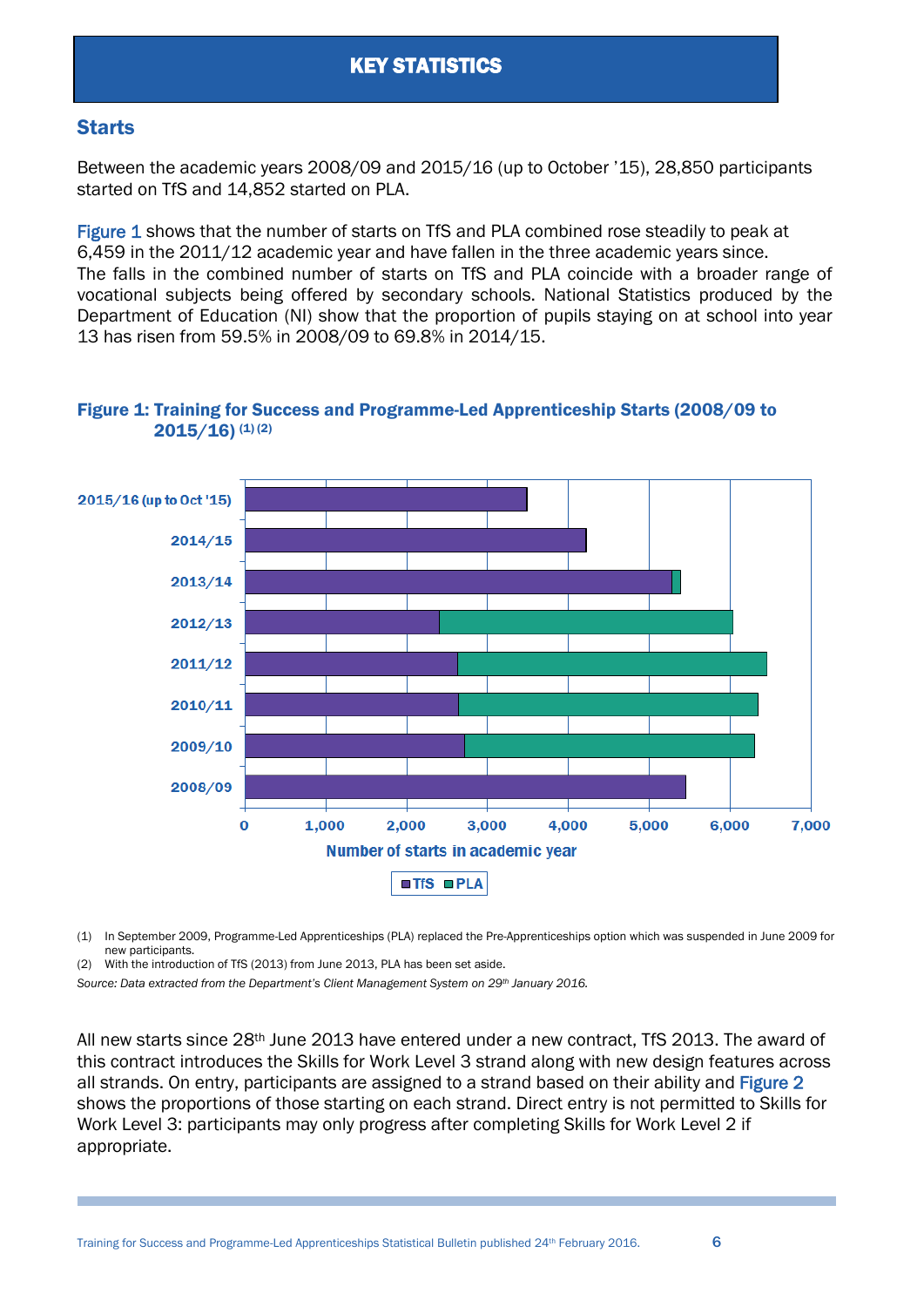

#### Figure 2: Training for Success 2013 Starts by Option (2012/13 to 2015/16 (up to October '15))

See [Section 1](#page-20-0) of Part A Statistical Tables for further information on Training for Success and [Section 1](#page-40-0) of Part B Statistical Tables for more information on Programme-Led Apprenticeships.

*Source: Data extracted from the Department's Client Management System on 29th January 2016.*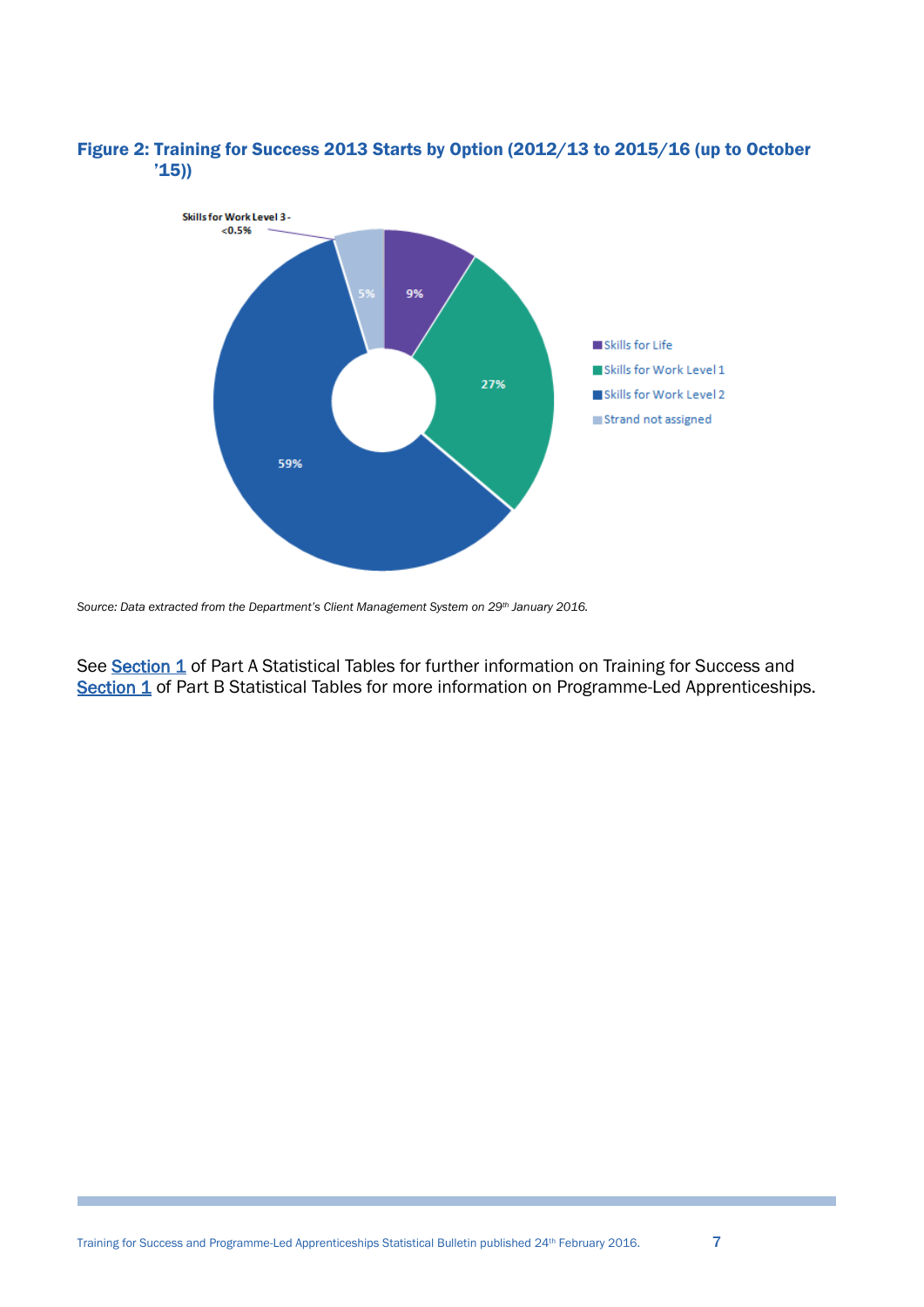# <span id="page-7-0"></span>**Occupancy**

Figure 3 shows the cyclical trend of occupancy on TfS and PLA combined, where the peak for each year is in the quarter ending in October. This coincides with the main intake of participants in September each year.

The proportion of participants on TfS and PLA illustrates changes in the programme design. Falls in the occupancy on TfS from October 2009 coincided with the introduction of PLA and peaks in TfS over the last 6 quarters coincide with lower occupancy on PLA. PLA occupancy will continue to decrease as PLA has been set aside from June 2013 and no new entrants will be permitted.

Occupancy for TfS and PLA combined in the most recent quarter ending October 2015 was 6,324, down from a peak of 8,241 in the quarter ending October 2011.



#### Figure 3: All participants on Training for Success and Programme-Led Apprenticeships (September 2009 to October 2015)  $(1)(2)$

(1) In September 2009, Programme-Led Apprenticeships replaced the Pre-Apprenticeships option which was suspended in June 2009 for new participants.

(2) With the introduction of TfS (2013) from June 2013, PLA has been set aside.

*Source: Data extracted from the Department's Client Management System on 29th January 2016.*

At the end of October 2015, there were a total of 6,317 participants on TfS and 7 on PLA. Of the 6,317 participants on TfS, 89% of participants were on Skills for Work (5,621). This was followed by 10% on Skills for Your Life (649). Under one per cent of participants (47) were on option not assigned, i.e. the Supplier has not recorded an option for the participant, most likely because the participant has not been on programme long enough to complete their initial 12 week assessment period to establish which option they should be on.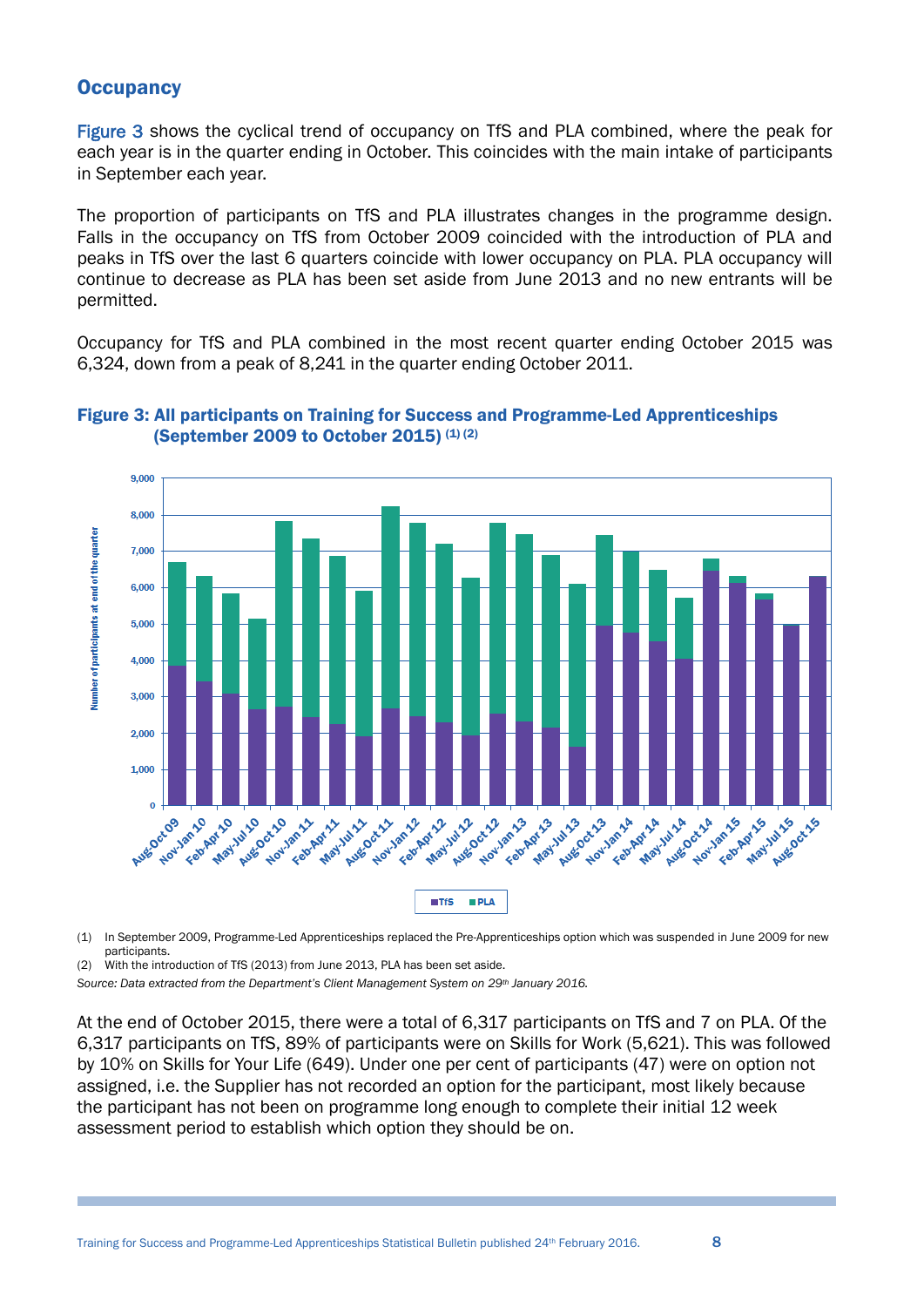Figure 4 shows minor fluctuations in the split between males and females for TfS, but males have always accounted for at least 64% of participants. Percentages for the current quarter are 69% male and 31% female in keeping with the previous trend.

Males accounted for at least 64% of all participants on PLA in each of the August to October quarters from 2010 to 2014 as shown in Figure 5. This chart has not been updated for 2015 as only 7 participants remain on the programme, 14% of whom are male. However, as the numbers are so low, this should be interpreted with caution.



#### Figure 4: Participants on Training for Success by gender (October 2015)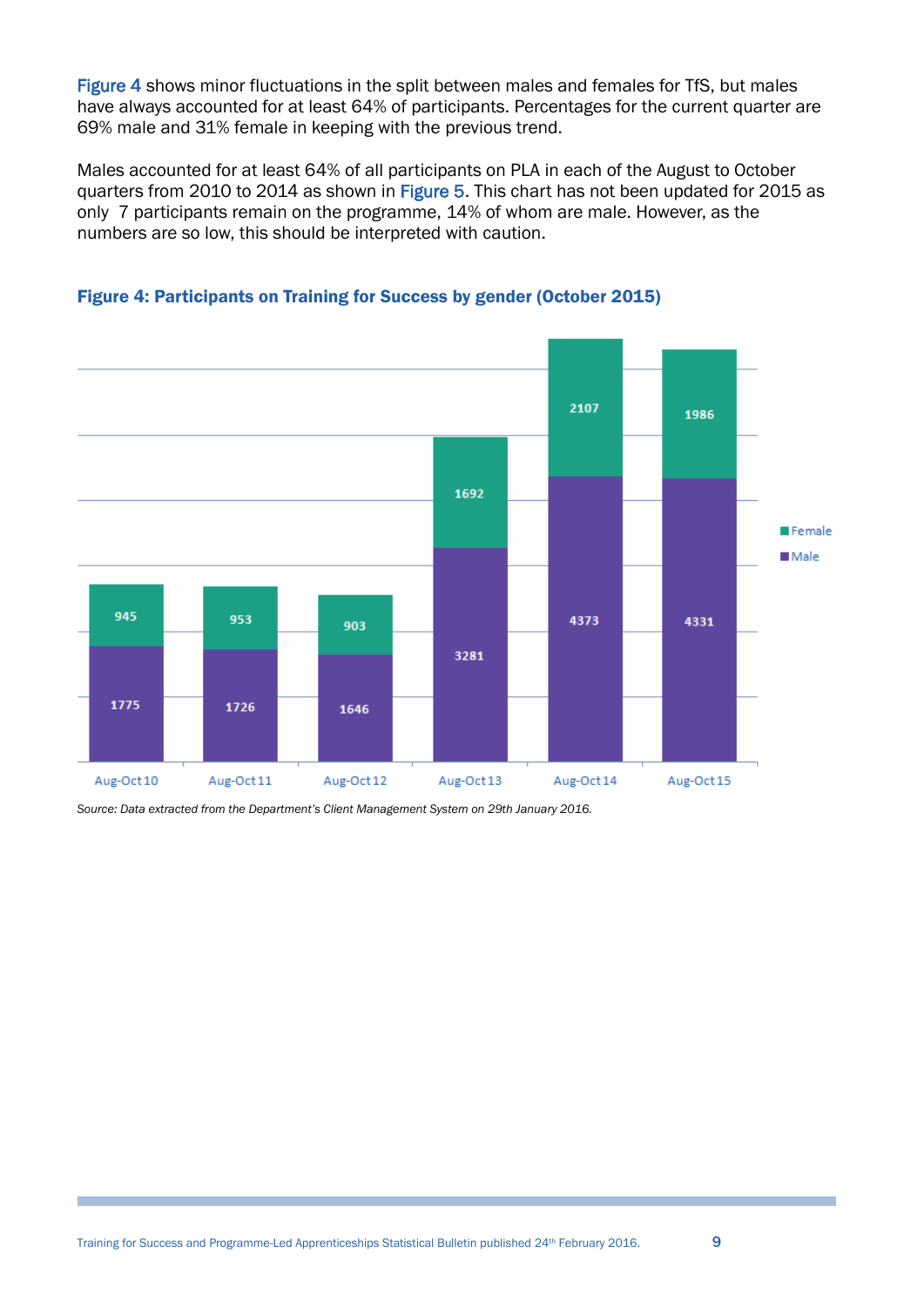

Figure 5: Participants on Programme-Led Apprenticeships by gender (October 2015)

*Source: Data extracted from the Department's Client Management System on 29th January 2016.*

See [Section 2](#page-22-0) of Part A Statistical Tables for further information on Training for Success and [Section 2](#page-41-0) of Part B Statistical Tables for more information on Programme-Led Apprenticeships.

<span id="page-9-0"></span>Section 2 includes breakdowns by equality groups and geography as well as subject area (framework) for Programme-Led Apprenticeships.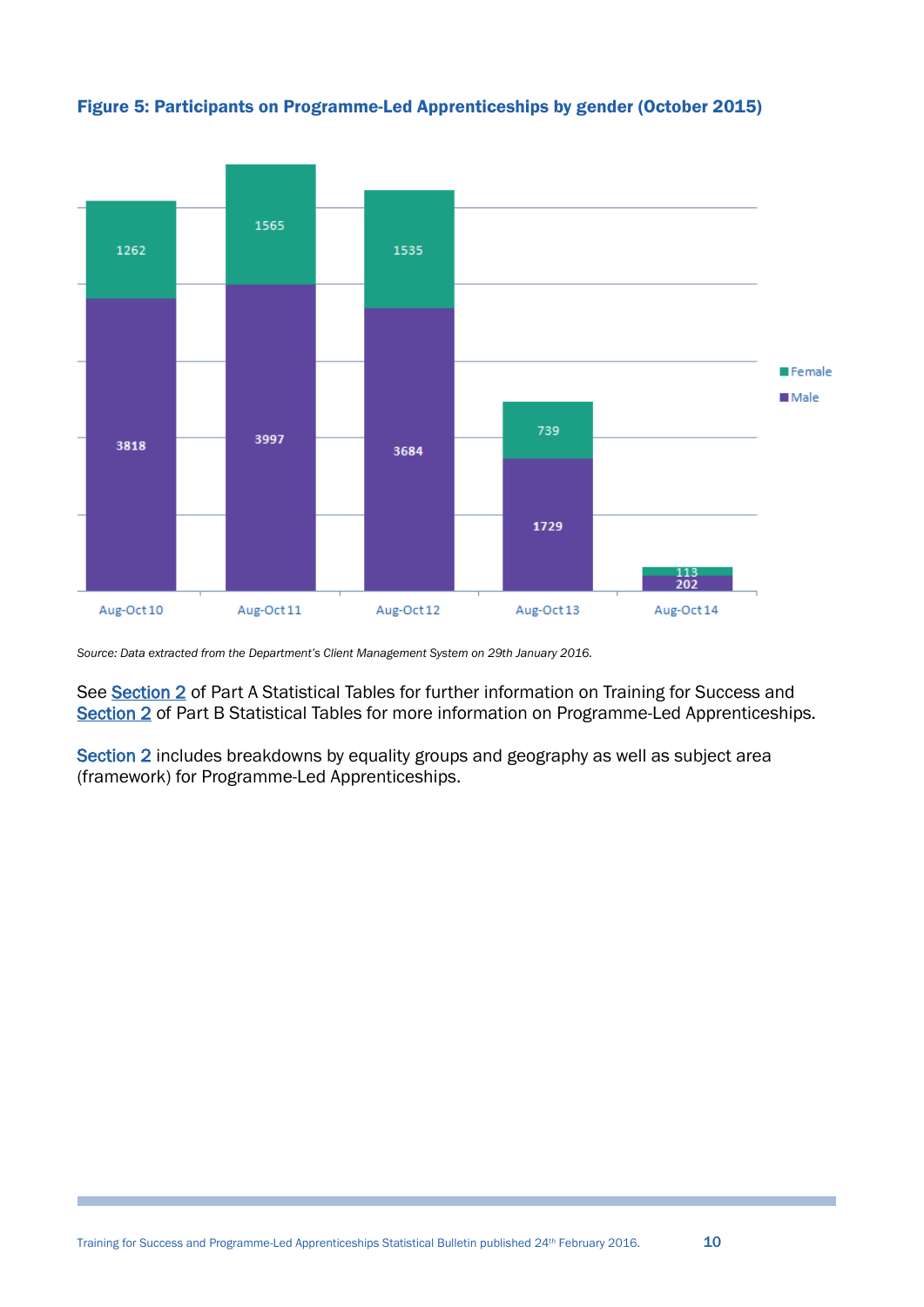# Leavers and Main Outcomes

## Leavers

Between the academic years 2008/09 and 2015/16 (up to October 15), 22,475 participants left TfS.

Since the PLA programme began in September 2009, 14,845 participants have left the programme.

Figure 6 shows that the number of leavers from TfS and PLA combined decreased since 2012/13, falling to 4,958 in 2014/15.

#### Figure 6: Training for Success and Programme-Led Apprenticeship Leavers (2008/09 to  $2015/16$ ) (1) (2)



(1) In September 2009, Programme-Led Apprenticeships replaced the Pre-Apprenticeships option which was suspended in June 2009 for new participants.

(2) With the introduction of TfS (2013) from June 2013, PLA has been set aside.

*Source: Data extracted from the Department's Client Management System on 29th January 2016.*

# Skills for Your Life Outcomes

Between the academic years 2008/09 and 2015/16 (up to October '15), 3,470 participants left Skills for Your Life. Of these, 63% gained a qualification and 27% progressed. 'Progressed' means that output related funding was paid for the participant after they moved to the next option within TfS, moved to Further Education or moved into employment immediately on finishing the programme and sustained this for 13 weeks. It is possible for a participant to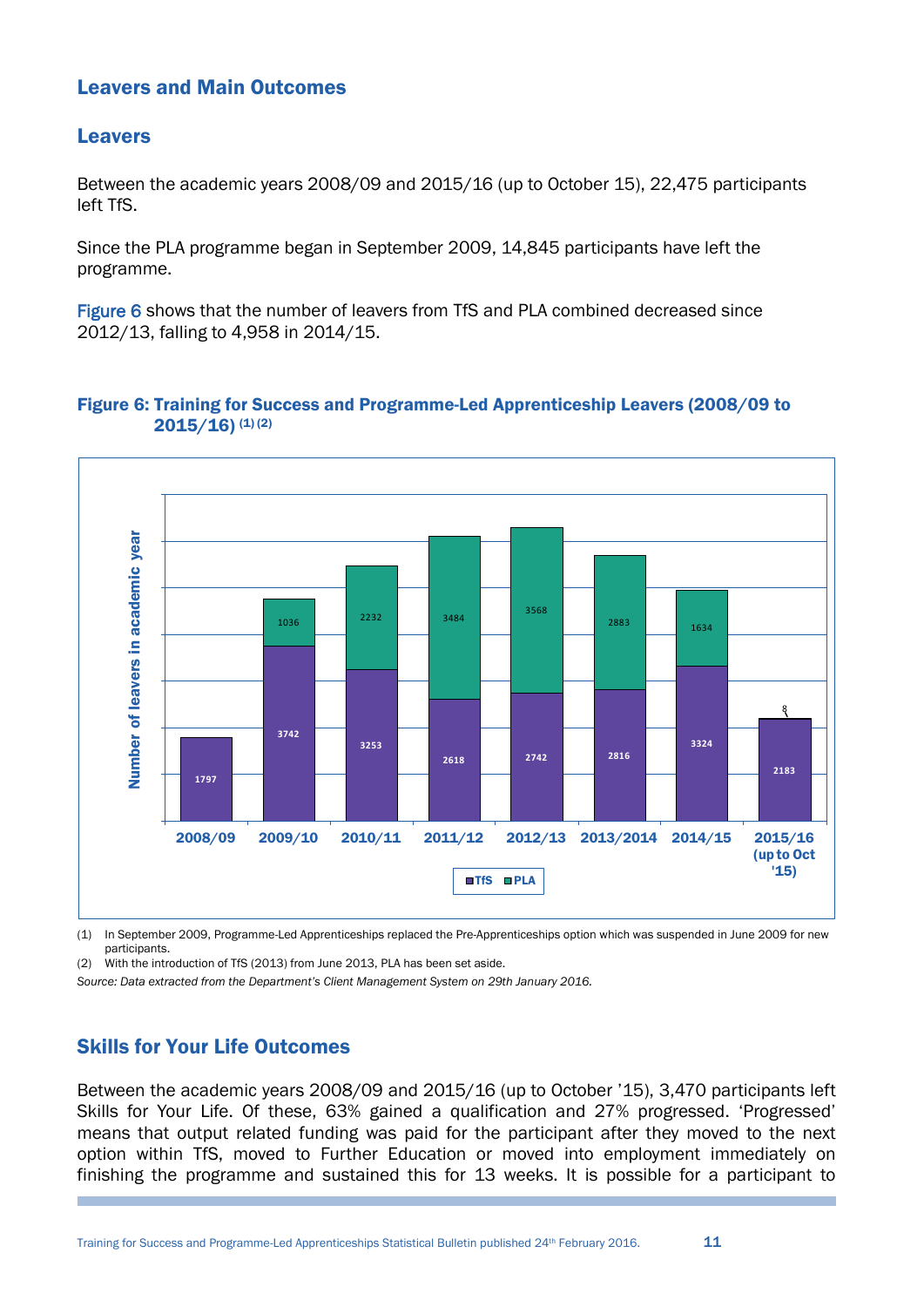progress without gaining a qualification, or to gain a qualification and progress. Just over a third (35%) of leavers neither gained a qualification nor progressed.

Figure 7 shows the breakdown of outcomes of leavers from Skills for Your Life in each academic year. Data for 2008/09 have to be viewed in the light of this being the first year of the programme, thus many participants had not yet reached the point of leaving or progressing. The percentage of leavers gaining a qualification peaked for full academic years at 73% in 2012/13 and is currently at 78% for the current academic year 2015/16 (up to October '15). The percentage of leavers progressing was at its highest at 43% in the 2012/13 year. For the most recent academic year, 2 participants have progressed, 23 leavers (22%) did not gain a qualification or progress, and the remaining participants still have time to gain a qualification or progress.

Whilst there are slight variations in the percentages of males and females achieving qualifications and progressing in individual years, there is no significant difference in the average figures across the life of the programme. For achievement of a qualification, the female average is 62% while that for males is 63%. Progression for males and females is similar with respective rates of 27% and 26%.



#### Figure 7: Outcomes of leavers from Skills for Your Life (2008/09 to 2015/16)<sup>(1)(2)</sup>

(1) It should be noted that a participant may gain a qualification before progressing or may progress without gaining a qualification. (2) 'Progressed' refers to those participants who move to the next option within TfS, those who move to Further Education and also includes

those participants who move into employment immediately on finishing the programme, which is sustained for 13 weeks and for which output related funding is paid.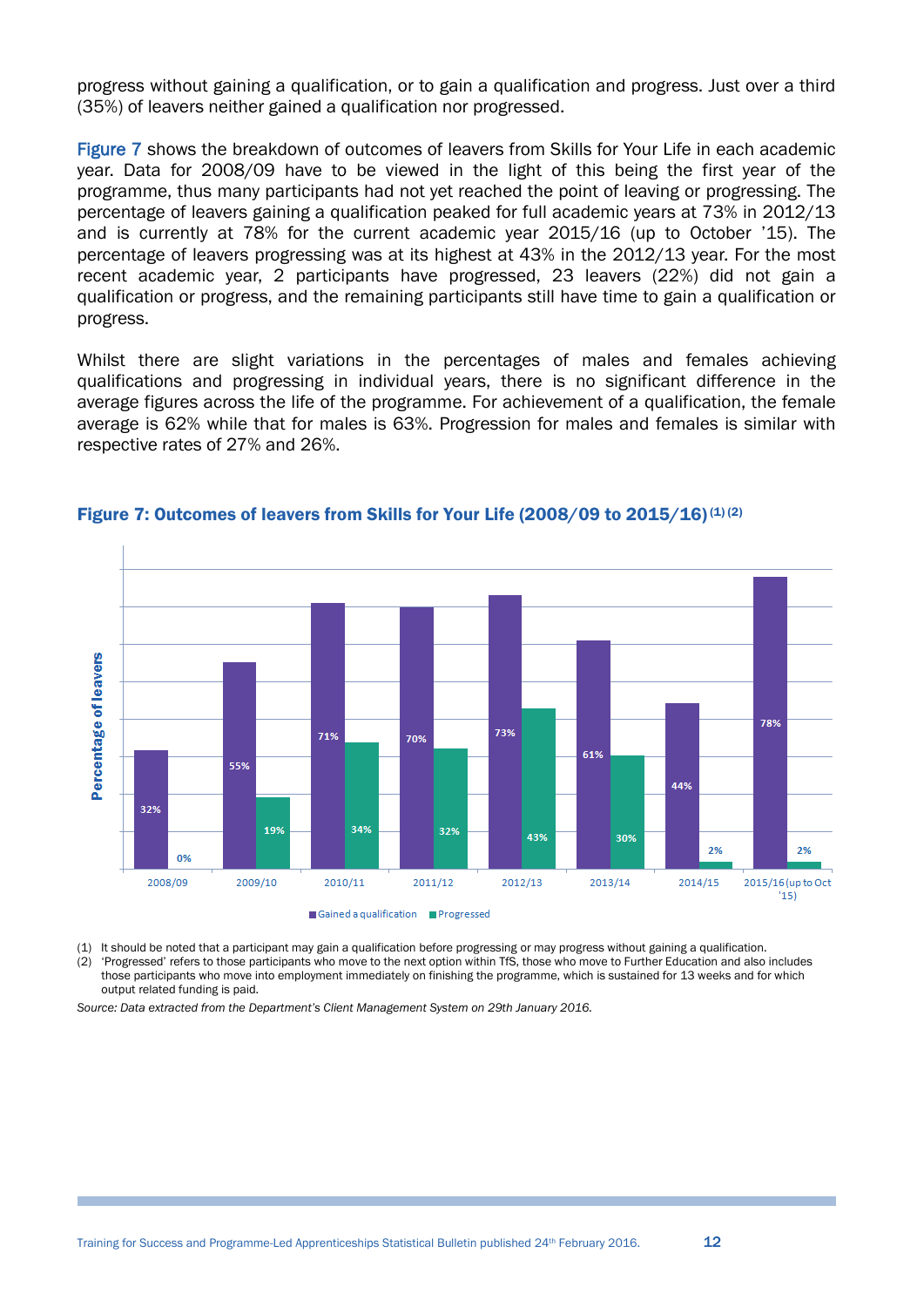#### Skills for Work Outcomes

Between the academic years 2008/09 and 2015/16 (up to October '15), 14,605 participants left Skills for Work. Of these, 69% gained a qualification and 22% progressed. 30% of leavers neither gained a qualification nor progressed. Figure 8 shows the breakdown of outcomes of leavers from Skills for Work in each academic year.

Figure 8 shows that for full academic years in the period 2010/11 to 2012/13, for Skills for Work the proportion of leavers gaining a qualification rose steadily, peaking at 78% in 2012/13. During the period 2009/10 to 2013/14, the percentage of leavers progressing varied between 21% and 45%, with the peak of 45% occurring in the 2012/13 year.

In the latest full academic year 2014/15, the proportion of those leaving and gaining a qualification was 63%, whilst 2% progressed. 37% percent (1,054) did not gain a qualification or progress.

The percentage of males achieving qualifications since the programme began is slightly higher than for females, with rates of 70% and 68% respectively. The progression for males and females is equal at 22%.



#### Figure 8: Outcomes of leavers from Skills for Work (2008/09 to 2015/16) (1) (2)

Gained a qualification **Progressed** 

(1) It should be noted that a participant may gain a qualification before progressing.

(2) 'Progressed' refers to those participants who move to the next option within TfS, those who move to Further Education and also includes those participants who move into employment immediately on finishing the programme, which is sustained for 13 weeks and for which output related funding is paid.

*Source: Data extracted from the Department's Client Management System on 29th January 2016.*

See Section 3 of Part A Statistical Tables for further information on outcomes gained by participants on TfS.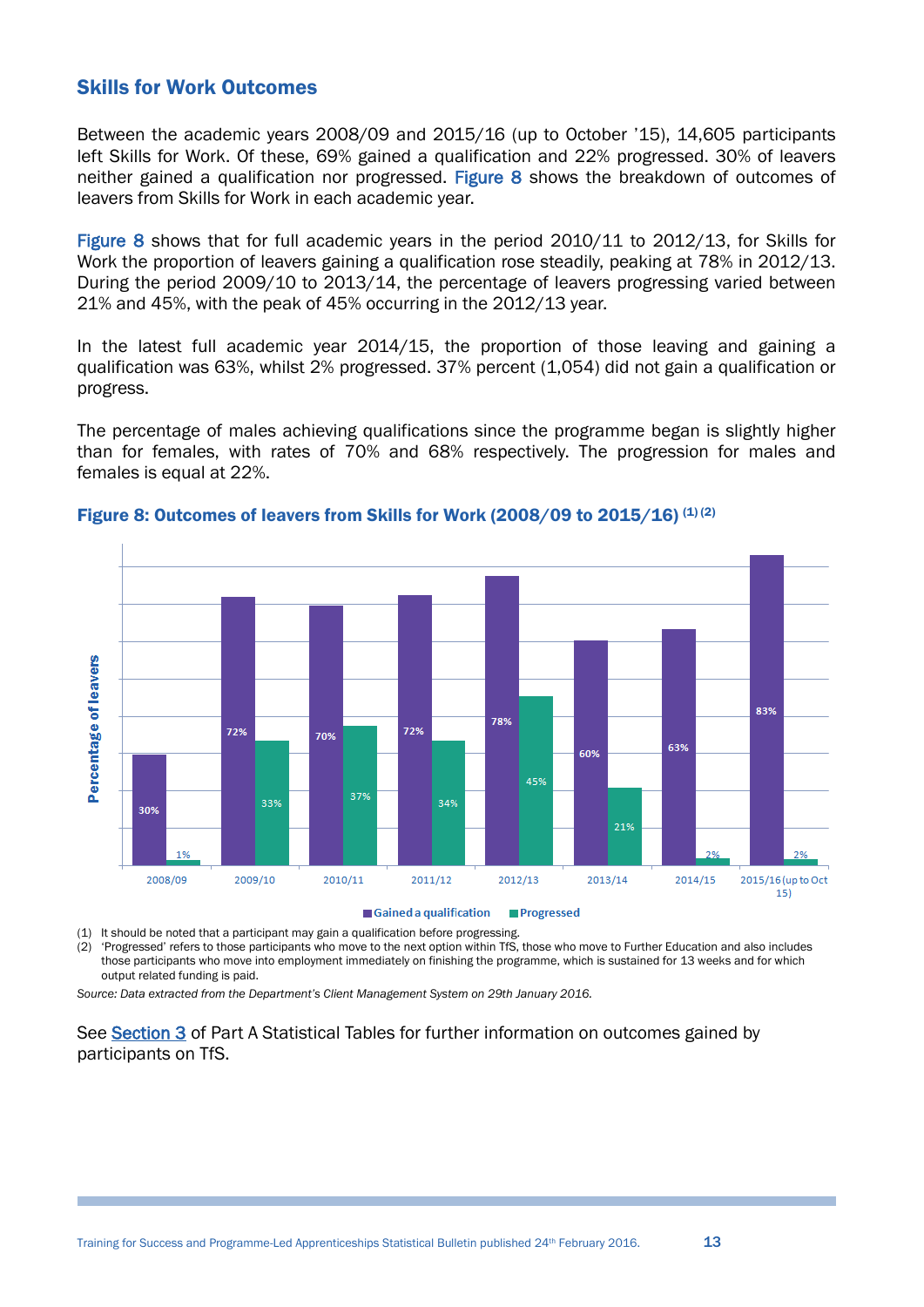# Programme-Led Apprenticeships Outcomes

Between the academic years 2009/10 and 2015/16, 14,845 participants left Programme-Led Apprenticeships. Of these, 35% gained a Full Framework.

Figure 9 shows that the percentage of leavers achieving a Full Framework increased each year. In the latest full academic year 2014/15, the proportion of those leaving and gaining a Full Framework was at its highest at 74%.

#### Figure 9: Full Frameworks achieved by leavers from Programme-Led Apprenticeships (2009/10 to 2015/16) (1)



#### Achieved Full Framework

(1) With the introduction of TfS (2013) from June 2013, PLA has been set aside.

*Source: Data extracted from the Department's Client Management System on 29th January 2016.*

See [Section 3](#page-47-0) of Part B Statistical Tables for more information on outcomes gained by participants on Programme-Led Apprenticeships.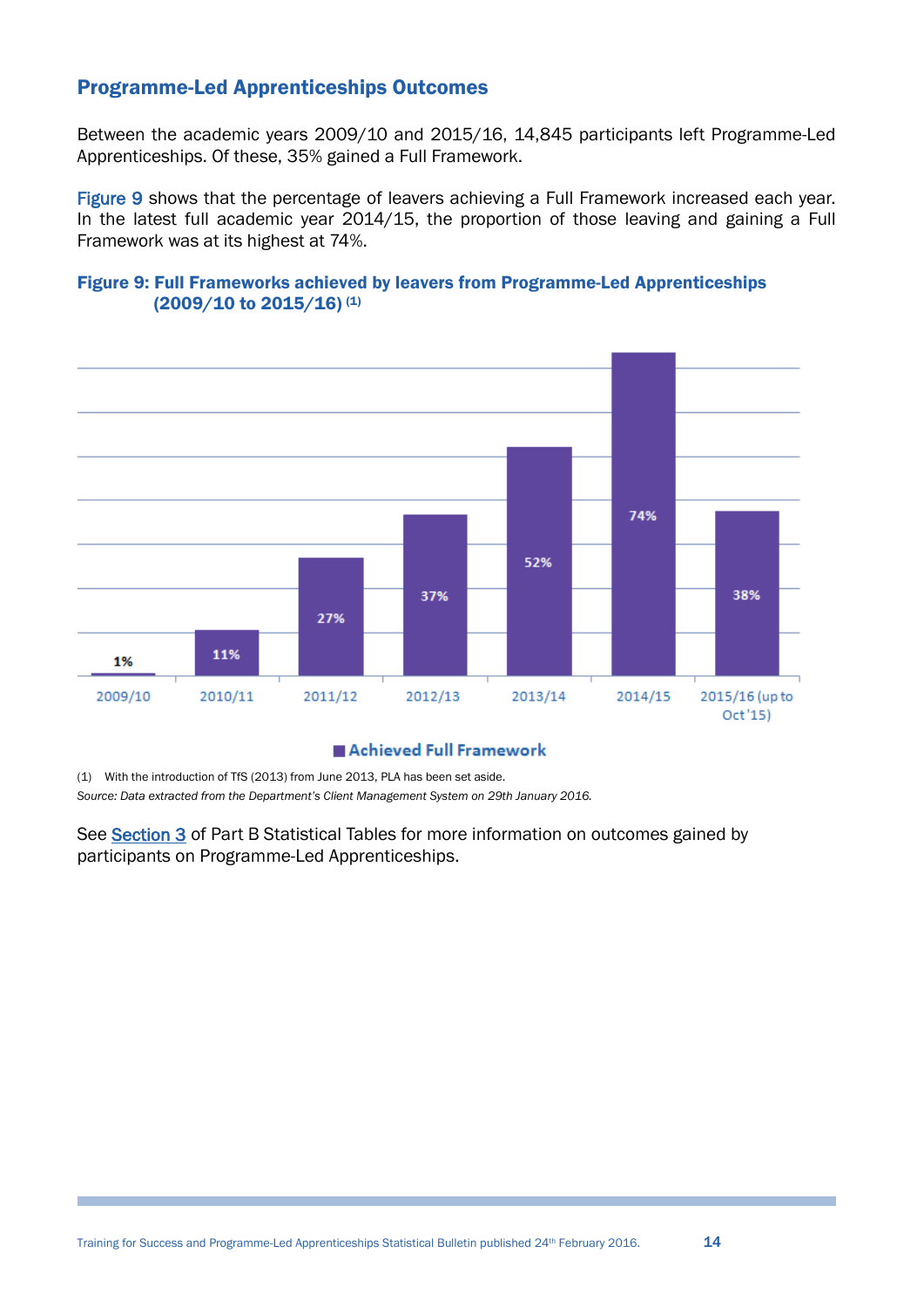# <span id="page-14-0"></span>Performance Monitoring

## (i) Skills for Life 2008

Over the period of the programme from the financial years 2009/10 to 2014/15, the percentage of participants achieving a qualification has remained relatively steady, peaking at 70% in 2011/12. It should be noted that participants who started from 2013/14 onwards still have time remaining in which to achieve their qualification within their target period.

#### (ii) Skills for Work 2008

The percentage of participants starting Skills for Work in 2009/10 that went on to achieve a qualification by their target year was 58%. The equivalent percentage for those beginning this strand in 2012/13 was 68%. The percentage for the last full year with over 100 starts, 2013/14, currently stands at 46%, but it should be noted that participants starting from 2013/14 onwards have time remaining in which to gain a qualification in order to meet this target.

# (iii) Skills for Life 2013

Of the 435 participants who began Skills for Life in 2013/14, 18% (77) have achieved all of their targeted qualifications and, with 96 participants still on the programme and the target time limit still in the future, this percentage is likely to increase. In 2014/15, 387 participants began Skills for Life with 15 participants having already achieved all of their targeted qualifications.

# (iv) Skills for Work Level 1 2013

The percentage of participants commencing Skills for Work Level 1 in 2013/14 who have achieved all of their targeted qualifications is 34%. The percentages of participants having gained individual qualifications in this strand are similar, ranging from 29% for Essential Skills to 44% for Employability Skills. Of the 1,281 participants who commenced this strand in 2014/15, 61 have achieved all of their targeted qualifications.

# (v) Skills for Work Level 2 2013

The number of participants commencing Skills for Work Level 2 in 2013/14 was 3,014. Of these 47% (1,424) have achieved all of their targeted qualifications for this strand. When comparing this to the percentage of participants who have achieved individual qualifications, which range from 43% for Professional & Technical to 63% for Employability Skills, it seems likely that the percentage achieving all of their targeted qualifications will increase during the time remaining within the target period. Of the 2,505 participants starting Skills for Work Level 2 in 2014/15, it is interesting to note that 53% have already achieved the Employability Skills qualification while 49% have achieved the Personal and Social Development qualification.

#### (vi) Programme-Led Apprenticeships

Of the 3,467 participants who commenced a Programme-Led Apprenticeship in 2009/10, 31% achieved an NVQ Level 2 and 23% achieved a Level 2 framework by their target year. The equivalent figures for 2014/15 are currently 37% and 26% respectively however these participants still have time in which to achieve a qualification within target and, with some of the participants who started in 2014/15 still on the programme; these percentages would be expected to increase.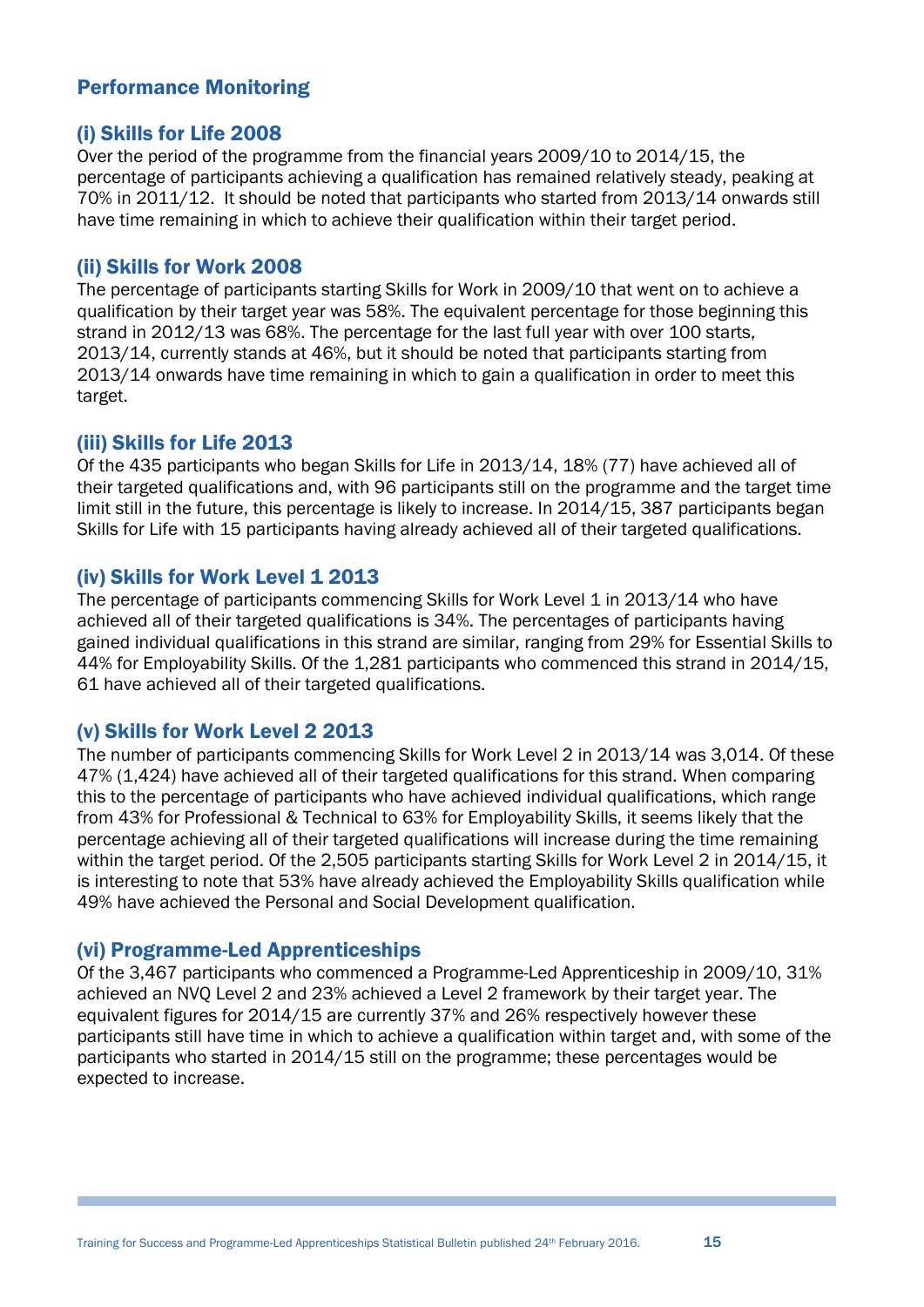# NOTES TO READERS

# <span id="page-15-0"></span>1. TfS Eligibility and Programme Design

A person eligible to enter TfS is as follows:

- one who has attained the minimum school leaving age;
- one who is under 18 years of age and unemployed:
- one who has a disability, is under 22 years of age and is unemployed; or
- one who is in the category of "young people who qualify under the Children (Leaving Care) Act (NI) (2002)", is under 24 years of age and is unemployed.

The programme design is described in the Introduction section of this bulletin under the 'Policy and Operational Context' heading.

# 2. PLA

With the introduction of TfS 2013, PLA has now been set aside.

Further detail on the programme can be viewed in the Operational Guidelines published at [http://www.nidirect.gov.uk/programme-led-apprenticeship-operational-guidelines-october-](http://www.nidirect.gov.uk/programme-led-apprenticeship-operational-guidelines-october-2011.pdf)[2011.pdf.](http://www.nidirect.gov.uk/programme-led-apprenticeship-operational-guidelines-october-2011.pdf)

# 3. Source of Data

The Department's Client Management System (CMS), installed in Jobcentre/Jobs & Benefits offices throughout Northern Ireland, is an IT system used to facilitate the interface with the Department's customers. It maintains a basic client record; allows the preferred occupation stated by clients to be matched against suitable vacancies; records actions such as interviews, referrals to training opportunities, placing into jobs etc. In particular, it has been significantly enhanced to record Training for Success / Programme-Led Apprenticeship specific actions, and certain permitted data fields are populated automatically whenever Training Suppliers update their records on the Trainee Management System software.

The relevant data are extracted from CMS each month to form the Training for Success / Programme-Led Apprenticeships Database maintained by the Department's Programme Information and Analysis Branch (PIAB) within Analytical Services. The data for this Bulletin were extracted from CMS on 30th October 2015. The data presented are derived from the Training for Success / Programme-Led Apprenticeships database.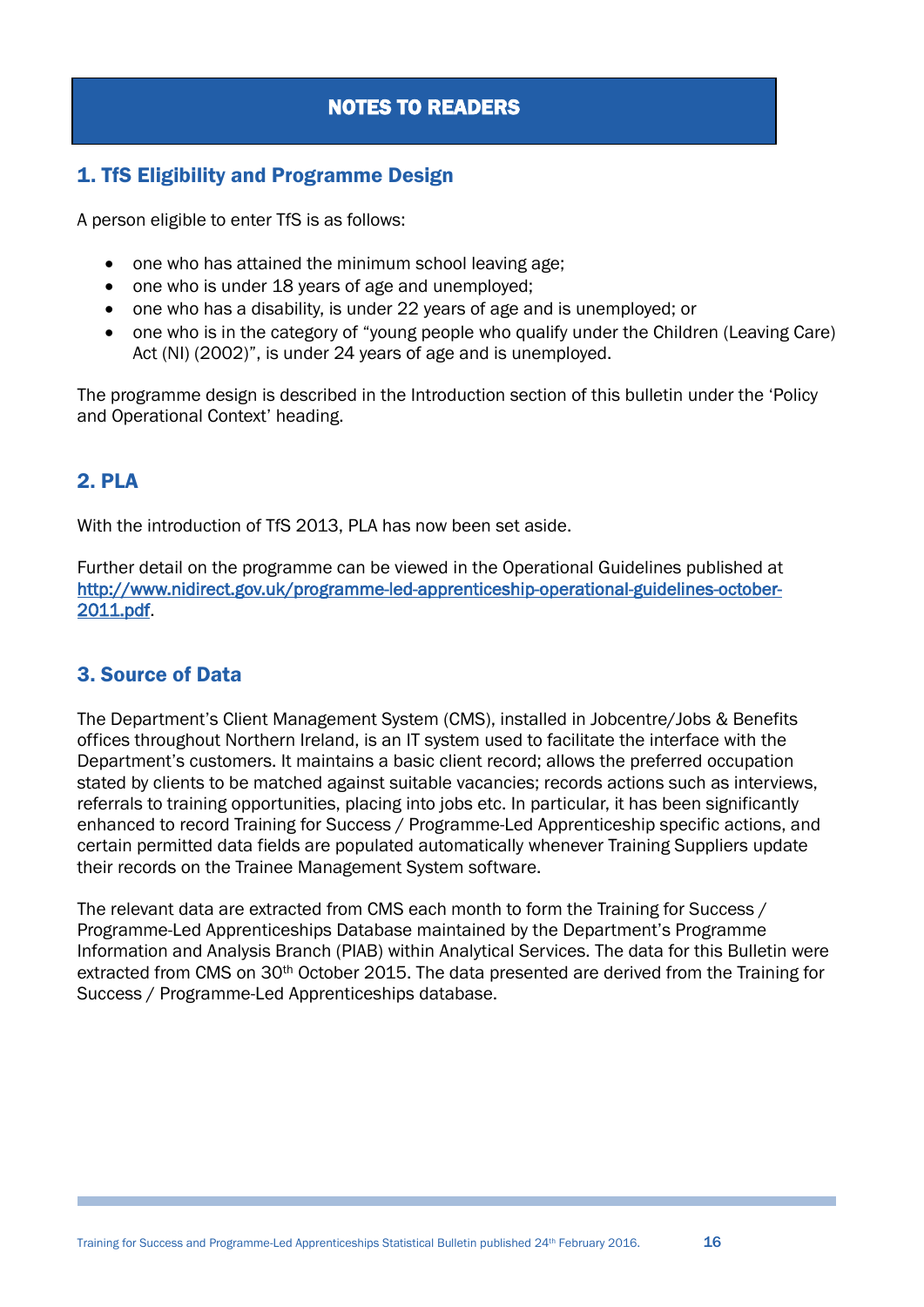# 4. Definitions

#### i. Programme Definitions

Academic year: Refers to 1<sup>st</sup> August to 31<sup>st</sup> July.

Full Framework: All the required elements of an Apprenticeship including the relevant NVQ and Technical Certificate if applicable and Essential Skills if applicable.

Leavers: Refers to the number of participants leaving Training for Success / Programme-Led Apprenticeships who are on provision for more than 28 days and excludes Rejoins.

National Vocational Qualification (NVQ): A nationally recognised competence based vocational qualification demonstrating practical and theoretical knowledge in an occupation area at a preset standard.

Occupancy: Refers to the total number of participants on the programme/provision at a particular point in time. Occupancy figures relate to those participants on provision on the last Friday of the quarter.

Option not assigned: Includes those participants for whom an Option has not been recorded by the Supplier. This is most likely due to the fact that the participant has not been on programme long enough to complete the initial 12 week assessment period and establish which Option they should be on.

Participant: A participant is defined for statistical purposes as an individual on Training for Success / Programme-Led Apprenticeships. An individual can participate on Training for Success / Programme-Led Apprenticeships more than once.

Progressed: Includes those participants who move to the next option within TfS, those who move to Further Education and those who move into employment immediately on finishing the programme, which is sustained for 13 weeks for which output related funding is paid. The Department is currently in the process of carrying out a leavers' survey.

Rejoin: Refers to a participant who leaves a programme but later returns to the same programme, at the same level, on the same Option / Framework, regardless of the Training Supplier they return to.

Starts: Refers to the number of participants starting Training for Success / Programme-Led Apprenticeships who are on provision for more than 28 days and excludes Rejoins.

Technical Certificate: recognised at national level for inclusion in the Apprenticeship Framework, provide apprentices with the underpinning knowledge of their occupational area, which is vitally important if they are to progress in their chosen careers.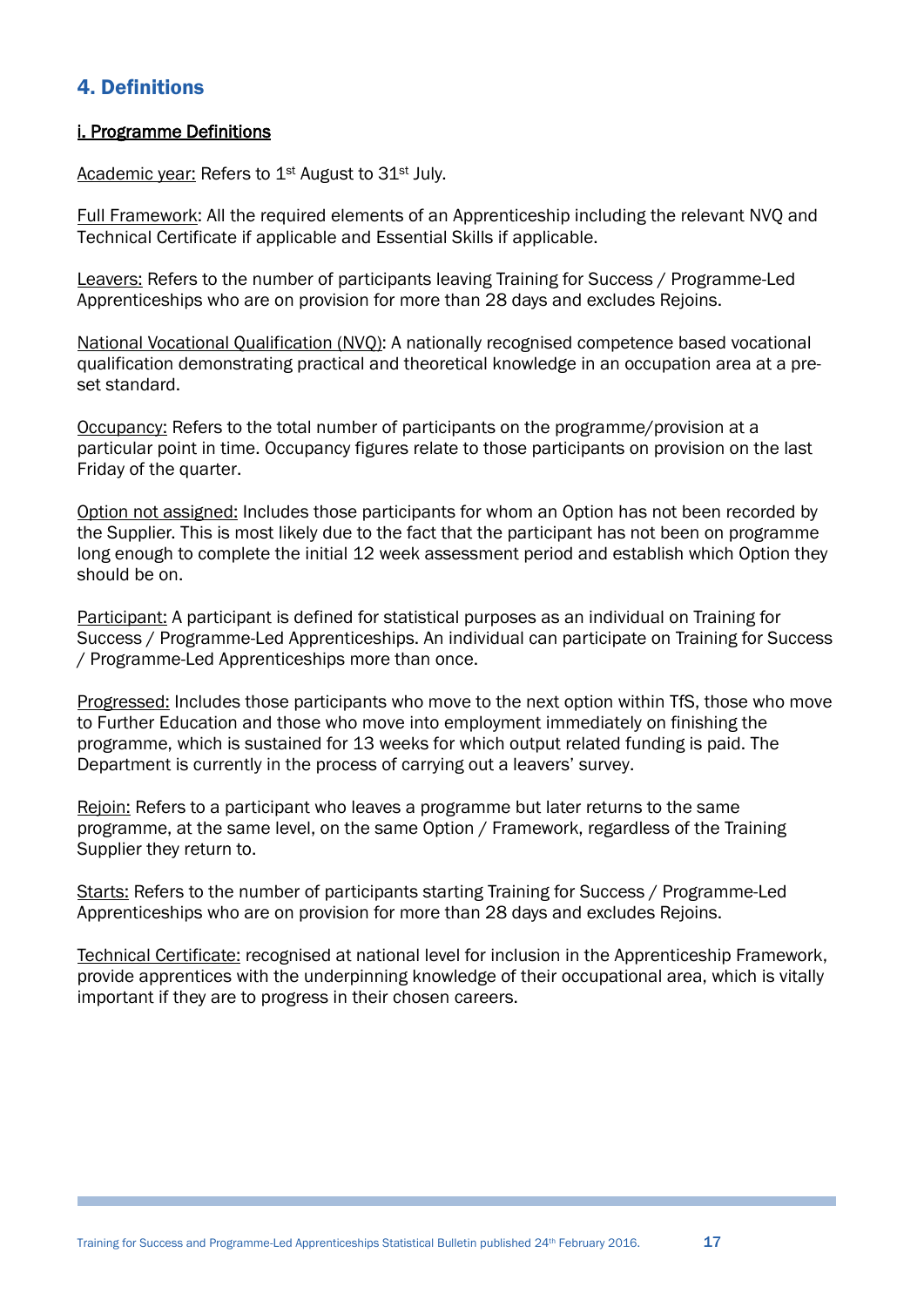#### ii. Equality Definitions

Background: The Department records information reported by the participant, who may indicate if they are from a Catholic, Protestant or Other background. Participants who do not respond are classified as Not Known.

Dependants: The Department records the number of dependants as reported by the participant. Each participant is asked to indicate (yes or no) if they have any dependants. By dependants the Department means that they are the main carer for a child (aged 16 or under), a person with a disability or an elderly person.

Ethnic Origin: The Department records ethnic origin as reported by the participant under the following categories - Bangladeshi, Black-African, Black-Caribbean, Black-Other, Chinese, Indian, Irish Traveller, Malaysia, Mixed, Pakistani, Vietnam, White, Other or Unknown. For statistical purposes ethnic origin is reported in this publication as White, Non White and Not Known. The 'Non White' figures quoted are those clients who record their ethnic origin as other than White.

Marital Status: The Department records marital status background information as reported by the participant, who is asked if they are married, living with a partner, single (never married), separated, divorced or widowed. For statistical purposes marital status is reported in this publication as Single, Married/Co-Habiting, Widowed/Separated/Divorced and Not Known.

Note: In each of the equality categories above, an answer of 'Not Known' may occur – this is where no data have been recorded by the Department and the information is not known.

#### iii. Performance Monitoring Definitions

It should be noted that in the Performance Monitoring tables, the reporting periods used are 1st April to 31st March in the following year, and data represent only participants who started the programme in that financial year.

The data used to measure performance excludes rejoin records except where a participant leaves a Supplier and rejoins the programme with a different Supplier, but gains outcomes at both Suppliers. In this case the outcome is reported as being achieved at the Supplier it is recorded against on the Trainee Management System.

The targets against which performance has been measured may vary between programmes and between versions of the same programme e.g. between TfS 2008 and TfS 2013. Targets for each programme and for different versions of each are specified in the footnotes to each table.

# 5. Revisions

Over time, as more information becomes available, estimates can be revised to improve quality and accuracy, which will provide a better picture of that being measured. The programme dynamics of Training for Success / Programme-Led Apprenticeships may lead to the revision of published statistics as described in the previous section. In addition there may be a lag in recording some information on the administrative system and therefore statistics may be updated in future to improve accuracy.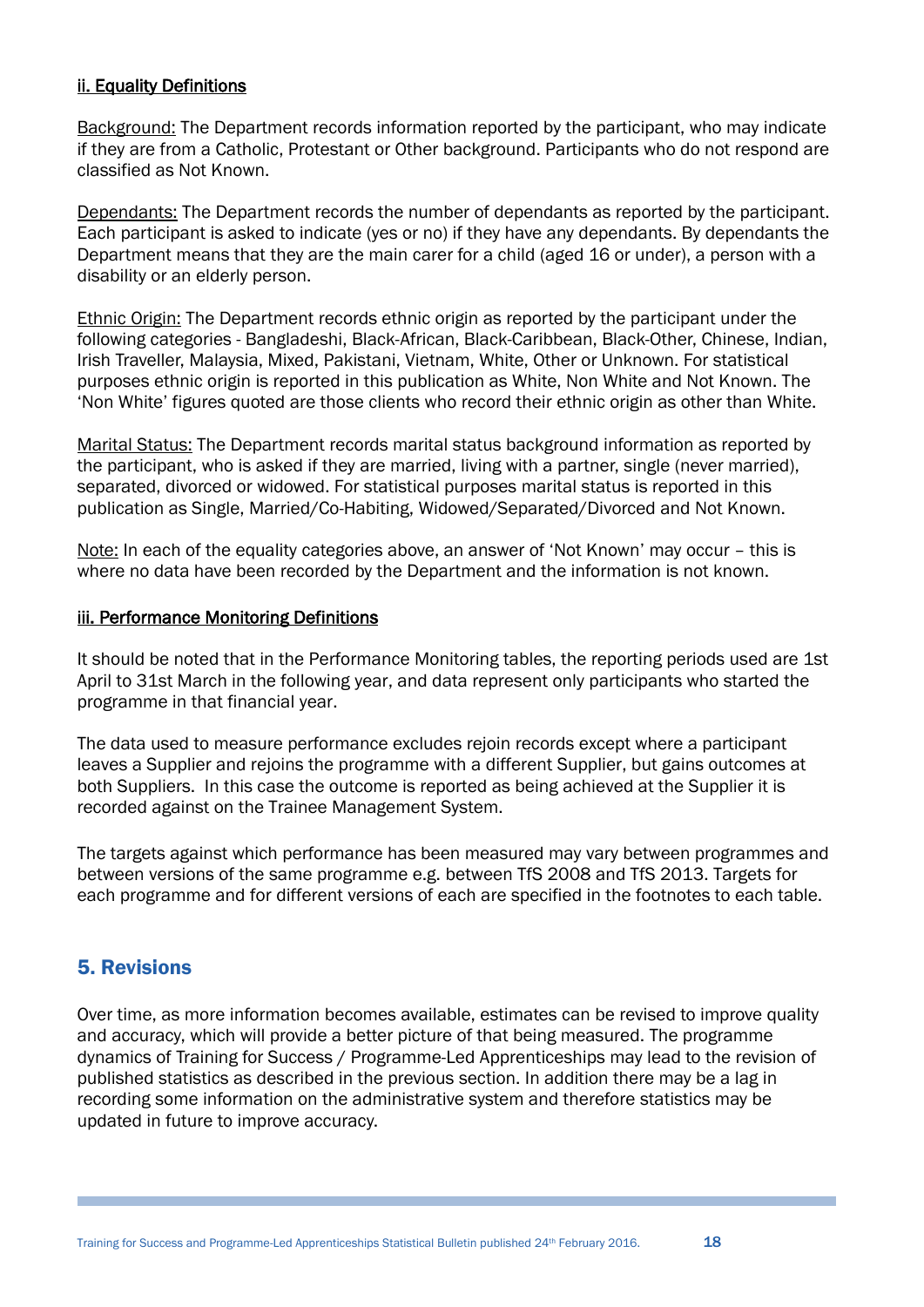# 6. Quality Measures

Relevance: This Statistical Bulletin has been drafted following consultation with customers. The key customers within Government use the data to monitor performance of the programme and consider operational impacts of delivering the programme. There is ongoing interaction with users to ensure the data are still relevant to meet their needs.

Accuracy: The statistics included are representative of the administrative database (CMS) at the time of data extraction. The administrative system has in-built validation checks to minimise user error and can be interrogated to assess data quality and cross check statistics. Validation checks are also carried out on the Training for Success / Programme-Led Apprenticeships database. A small number of erroneous records are excluded from the Training for Success / Programme-Led Apprenticeships database.

Timeliness and Punctuality: Data in this Bulletin include all those participants who commenced Training for Success / Programme-Led Apprenticeships on or before the 31st October 2015. The time gap between this date and the publication date is due to a lag of three months that must be left before data can be extracted from CMS, along with time taken to complete validation and processing. The publication schedule for the Department for Employment and Learning can be accessed via the following link: [Statistics Publication Schedule.](https://www.delni.gov.uk/publications/statistics-publication-schedule)

Accessibility and Clarity: This Statistical Bulletin is part of a quarterly series published by the Department for Employment and Learning. It is available free of charge on the Department's website and in other formats upon request. The Bulletin includes tables, text and charts.

Comparability: The Bulletin provides data by academic year and by quarter since the Training for Success / Programme-Led Apprenticeships programmes were introduced in Northern Ireland to enable comparisons over time. When methodological changes or other effects such as programme changes are made, every effort is made to ensure that all previous data are amended to make them directly comparable.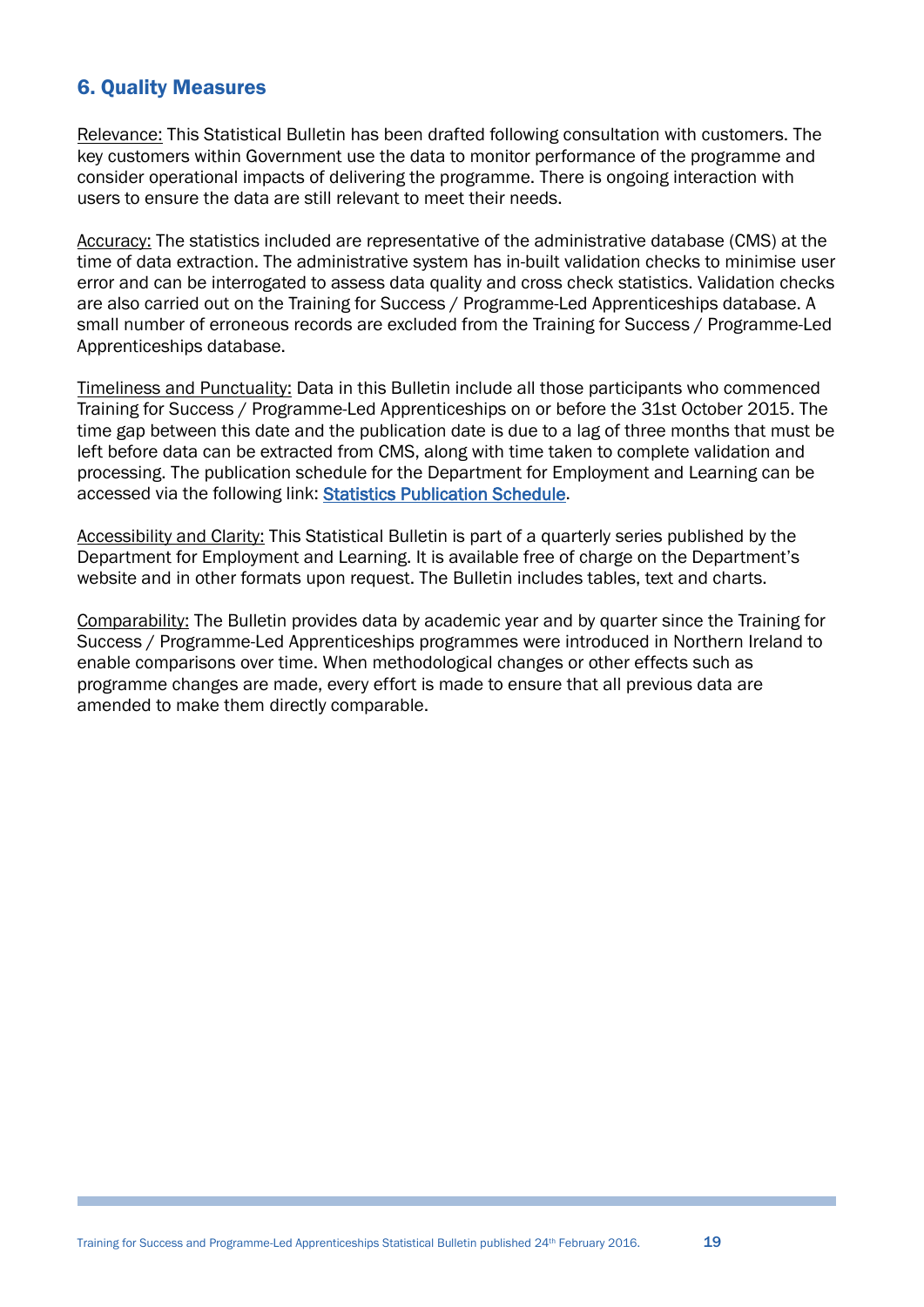# PART A – TRAINING FOR SUCCESS STATISTICAL TABLES

<span id="page-19-0"></span>

| <b>SECTION 1: TRAINING FOR SUCCESS STARTS</b>                                                                   | 21 |
|-----------------------------------------------------------------------------------------------------------------|----|
| Table 1.1 Training for Success starts by gender (2008/09 to 2015/16)                                            | 21 |
| Table 1.2a: Training for Success 2008 starts by option (2008/09 to 2015/16)                                     | 22 |
| Table 1.2b: Training for Success 2013 starts by option (2012/13 to 2015/16)                                     | 22 |
| <b>SECTION 2: OCCUPANCY ON TRAINING FOR SUCCESS</b>                                                             | 23 |
| Table 2.1a: All participants on Training for Success 2008 by option and gender (September 2008 to October 2015) | 23 |
| Table 2.1b: All participants on Training for Success 2013 by option and gender (October 2015)                   | 24 |
| Table 2.2: All participants on Training for Success by equality group (October 2015)                            | 25 |
| Table 2.3: All participants on Training for Success by Local Government District (October 2015)                 | 26 |
| Table 2.4: All participants on Training for Success by Former Local Government District (October 2015)27        |    |
| Table 2.5: All participants on Training for Success by Parliamentary Constituency (October 2015)                | 28 |
| <b>SECTION 3: TRAINING FOR SUCCESS LEAVERS</b>                                                                  | 29 |
| Table 3.1a Training for Success 2008 leavers by option and gender (2008/09 to 2015/16)                          | 29 |
| Table 3.1b: Training for Success 2013 leavers by option and gender (2013/14 to 2015/16)                         | 30 |
| Table 3. 2: Quaifications achieved by participants leaving Skills for Yor Life (2008/09 to 2015/16)             | 31 |
| Table 3.3: Qualifications achieved by participants leaving Skills for Work (2008/09 to 2015/16)                 | 32 |
| Table 3.4: Summary of participants leaving Skills for Your Life (2008/09 to 2015/16)                            | 33 |
| Table 3.5: Summary of participants leaving Skills for Work (2008/09 to 2015/16)                                 | 34 |
| <b>SECTION 4: TRAINING FOR SUCCESS PERFORMANCE MONITORING TABLES</b>                                            | 35 |
| Table 4.1: Performance on TfS 2008 Skills for Life (2009/10 to 2015/16)                                         | 36 |
| Table 4.2: Performance on TfS 2008 Skills for Work (2009/10 to 2015/16)                                         | 37 |
| Table 4.3: Performance on TfS 2013 Skills for Life (2013/14 to 2015/16)                                         | 38 |
| Table 4.4: Performance on TfS 2013 Skills for Work Level 1 (2013/14 to 2015/16)                                 | 38 |
| Table 4.5: Performance on TfS 2013 Skills for Work Level 2 (2013/14 to 2015/16)                                 | 39 |

## Percentages based on small numbers should be interpreted with caution.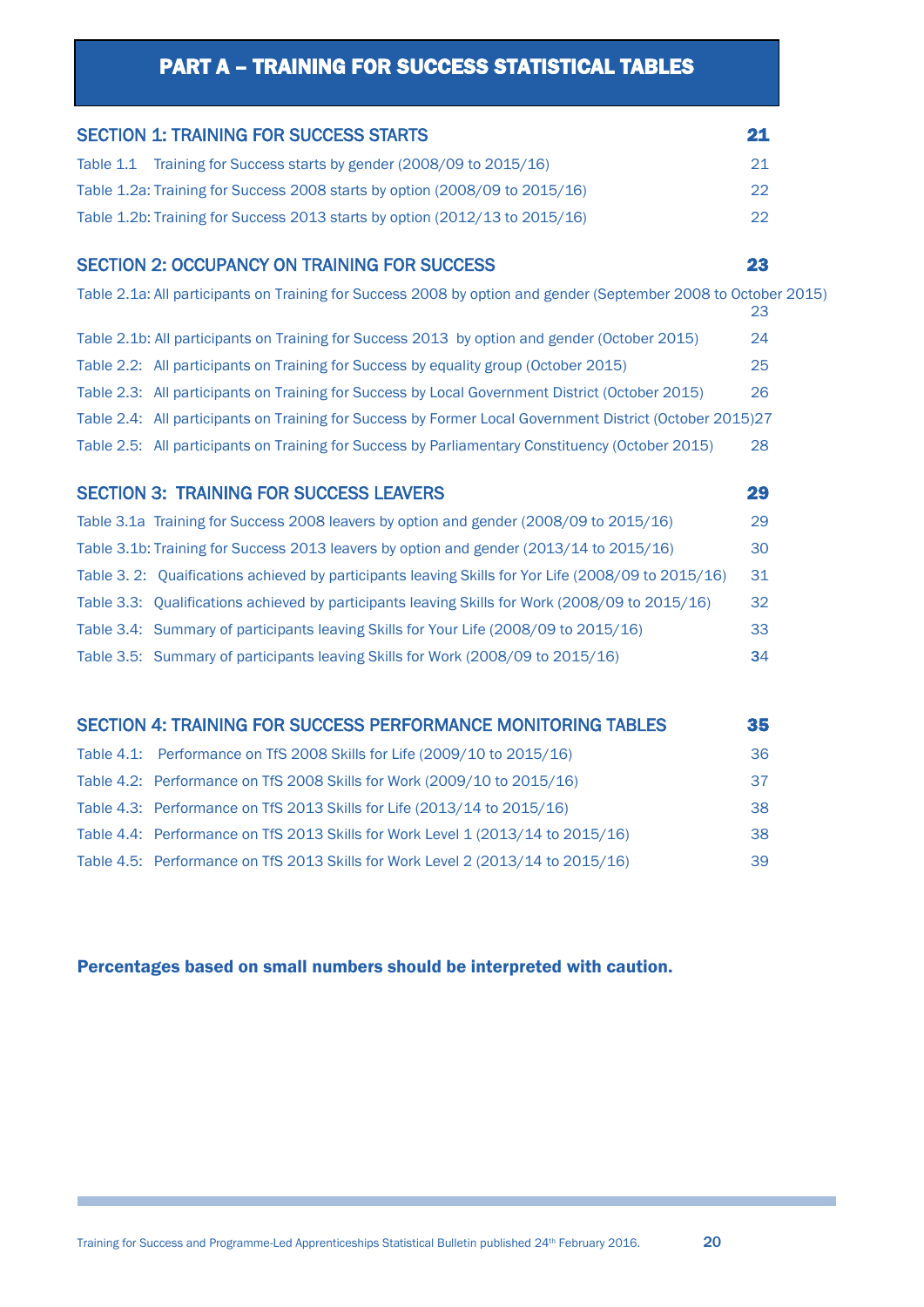# PART A - TRAINING FOR SUCCESS STATISTICAL TABLES

# <span id="page-20-0"></span>Section 1: Training for Success Starts

|                           |              |             | <b>Starts</b> |               |          |
|---------------------------|--------------|-------------|---------------|---------------|----------|
| <b>Academic Year</b>      | <b>Total</b> | <b>Male</b> | % Male        | <b>Female</b> | % Female |
| 2008/09                   | 5.453        | 3.910       | 72%           | 1,543         | 28%      |
| 2009/10                   | 2,713        | 1,808       | 67%           | 905           | 33%      |
| 2010/11                   | 2,651        | 1,697       | 64%           | 954           | 36%      |
| 2011/12                   | 2,636        | 1,685       | 64%           | 951           | 36%      |
| 2012/13                   | 2,410        | 1,535       | 64%           | 875           | 36%      |
| 2013/14                   | 5,281        | 3,421       | 65%           | 1,860         | 35%      |
| 2014/15                   | 4,217        | 2,858       | 68%           | 1,359         | 32%      |
| 2015/16 (up to Oct<br>15) | 3,489        | 2,454       | 70%           | 1,035         | 30%      |
| <b>Total</b>              | 28,850       | 19,368      | 67%           | 9,482         | 33%      |

#### <span id="page-20-1"></span>Table 1.1 Training for Success starts by gender (2008/09 to 2015/16)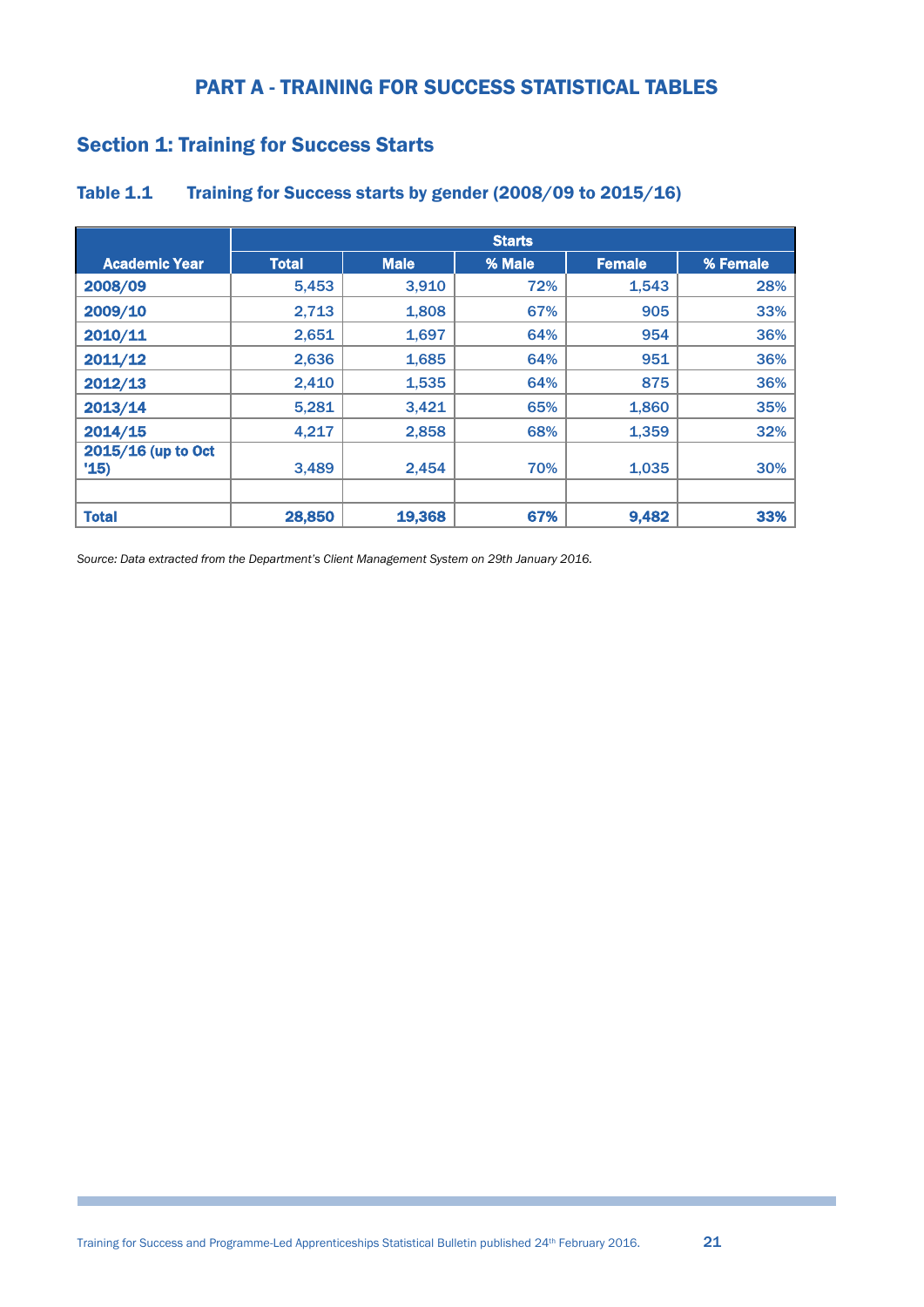#### <span id="page-21-2"></span><span id="page-21-0"></span>Table 1.2a: Training for Success 2008 starts by option (2008/09 to 2015/16)

<span id="page-21-1"></span>

|                            |              | <b>Starts</b>                         |                        |                                       |                                   |  |  |  |  |  |  |  |
|----------------------------|--------------|---------------------------------------|------------------------|---------------------------------------|-----------------------------------|--|--|--|--|--|--|--|
|                            |              |                                       |                        | <b>TfS 2008 Options</b>               |                                   |  |  |  |  |  |  |  |
| <b>Academic Year</b>       | <b>Total</b> | <b>Skills for Your</b><br><b>Life</b> | <b>Skills for Work</b> | Pre-<br><b>Apprenticeships</b><br>(1) | <b>Option not</b><br>assigned (2) |  |  |  |  |  |  |  |
| 2008/09                    | 5,453        | 632                                   | 1,904                  | 2,428                                 | 489                               |  |  |  |  |  |  |  |
| 2009/10                    | 2,713        | 711                                   | 1,629                  | 53                                    | 320                               |  |  |  |  |  |  |  |
| 2010/11                    | 2,651        | 517                                   | 1,894                  | 5                                     | 235                               |  |  |  |  |  |  |  |
| 2011/12                    | 2,636        | 591                                   | 1,870                  | $\mathbf 0$                           | 175                               |  |  |  |  |  |  |  |
| 2012/13                    | 2,397        | 502                                   | 1,760                  | $\mathbf 0$                           | 135                               |  |  |  |  |  |  |  |
| 2013/14                    | 58           | 13                                    | 35                     | $\mathbf 0$                           | 10                                |  |  |  |  |  |  |  |
| 2014/15                    | 11           | $\overline{2}$                        | 6                      | $\mathbf 0$                           | 3                                 |  |  |  |  |  |  |  |
| 2015/16 (up to<br>Oct '15) | 1            | $\mathbf 0$                           | $\mathbf 0$            | $\mathbf 0$                           | 1                                 |  |  |  |  |  |  |  |
| <b>Total</b>               | 15,920       | 2,968                                 | 9,098                  | 2,486                                 | 1,368                             |  |  |  |  |  |  |  |

## Table 1.2b: Training for Success 2013 starts by option (2012/13 to 2015/16)

|                              |                  | <b>Starts</b>                         |                                   |                                              |                                   |                                   |  |  |  |  |  |
|------------------------------|------------------|---------------------------------------|-----------------------------------|----------------------------------------------|-----------------------------------|-----------------------------------|--|--|--|--|--|
|                              | TfS 2013 Options |                                       |                                   |                                              |                                   |                                   |  |  |  |  |  |
|                              |                  |                                       |                                   |                                              |                                   |                                   |  |  |  |  |  |
| <b>Academic Year</b>         | <b>Total</b>     | <b>Skills for</b><br><b>Your Life</b> | <b>Skills for Work</b><br>Level 1 | <b>Skills for Work</b><br>Level <sub>2</sub> | <b>Skills for Work</b><br>Level 3 | <b>Option not</b><br>assigned (1) |  |  |  |  |  |
| 2012/13                      | 13               | 0                                     | 1                                 | 6                                            | 0                                 | 6                                 |  |  |  |  |  |
| 2013/14                      | 5,223            | 446                                   | 1,412                             | 3,062                                        | 0                                 | 303                               |  |  |  |  |  |
| 2014/15                      | 4,206            | 372                                   | 1,216                             | 2,429                                        | 0                                 | 189                               |  |  |  |  |  |
| $2015/16$ (up to<br>Oct '15) | 3,488            | 344                                   | 881                               | 2,148                                        | 3                                 | 112                               |  |  |  |  |  |
| <b>Total</b>                 | 12,930           | 1,162                                 | 3,510                             | 7,645                                        | 3                                 | 610                               |  |  |  |  |  |

(1) The Pre-Apprenticeship option was suspended from June 2009 for new participants. Programme-Led Apprenticeships began as a temporary measure in September 2009 and figures for this provision are available in Part B.

(2) Option not assigned refers to those participants whose option has not been recorded by the Supplier.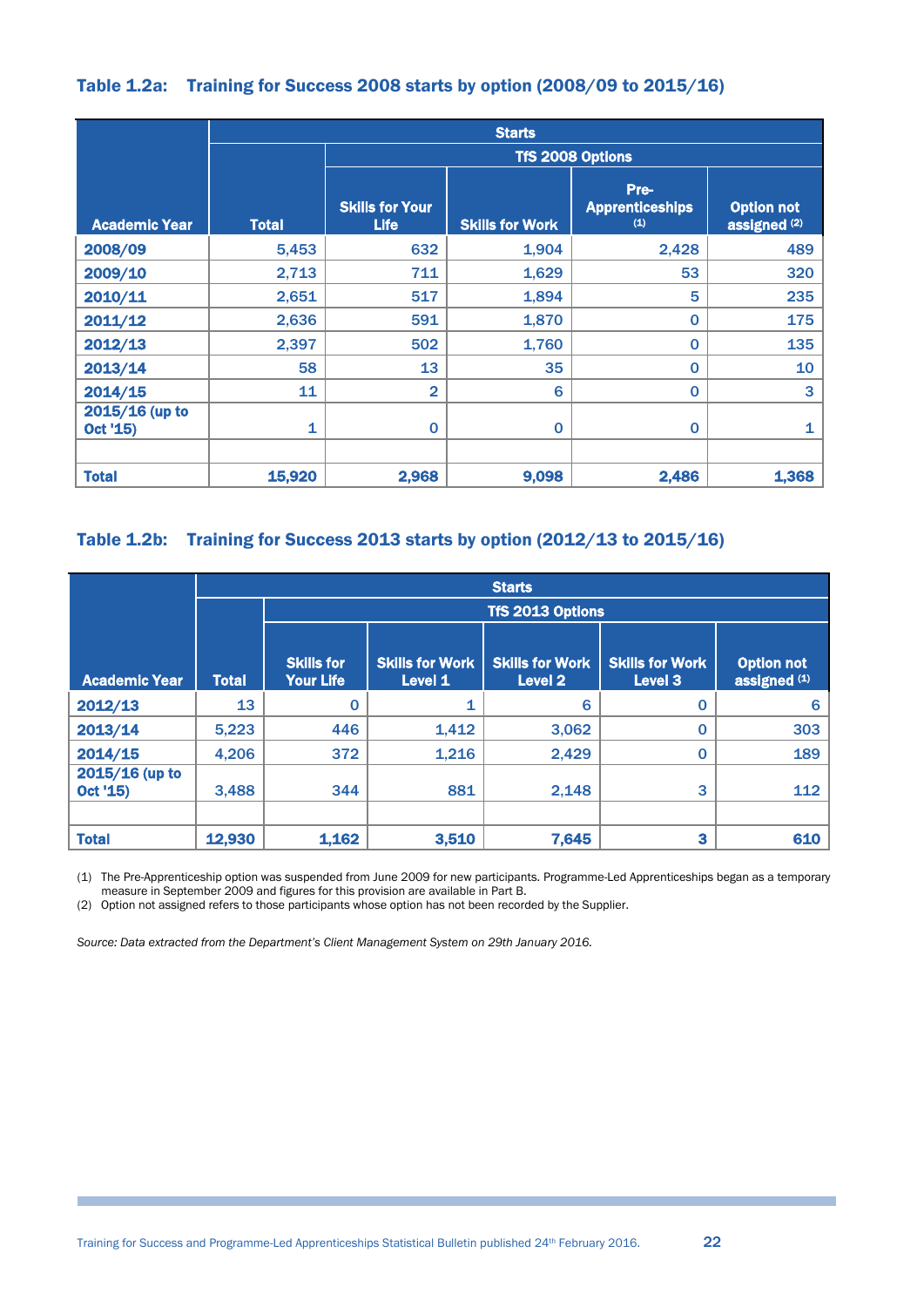# Section 2: Occupancy on Training for Success

Table 2.1a: All participants on Training for Success 2008 by option and gender (September 2008 to October 2015)

|            |              |             |               |                |                             |                |              |                        |                | <b>TfS 2008 Options</b> |                                    |                |                 |                                    |                 |
|------------|--------------|-------------|---------------|----------------|-----------------------------|----------------|--------------|------------------------|----------------|-------------------------|------------------------------------|----------------|-----------------|------------------------------------|-----------------|
|            |              | <b>All</b>  |               |                | <b>Skills for Your Life</b> |                |              | <b>Skills for Work</b> |                |                         | Pre-Apprenticeships <sup>(1)</sup> |                |                 | Option not assigned <sup>(2)</sup> |                 |
| Quarter    | <b>Total</b> | <b>Male</b> | <b>Female</b> | <b>Total</b>   | <b>Male</b>                 | <b>Female</b>  | <b>Total</b> | <b>Male</b>            | <b>Female</b>  | <b>Total</b>            | <b>Male</b>                        | <b>Female</b>  | <b>Total</b>    | <b>Male</b>                        | <b>Female</b>   |
| Sep-Oct 08 | 4.130        | 3.027       | 1.103         | 451            | 331                         | 120            | 1.542        | 1.025                  | 517            | 1.987                   | 1.564                              | 423            | 150             | 107                                | 43              |
| Nov-Jan 09 | 4.240        | 3.106       | 1.134         | 468            | 336                         | 132            | 1,561        | 1.046                  | 515            | 2.125                   | 1.667                              | 458            | 86              | 57                                 | 29              |
| Feb-Apr 09 | 4.107        | 3.025       | 1.082         | 482            | 343                         | 139            | 1.495        | 1.014                  | 481            | 2.056                   | 1.622                              | 434            | $\overline{74}$ | 46                                 | $\overline{28}$ |
| May-Jul 09 | 3.614        | 2.644       | 970           | 425            | 304                         | 121            | 1.324        | 894                    | 430            | 1.806                   | 1,409                              | 397            | 59              | $\overline{37}$                    | $\overline{22}$ |
| Aug-Oct 09 | 3.763        | 2.722       | 1.041         | 736            | 512                         | 224            | 1.705        | 1.127                  | 578            | 1,181                   | 986                                | 195            | 141             | 97                                 | 44              |
| Nov-Jan 10 | 3,359        | 2.443       | 916           | 679            | 489                         | 190            | 1.562        | 1.026                  | 536            | 1.041                   | 881                                | 160            | 77              | 47                                 | $\overline{30}$ |
| Feb-Apr 10 | 3,008        | 2.177       | 831           | 590            | 427                         | 163            | 1.407        | 919                    | 488            | 924                     | 781                                | 143            | 87              | 50                                 | $\overline{37}$ |
| May-Jul 10 | 2.588        | 1.850       | 738           | 534            | 392                         | 142            | 1.249        | 800                    | 449            | 739                     | 619                                | 120            | 66              | 39                                 | $\overline{27}$ |
| Aug-Oct 10 | 2.720        | 1.775       | 945           | 492            | 338                         | 154            | 2.025        | 1.290                  | 735            | 102                     | 76                                 | 26             | 101             | $\overline{71}$                    | $\overline{30}$ |
| Nov-Jan 11 | 2,435        | 1.582       | 853           | 457            | 315                         | 142            | 1.906        | 1,217                  | 689            | 34                      | 26                                 | 8              | 38              | 24                                 | 14              |
| Feb-Apr 11 | 2.252        | 1.463       | 789           | 412            | 277                         | 135            | 1.785        | 1,153                  | 632            | 9                       |                                    | 2              | 46              | 26                                 | $\overline{20}$ |
| May-Jul 11 | 1.935        | 1.248       | 687           | 371            | 244                         | 127            | 1.520        | 975                    | 545            | 3                       | 2                                  |                | 41              | 27                                 | $\overline{14}$ |
| Aug-Oct 11 | 2.679        | 1.726       | 953           | 522            | 344                         | 178            | 2.089        | 1.338                  | 751            | 1                       | 1                                  | $\overline{0}$ | 67              | 43                                 | $\overline{24}$ |
| Nov-Jan 12 | 2.474        | 1.598       | 876           | 518            | 350                         | 168            | 1.926        | 1.233                  | 693            | $\overline{0}$          | $\overline{0}$                     | $\overline{0}$ | 30              | 15                                 | 15              |
| Feb-Apr 12 | 2.293        | 1.490       | 803           | 486            | 325                         | 161            | 1.785        | 1.150                  | 635            | $\overline{0}$          | $\overline{0}$                     | $\overline{0}$ | 22              | 15                                 |                 |
| May-Jul 12 | 1.955        | 1.246       | 709           | 398            | 264                         | 134            | 1.540        | 971                    | 569            | 0                       | $\overline{0}$                     | $\overline{0}$ | $\overline{17}$ | $\overline{11}$                    | 6               |
| Aug-Oct 12 | 2.549        | 1.646       | 903           | 444            | 277                         | 167            | 2.061        | 1.338                  | 723            | $\overline{0}$          | $\overline{0}$                     | $\overline{0}$ | 44              | $\overline{31}$                    | 13              |
| Nov-Jan 13 | 2.337        | 1.518       | 819           | 413            | 251                         | 162            | 1.908        | 1.254                  | 654            | 0                       | 0                                  | $\overline{0}$ | 16              | 13                                 | 3               |
| Feb-Apr 13 | 2.160        | 1.405       | 755           | 382            | 233                         | 149            | 1.766        | 1,163                  | 603            | 0                       | $\overline{0}$                     | $\overline{0}$ | $\overline{12}$ | $\overline{9}$                     |                 |
| May-Jul 13 | 1.642        | 1.040       | 602           | 309            | 202                         | 107            | 1.320        | 830                    | 490            | $\overline{0}$          | $\overline{0}$                     | $\overline{0}$ | $\overline{13}$ | 81                                 | 5               |
| Aug-Oct 13 | 644          | 418         | 226           | 58             | 41                          | 17             | 580          | 374                    | 206            | $\overline{0}$          | $\overline{0}$                     | $\overline{0}$ | 6               | 31                                 | 3               |
| Nov-Jan 14 | 509          | 336         | 173           | 33             | 26                          |                | 475          | 309                    | 166            | $\overline{0}$          | $\overline{0}$                     | $\overline{0}$ | 4               | 1                                  | $\overline{0}$  |
| Feb-Apr 14 | 425          | 287         | 138           | 12             | 9                           | 3              | 413          | 278                    | 135            | $\overline{0}$          | $\overline{0}$                     | $\overline{0}$ | $\overline{0}$  | $\overline{0}$                     | 0               |
| May-Jul 14 | 357          | 242         | 115           | 4              | 3                           |                | 353          | 239                    | 114            | $\overline{0}$          | $\overline{0}$                     | $\overline{0}$ | $\overline{0}$  | $\overline{0}$                     | $\overline{0}$  |
| Aug-Oct 14 | 215          | 132         | 83            | 1              | 1                           | $\overline{0}$ | 214          | 131                    | 83             | $\overline{0}$          | $\overline{0}$                     | $\overline{0}$ | $\overline{0}$  | $\overline{0}$                     | $\Omega$        |
| Nov-Jan 15 | 189          | 124         | 65            | $\overline{0}$ | $\overline{0}$              | $\overline{0}$ | 189          | 124                    | 65             | $\overline{0}$          | $\overline{0}$                     | $\overline{0}$ | $\Omega$        | $\overline{0}$                     |                 |
| Feb-Apr 15 | 171          | 112         | 59            | $\overline{0}$ | $\overline{0}$              | $\overline{0}$ | 170          | 112                    | 58             | $\overline{0}$          | $\overline{0}$                     | $\overline{0}$ |                 | $\overline{0}$                     |                 |
| May-Jul 15 | 136          | 88          | 48            | 1              | 1                           | $\Omega$       | 132          | 86                     | 46             | $\overline{0}$          | 0                                  | $\overline{0}$ | 3               | 1                                  | 2               |
| Aug-Oct 15 | 21           | 12          | g             | $\overline{0}$ | $\Omega$                    | $\Omega$       | 20           | $\overline{12}$        | $\overline{8}$ | 0                       | $\overline{0}$                     | $\overline{0}$ | 1               | $\overline{0}$                     |                 |

<span id="page-22-1"></span><span id="page-22-0"></span>(1) The Pre-Apprenticeship option was suspended from June 2009 for new participants. Programme-Led Apprenticeships began as a temporary measure in September 2009 and figures for this provision are available in Part B.

(2) Option not assigned refers to those participants whose option has not been recorded by the Supplier.

*Source: Data extracted from the Department's Client Management System on 29th January 2016.*

Training for Success and Programme-Led Apprenticeships Statistical Bulletin published 25th November 2015 23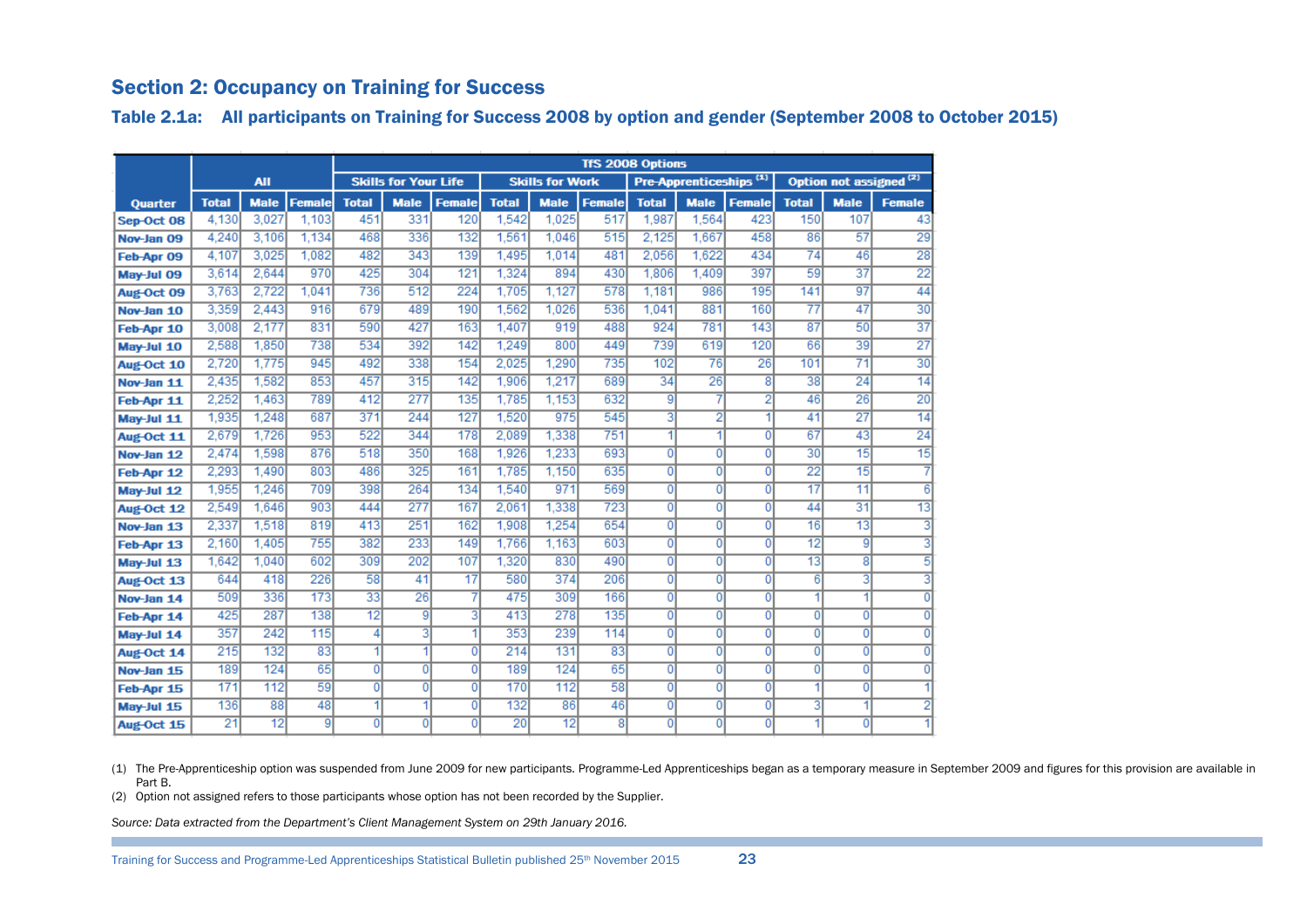|                |              |             |               |              | <b>TfS 2013 Options</b>     |               |              |                                |               |              |                                |               |                                |                |               |              |                         |               |
|----------------|--------------|-------------|---------------|--------------|-----------------------------|---------------|--------------|--------------------------------|---------------|--------------|--------------------------------|---------------|--------------------------------|----------------|---------------|--------------|-------------------------|---------------|
|                |              | <b>All</b>  |               |              | <b>Skills for Your Life</b> |               |              | <b>Skills for Work Level 1</b> |               |              | <b>Skills for Work Level 2</b> |               | <b>Skills for Work Level 3</b> |                |               |              | Option not assigned (1) |               |
|                |              |             |               |              |                             |               |              |                                |               |              |                                |               |                                |                |               |              |                         |               |
| <b>Quarter</b> | <b>Total</b> | <b>Male</b> | <b>Female</b> | <b>Total</b> | <b>Male</b>                 | <b>Female</b> | <b>Total</b> | <b>Male</b>                    | <b>Female</b> | <b>Total</b> | <b>Male</b>                    | <b>Female</b> | <b>Total</b>                   | <b>Male</b>    | <b>Female</b> | <b>Total</b> | <b>Male</b>             | <b>Female</b> |
| May-Jul 13     | 12           | 3           | 9             | $\mathbf{0}$ | $\mathbf{0}$                |               |              |                                | $\mathbf 0$   | 6            | 1                              | 5             | $\mathbf 0$                    | $\mathbf 0$    | $\mathbf 0$   | 5            | 1                       | 4             |
| Aug-Oct 13     | 4,329        | 2,863       | 1,466         | 376          | 236                         | 140           | 1,199        | 765                            | 434           | 2,602        | 1,763                          | 839           | $\mathbf 0$                    | 0              | $\mathbf 0$   | 152          | 99                      | 53            |
| Nov-Jan 14     | 4,279        | 2,806       | 1.473         | 357          | 223                         | 134           | 1,196        | 759                            | 437           | 2,701        | 1,809                          | 892           | $\mathbf 0$                    | $\mathbf 0$    | $\mathbf 0$   | 25           | 15                      | 10            |
| Feb-Apr 14     | 4,087        | 2,653       | 1,434         | 324          | 199                         | 125           | 1,124        | 714                            | 410           | 2,619        | 1,731                          | 888           | $\mathbf 0$                    | 0              | $\mathbf 0$   | 20           | 9                       | 11            |
| May-Jul 14     | 3,684        | 2,410       | 1,274         | 281          | 177                         | 104           | 1,012        | 647                            | 365           | 2,383        | 1,582                          | 801           | $\mathbf 0$                    | 0              | $\mathbf 0$   | 8            | 4                       | 4             |
| Aug-Oct 14     | 6,265        | 4,241       | 2,024         | 527          | 317                         | 210           | 1,895        | 1,238                          | 657           | 3,783        | 2,648                          | 1,135         | $\mathbf 0$                    | $\mathbf{0}$   | $\mathbf{0}$  | 60           | 38                      | 22            |
| Nov-Jan 15     | 5,922        | 4,013       | 1,909         | 507          | 310                         | 197           | 1,771        | 1,165                          | 606           | 3,617        | 2,527                          | 1,090         | $\mathbf 0$                    | $\mathbf 0$    | $\mathbf{0}$  | 27           | 11                      | 16            |
| Feb-Apr 15     | 5,509        | 3,736       | 1.773         | 456          | 280                         | 176           | 1.652        | 1.086                          | 566           | 3,380        | 2,352                          | 1.028         | $\mathbf 0$                    | $\mathbf 0$    | $\mathbf 0$   | 21           | 18                      | 3             |
| May-Jul 15     | 4,824        | 3,279       | 1,545         | 393          | 244                         | 149           | 1,426        | 932                            | 494           | 2,982        | 2,087                          | 895           | $\mathbf 0$                    | 0              | $\mathbf 0$   | 23           | 16                      | 7             |
| Aug-Oct 15     | 6,296        | 4,319       | 1,977         | 649          | 380                         | 269           | 1,770        | 1,137                          | 633           | 3,828        | 2,766                          | 1,062         | 3                              | $\overline{2}$ | 1             | 46           | 34                      | 12            |

#### Table 2.1b: All participants on Training for Success 2013 by option and gender (May 2013 to October 2015)

(1) Option not assigned refers to those participants whose option has not been recorded by the Supplier.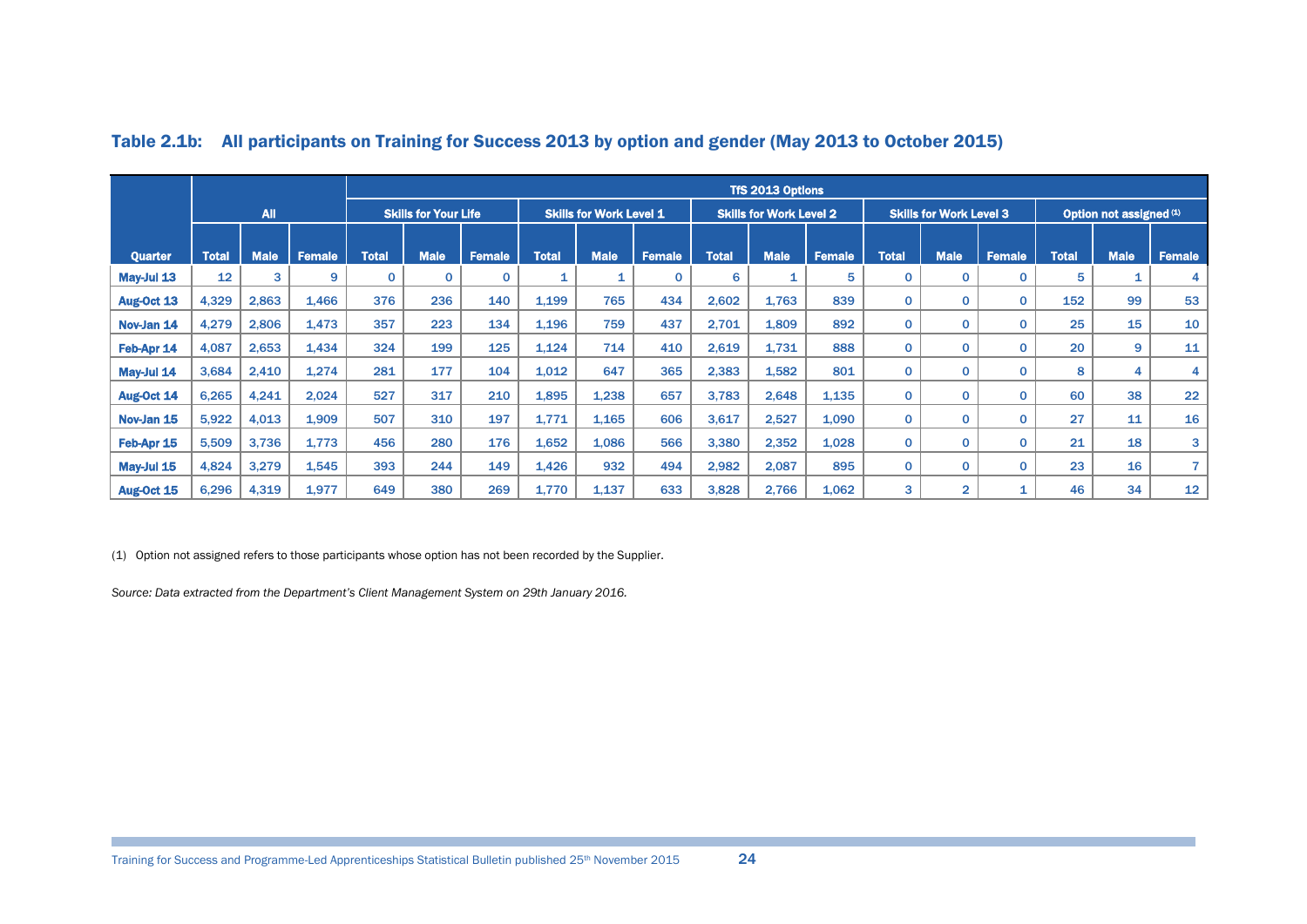#### <span id="page-24-0"></span>Table 2.2: All participants on Training for Success 2013 by equality group (October2015) (1)

| <b>Equality</b><br><b>Group</b> | <b>Equality Sub-Categories</b>    | <b>Total</b> | <b>Skills</b><br>for<br><b>Your</b><br>Life | <b>Skills</b><br>for<br><b>Work</b><br><b>Level</b><br>$\mathbf{1}$ | <b>Skills</b><br>for<br><b>Work</b><br><b>Level</b><br>$\overline{\mathbf{2}}$ | <b>Skills</b><br>for<br><b>Work</b><br>Level<br>3 | <b>Option</b><br>not<br>assigned<br>(2) |
|---------------------------------|-----------------------------------|--------------|---------------------------------------------|---------------------------------------------------------------------|--------------------------------------------------------------------------------|---------------------------------------------------|-----------------------------------------|
| <b>All</b>                      | <b>All</b>                        | 6,296        | 649                                         | 1,770                                                               | 3,828                                                                          | 3                                                 | 46                                      |
|                                 |                                   |              |                                             |                                                                     |                                                                                |                                                   |                                         |
|                                 | 16                                | 3,476        | 349                                         | 997                                                                 | 2,114                                                                          | $\overline{2}$                                    | 14                                      |
|                                 | 17                                | 2,233        | 202                                         | 576                                                                 | 1,432                                                                          | $\mathbf{1}$                                      | 22                                      |
|                                 | 18                                | 363          | 43                                          | 115                                                                 | 198                                                                            | $\mathbf 0$                                       | $\overline{7}$                          |
| Age $(3)$                       | <b>Over 18</b>                    | 224          | 55                                          | 82                                                                  | 84                                                                             | $\mathbf 0$                                       | 3                                       |
|                                 |                                   |              |                                             |                                                                     |                                                                                |                                                   |                                         |
|                                 | <b>Male</b>                       | 4,319        | 380                                         | 1,137                                                               | 2,766                                                                          | $\overline{2}$                                    | 34                                      |
| <b>Gender</b>                   | <b>Female</b>                     | 1,977        | 269                                         | 633                                                                 | 1,062                                                                          | $\overline{\mathbf{1}}$                           | 12                                      |
|                                 |                                   |              |                                             |                                                                     |                                                                                |                                                   |                                         |
|                                 | <b>Catholic</b>                   | 2,763        | 200                                         | 842                                                                 | 1,697                                                                          | 3                                                 | 21                                      |
|                                 | <b>Protestant</b>                 | 2,321        | 268                                         | 587                                                                 | 1,452                                                                          | $\bf{0}$                                          | 14                                      |
|                                 | <b>Other</b>                      | 204          | 21                                          | 60                                                                  | 123                                                                            | 0                                                 | $\bf{0}$                                |
| <b>Background</b>               | Not Known (4)                     | 1008         | 160                                         | 281                                                                 | 556                                                                            | $\bf{0}$                                          | 11                                      |
|                                 |                                   |              |                                             |                                                                     |                                                                                |                                                   |                                         |
|                                 | <b>White</b>                      | 6,178        | 618                                         | 1,738                                                               | 3,773                                                                          | 3                                                 | 46                                      |
|                                 | <b>Non White</b>                  | 92           | 28                                          | 30                                                                  | 34                                                                             | $\mathbf 0$                                       | $\mathbf 0$                             |
| <b>Ethnicity</b>                | Not Known (4)                     | 26           | 3                                           | $\overline{2}$                                                      | 21                                                                             | $\mathbf 0$                                       | $\mathbf 0$                             |
|                                 |                                   |              |                                             |                                                                     |                                                                                |                                                   |                                         |
|                                 | <b>No Dependants</b>              | 262          | 33                                          | 70                                                                  | 154                                                                            | $\bf{0}$                                          | 5                                       |
|                                 | <b>With Dependants</b>            | 18           | 0                                           | $\overline{7}$                                                      | 11                                                                             | $\bf{0}$                                          | $\mathbf 0$                             |
| <b>Dependants</b>               | Not Known (4)                     | 6,016        | 616                                         | 1,693                                                               | 3,663                                                                          | 3                                                 | 41                                      |
|                                 |                                   |              |                                             |                                                                     |                                                                                |                                                   |                                         |
|                                 | <b>Single</b>                     | 2,641        | 234                                         | 697                                                                 | 1,685                                                                          | $\overline{2}$                                    | 23                                      |
|                                 | <b>Married / Cohabiting</b>       | 1            | 0                                           | $\bf{0}$                                                            | $\mathbf{1}$                                                                   | $\mathbf 0$                                       | $\mathbf 0$                             |
|                                 | <b>Widowed/Separated/Divorced</b> | 3            | 1                                           | 0                                                                   | $\overline{2}$                                                                 | $\bf{0}$                                          | $\mathbf 0$                             |
| <b>Marital Status</b>           | Not Known (4)                     | 3,651        | 414                                         | 1,073                                                               | 2,140                                                                          | $\mathbf{1}$                                      | 23                                      |

(1) Includes only participants on the TfS 2013 programme. Participants on the TfS 2008 programme have not been included.

(2) Option not assigned refers to those participants whose option has not been recorded by the Supplier.

(3) 'Age' relates to age of the participant on starting provision.

(4) The 'Not Known' category is where information has not been recorded or is not available for a participant.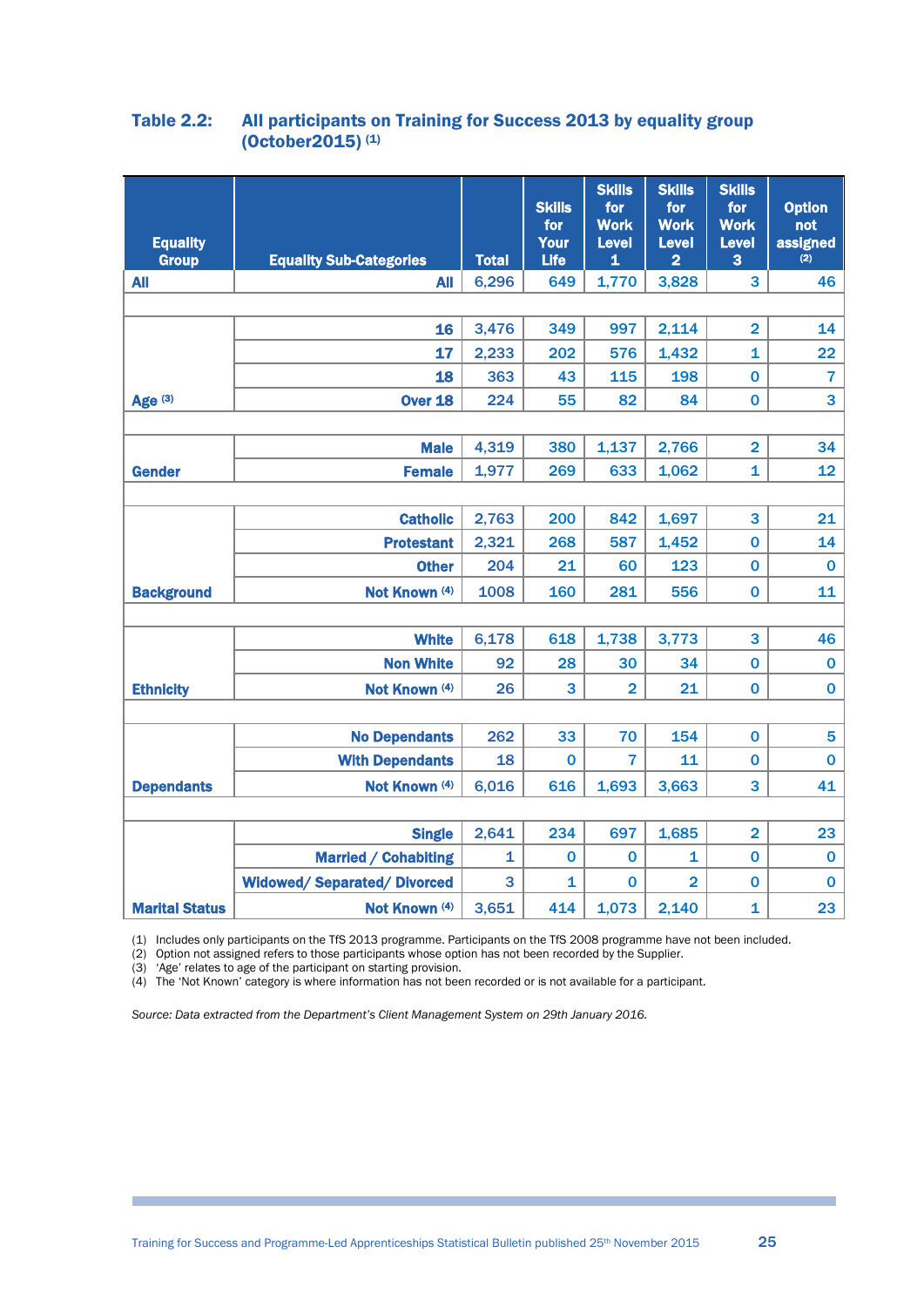#### <span id="page-25-0"></span>Table 2.3: All participants on Training for Success 2013 by Local Government District (October 2015)<sup>(1)</sup>

| <b>Local Government District (2)</b>                  | <b>Total</b> | <b>Skills for</b><br><b>Your Life</b> | <b>Skills for</b><br><b>Work</b><br>Level 1 | <b>Skills for</b><br><b>Work</b><br><b>Level 2</b> | <b>Skills for</b><br><b>Work</b><br>Level 3 | <b>Option</b><br>not<br>assigned<br>(3) |
|-------------------------------------------------------|--------------|---------------------------------------|---------------------------------------------|----------------------------------------------------|---------------------------------------------|-----------------------------------------|
| <b>Antrim and Newtownabbey</b>                        | 385          | 42                                    | 98                                          | 238                                                | 1                                           | 6                                       |
| <b>Armagh City, Banbridge and</b><br><b>Craigavon</b> | 570          | 57                                    | 114                                         | 396                                                | $\Omega$                                    | 3                                       |
| <b>Belfast</b>                                        | 1,478        | 173                                   | 616                                         | 677                                                | $\Omega$                                    | 12 <sub>2</sub>                         |
| <b>Causeway Coast and Glens</b>                       | 295          | 23                                    | 88                                          | 183                                                | $\Omega$                                    | 1                                       |
| <b>Derry City and Strabane</b>                        | 765          | 42                                    | 257                                         | 458                                                | $\Omega$                                    | 8                                       |
| <b>Fermanagh and Omagh</b>                            | 357          | 21                                    | 61                                          | 273                                                | 1                                           | 1                                       |
| <b>Lisburn and Castlereagh</b>                        | 337          | 18                                    | 111                                         | 206                                                | $\Omega$                                    | $\overline{2}$                          |
| <b>Mid and East Antrim</b>                            | 435          | 90                                    | 87                                          | 254                                                | $\Omega$                                    | 4                                       |
| <b>Mid Ulster</b>                                     | 404          | 27                                    | 81                                          | 296                                                | $\Omega$                                    | $\mathbf{0}$                            |
| <b>Newry, Mourne and Down</b>                         | 596          | 44                                    | 108                                         | 434                                                | 1                                           | 9                                       |
| <b>Ards and North Down</b>                            | 472          | 95                                    | 79                                          | 298                                                | $\Omega$                                    | $\mathbf 0$                             |
| Not Known (4)                                         | 202          | 17                                    | 70                                          | 115                                                | $\mathbf{0}$                                | $\mathbf{0}$                            |
|                                                       |              |                                       |                                             |                                                    |                                             |                                         |
| <b>Total</b>                                          | 6,296        | 649                                   | 1,770                                       | 3,828                                              | 3                                           | 46                                      |

(1) Includes only participants on the TfS 2013 programme. Participants on the TfS 2008 programme have not been included.

 $(2)$  Local Government District (LGD) is based on a participant's home postcode. It should be noted that although they live in a particular LGD, they may work elsewhere. Reform of Local Government reduced the number of LGDs from 26 to 11 from 1 April 2015. Table 2.4 shows data for the 26 LGDs for reference.

(3) Option not assigned refers to those participants whose option has not been recorded by the Supplier.

(4) 'Not Known' includes those clients for whom postcode is not known / incorrect or where postcode cannot be mapped to LGD.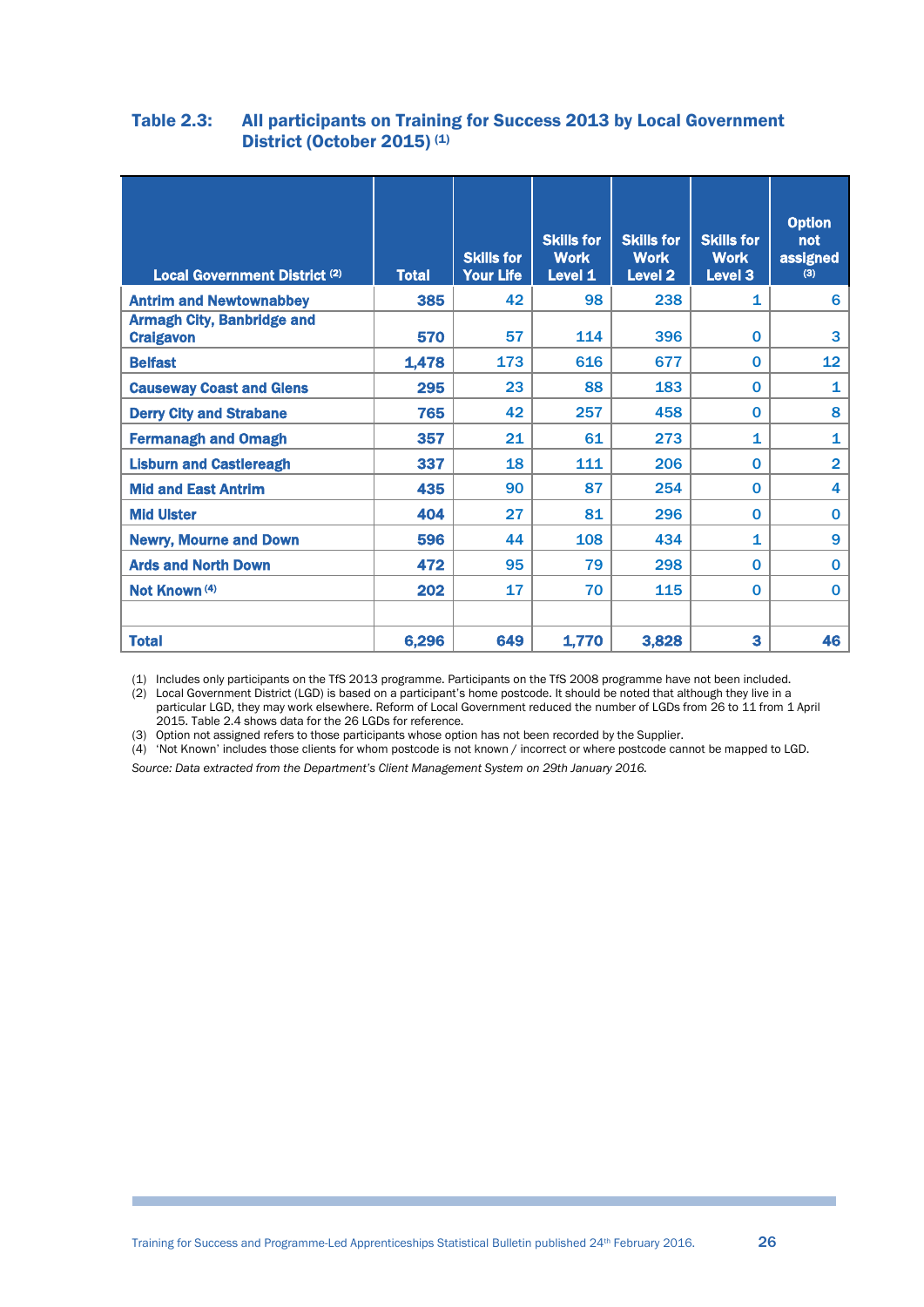#### Table 2.4: All participants on Training for Success 2013 by Former Local Government District (October 2015) (1)

| <b>Local Government</b><br>District <sup>(2)</sup> | <b>Total</b> | <b>Skills for</b><br><b>Your Life</b> | <b>Skills for</b><br><b>Work</b><br>Level <sub>1</sub> | <b>Skills for</b><br><b>Work</b><br><b>Level 2</b> | <b>Skills for</b><br><b>Work</b><br><b>Level 3</b> | <b>Option not</b><br>assigned<br>(3) |
|----------------------------------------------------|--------------|---------------------------------------|--------------------------------------------------------|----------------------------------------------------|----------------------------------------------------|--------------------------------------|
| <b>Antrim</b>                                      | 146          | 14                                    | 25                                                     | 106                                                | 0                                                  | 1                                    |
| <b>Ards</b>                                        | 296          | 55                                    | 51                                                     | 190                                                | 0                                                  | 0                                    |
| <b>Armagh</b>                                      | 129          | $6\overline{6}$                       | 23                                                     | 100                                                | $\overline{0}$                                     | 0                                    |
| <b>Ballymena</b>                                   | 224          | 50                                    | 50                                                     | 122                                                | 0                                                  | $\overline{\mathbf{2}}$              |
| <b>Ballymoney</b>                                  | 47           | 9                                     | 6                                                      | 32                                                 | $\Omega$                                           | 0                                    |
| <b>Banbridge</b>                                   | 160          | 7                                     | 38                                                     | 115                                                | 0                                                  | 0                                    |
| <b>Belfast</b>                                     | 1,213        | 148                                   | 503                                                    | 550                                                | 0                                                  | 12                                   |
| <b>Carrickfergus</b>                               | 110          | 30                                    | 16                                                     | 62                                                 | 0                                                  | $\overline{2}$                       |
| <b>Castlereagh</b>                                 | 167          | 26                                    | 37                                                     | 104                                                | 0                                                  | $\overline{0}$                       |
| <b>Coleraine</b>                                   | 127          | 6                                     | 39                                                     | 82                                                 | $\Omega$                                           | 0                                    |
| <b>Cookstown</b>                                   | 124          | 4                                     | 18                                                     | 102                                                | 0                                                  | 0                                    |
| <b>Craigavon</b>                                   | 288          | 44                                    | 54                                                     | 187                                                | 0                                                  | 3                                    |
| <b>Derry</b>                                       | 490          | 17                                    | 173                                                    | 294                                                | $\overline{0}$                                     | $6\phantom{1}6$                      |
| <b>Down</b>                                        | 285          | 11                                    | 67                                                     | 200                                                | $\mathbf{1}$                                       | $6\phantom{a}$                       |
| <b>Dungannon</b>                                   | 200          | 21                                    | 50                                                     | 129                                                | 0                                                  | 0                                    |
| <b>Fermanagh</b>                                   | 168          | 10                                    | 27                                                     | 130                                                | 0                                                  | $\mathbf{1}$                         |
| <b>Larne</b>                                       | 101          | 10                                    | 21                                                     | 70                                                 | 0                                                  | 0                                    |
| <b>Limavady</b>                                    | 91           | 1                                     | 33                                                     | 57                                                 | 0                                                  | 0                                    |
| <b>Lisburn</b>                                     | 435          | 17                                    | 187                                                    | 229                                                | 0                                                  | $\overline{2}$                       |
| <b>Magherafelt</b>                                 | 85           | $\overline{2}$                        | 14                                                     | 69                                                 | 0                                                  | 0                                    |
| <b>Moyle</b>                                       | 30           | 7                                     | 10                                                     | 12                                                 | 0                                                  | 1                                    |
| <b>Newry &amp; Mourne</b>                          | 299          | 33                                    | 39                                                     | 224                                                | 0                                                  | 3                                    |
| <b>Newtownabbey</b>                                | 239          | 28                                    | 73                                                     | 132                                                | 1                                                  | 5                                    |
| <b>North Down</b>                                  | 176          | 40                                    | 28                                                     | 108                                                | 0                                                  | $\overline{0}$                       |
| <b>Omagh</b>                                       | 190          | 11                                    | 34                                                     | 144                                                | $\overline{\mathbf{1}}$                            | $\overline{0}$                       |
| <b>Strabane</b>                                    | 275          | 25                                    | 84                                                     | 164                                                | $\Omega$                                           | $\overline{2}$                       |
| Not Known (4)                                      | 201          | 17                                    | 70                                                     | 114                                                | 0                                                  | $\bf{0}$                             |
|                                                    |              |                                       |                                                        |                                                    | 3                                                  |                                      |
| <b>Total</b>                                       | 6,296        | 649                                   | 1,770                                                  | 3,828                                              |                                                    | 46                                   |

(1) Includes only participants on the TfS 2013 programme. Participants on the TfS 2008 programme have not been included.

(2) Local Government District (LGD) is based on a participant's home postcode. It should be noted that although they live in a particular LGD, they may attend provision elsewhere.

(3) Option not assigned refers to those participants whose option has not been recorded by the Supplier.

(4) 'Not Known' includes those clients for whom postcode is not known / incorrect or where postcode cannot be mapped to LGD. *Source: Data extracted from the Department's Client Management System on 29th January 2016.*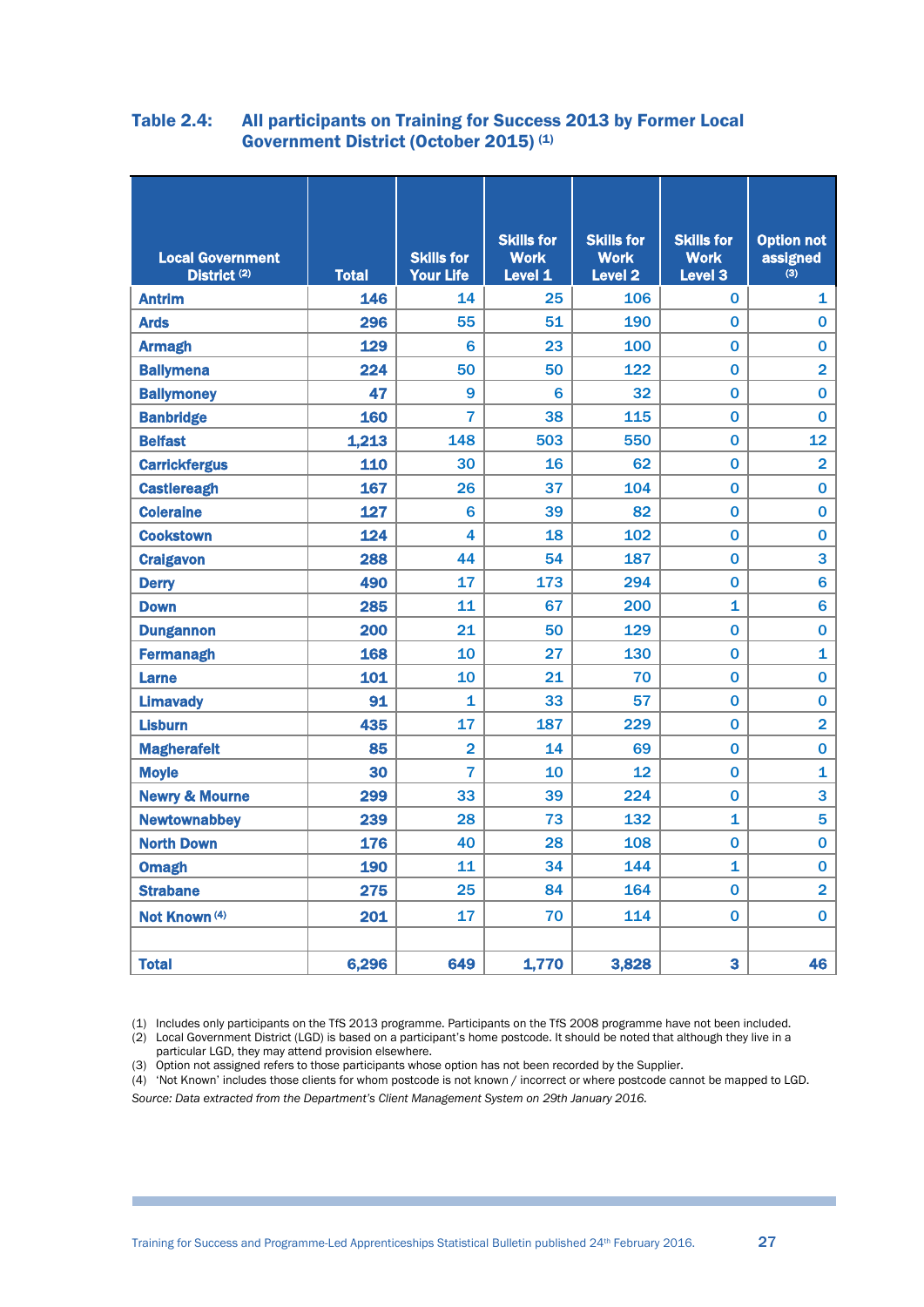#### <span id="page-27-0"></span>Table 2.5: All participants on Training for Success 2013 by Parliamentary Constituency (October 2015) (1)

| <b>Parliamentary Constituency</b><br>(2) | <b>Total</b> | <b>Skills for</b><br><b>Your Life</b> | <b>Skills for</b><br><b>Work</b><br>Level 1 | <b>Skills for</b><br><b>Work</b><br><b>Level 2</b> | <b>Skills for</b><br><b>Work</b><br>Level <sub>3</sub> | <b>Option</b><br>not<br>assigned<br>(3) |
|------------------------------------------|--------------|---------------------------------------|---------------------------------------------|----------------------------------------------------|--------------------------------------------------------|-----------------------------------------|
| <b>Belfast East</b>                      | 317          | 46                                    | 108                                         | 163                                                | 0                                                      | 0                                       |
| <b>Belfast North</b>                     | 508          | 67                                    | 201                                         | 235                                                | $\mathbf{1}$                                           | 4                                       |
| <b>Belfast South</b>                     | 197          | 13                                    | 73                                          | 108                                                | $\bf{0}$                                               | 3                                       |
| <b>Belfast West</b>                      | 630          | 67                                    | 289                                         | 268                                                | $\bf{0}$                                               | 6                                       |
| <b>East Antrim</b>                       | 252          | 43                                    | 48                                          | 158                                                | $\mathbf 0$                                            | 3                                       |
| <b>East Londonderry</b>                  | 236          | 7                                     | 78                                          | 151                                                | $\mathbf 0$                                            | 0                                       |
| <b>Fermanagh &amp; South Tyrone</b>      | 300          | 24                                    | 53                                          | 222                                                | 0                                                      | 1                                       |
| <b>Foyle</b>                             | 472          | 17                                    | 167                                         | 282                                                | $\mathbf 0$                                            | 6                                       |
| <b>Lagan Valley</b>                      | 270          | 6                                     | 92                                          | 170                                                | $\mathbf 0$                                            | $\overline{2}$                          |
| <b>Mid-Ulster</b>                        | 277          | 13                                    | 56                                          | 208                                                | $\mathbf 0$                                            | 0                                       |
| <b>Newry &amp; Armagh</b>                | 273          | 23                                    | 45                                          | 203                                                | $\bf{0}$                                               | $\overline{2}$                          |
| <b>North Antrim</b>                      | 296          | 66                                    | 64                                          | 163                                                | $\mathbf 0$                                            | 3                                       |
| <b>North Down</b>                        | 216          | 48                                    | 38                                          | 130                                                | $\mathbf 0$                                            | 0                                       |
| <b>South Antrim</b>                      | 265          | 31                                    | 55                                          | 175                                                | $\mathbf 0$                                            | 4                                       |
| <b>South Down</b>                        | 427          | 26                                    | 84                                          | 309                                                | $\mathbf{1}$                                           | $\overline{7}$                          |
| <b>Strangford</b>                        | 323          | 50                                    | 54                                          | 219                                                | 0                                                      | 0                                       |
| <b>Upper Bann</b>                        | 371          | 49                                    | 77                                          | 242                                                | $\mathbf{0}$                                           | 3                                       |
| <b>West Tyrone</b>                       | 465          | 36                                    | 118                                         | 308                                                | $\mathbf{1}$                                           | $\overline{2}$                          |
| Not Known (4)                            | 201          | 17                                    | 70                                          | 114                                                | $\mathbf{0}$                                           | 0                                       |
|                                          |              |                                       |                                             |                                                    |                                                        |                                         |
| <b>Total</b>                             | 6296         | 649                                   | 1770                                        | 3828                                               | 3                                                      | 46                                      |

(1) Includes only participants on the TfS 2013 programme. Participants on the TfS 2008 programme have not been included.

(2) Parliamentary Constituency (PC) is based on a participant's home postcode. It should be noted that although they live in a particular PC, they may attend provision elsewhere.

(3) Option not assigned refers to those participants whose option has not been recorded by the Supplier.

(4) 'Not Known' includes those clients for whom postcode is not known / incorrect or where postcode cannot be mapped to PC.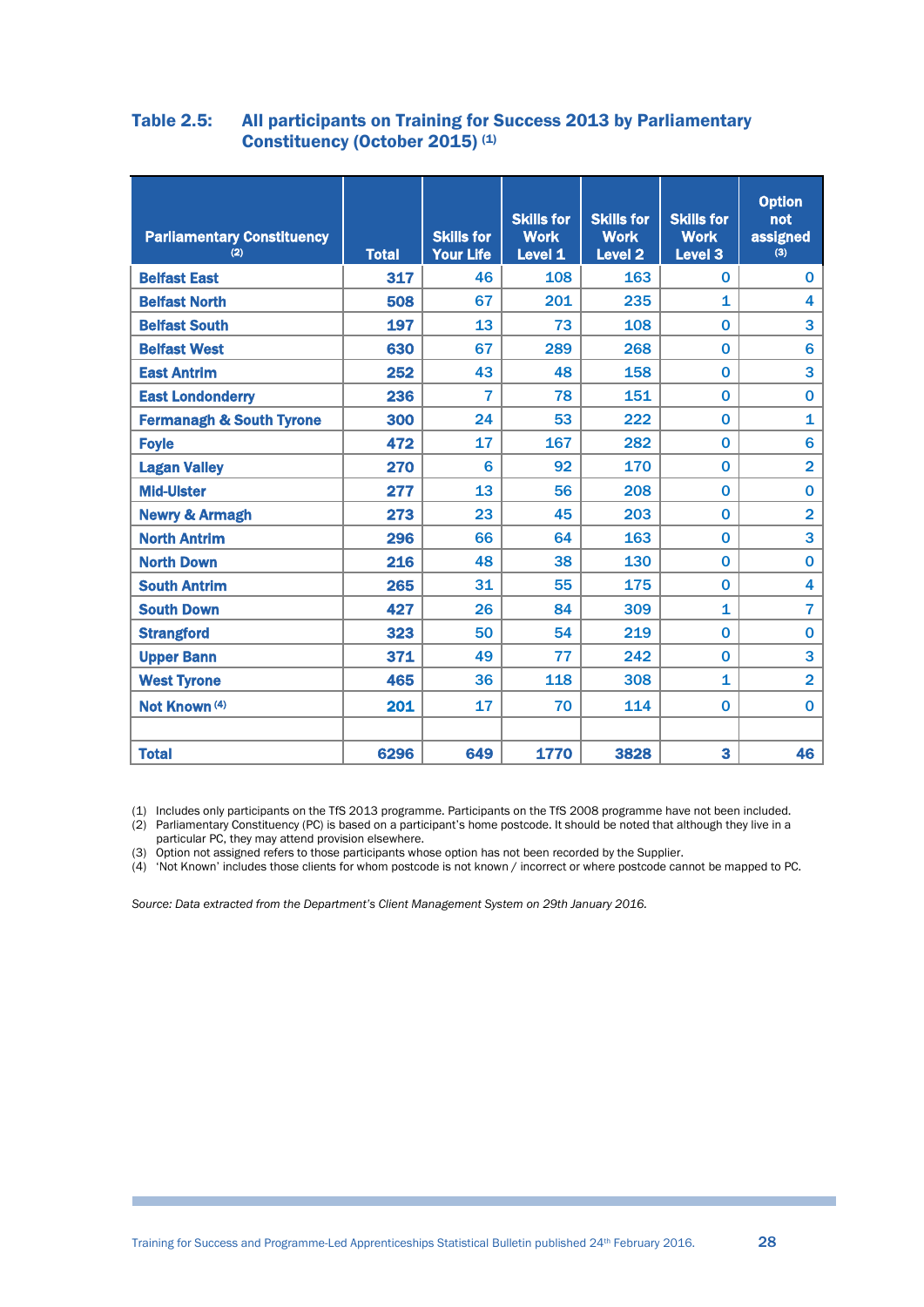## Section 3: Training for Success Leavers and Main Outcomes

|                            | <b>Leavers</b> |             |                             |              |             |                        |                         |                |                         |              |             |                         |              |  |
|----------------------------|----------------|-------------|-----------------------------|--------------|-------------|------------------------|-------------------------|----------------|-------------------------|--------------|-------------|-------------------------|--------------|--|
|                            |                |             |                             |              |             |                        | <b>TfS 2008 Options</b> |                |                         |              |             |                         |              |  |
|                            |                |             | <b>Skills for Your Life</b> |              |             | <b>Skills for Work</b> |                         |                | Pre-Apprenticeships (1) |              |             | Option not assigned (2) |              |  |
| <b>Academic Year</b>       | <b>Total</b>   | <b>Male</b> | <b>Female</b>               | <b>Total</b> | <b>Male</b> | <b>Female</b>          | <b>Total</b>            | <b>Male</b>    | <b>Female</b>           | <b>Total</b> | <b>Male</b> | <b>Female</b>           | <b>Total</b> |  |
| 2008/09                    | 1,797          | 149         | 68                          | 217          | 329         | 224                    | 553                     | 445            | 166                     | 611          | 306         | 110                     | 416          |  |
| 2009/10                    | 3,742          | 419         | 180                         | 599          | 1,134       | 559                    | 1,693                   | 850            | 287                     | 1,137        | 213         | 100                     | 313          |  |
| 2010/11                    | 3,253          | 480         | 183                         | 663          | 999         | 585                    | 1,584                   | 617            | 118                     | 735          | 172         | 99                      | 271          |  |
| 2011/12                    | 2,618          | 370         | 194                         | 564          | 1,189       | 663                    | 1,852                   | $\overline{2}$ | 1                       | 3            | 128         | 71                      | 199          |  |
| 2012/13                    | 2,742          | 372         | 216                         | 588          | 1,290       | 724                    | 2,014                   | 0              | 0                       | 0            | 93          | 47                      | 140          |  |
| 2013/14                    | 1,379          | 219         | 112                         | 331          | 626         | 398                    | 1,024                   | $\bf{0}$       | $\Omega$                | 0            | 12          | 12                      | 24           |  |
| 2014/15                    | 262            | 4           | 1                           | 5            | 172         | 84                     | 256                     | $\mathbf 0$    | $\bf{0}$                | 0            | 1           | $\Omega$                | 1            |  |
| 2015/16 (up to<br>Oct '15) | 106            | 1           | $\bf{0}$                    | 1            | 66          | 36                     | 102                     | 0              | $\bf{0}$                | 0            | 1           | $\overline{2}$          | 3            |  |
| <b>Total</b>               | 15,899         | 2,014       | 954                         | 2,968        | 5,805       | 3,273                  | 9,078                   | 1,914          | 572                     | 2,486        | 926         | 441                     | 1,367        |  |

#### Table 3.1a: Training for Success 2008 leavers by option and gender (2008/09 to 2015/16)

(1) The Pre-Apprenticeship option was suspended from June 2009 for new participants. Programme-Led Apprenticeships began as a temporary measure in September

2009 and figures for this provision are available in Part B.

(2) Option not assigned refers to those participants whose option has not been recorded by the Supplier.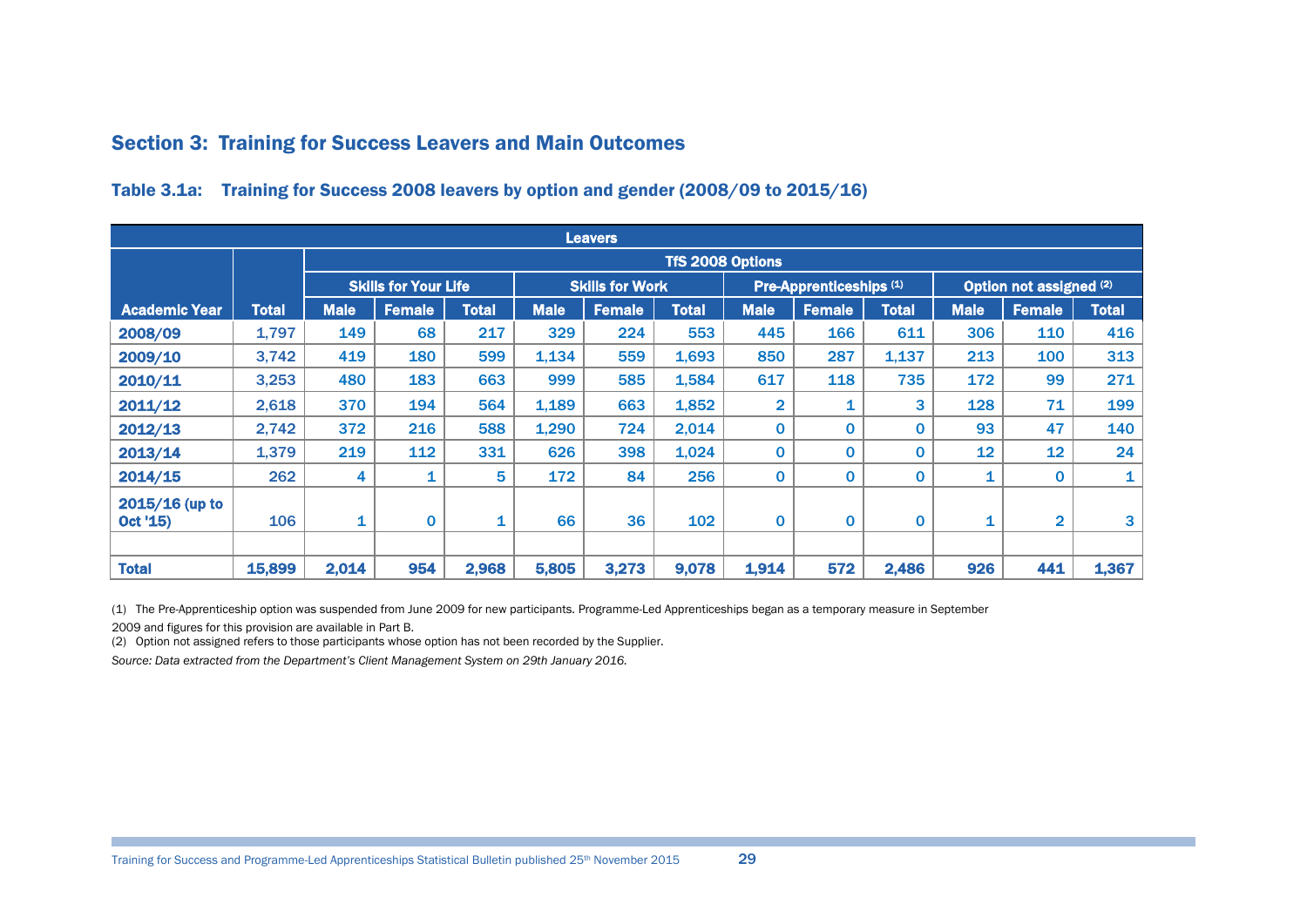|                              |              |             |                             |              |             |                                |              | <b>Leavers</b> |                                |       |             |                                |              |             |                         |              |
|------------------------------|--------------|-------------|-----------------------------|--------------|-------------|--------------------------------|--------------|----------------|--------------------------------|-------|-------------|--------------------------------|--------------|-------------|-------------------------|--------------|
|                              |              |             |                             |              |             |                                |              |                | TfS 2013 Options               |       |             |                                |              |             |                         |              |
| <b>Academic</b>              |              |             | <b>Skills for Your Life</b> |              |             | <b>Skills for Work Level 1</b> |              |                | <b>Skills for Work Level 2</b> |       |             | <b>Skills for Work Level 3</b> |              |             | Option not assigned (1) |              |
| Year                         | <b>Total</b> | <b>Male</b> | <b>Female</b>               | <b>Total</b> | <b>Male</b> | <b>Female</b>                  | <b>Total</b> | <b>Male</b>    | <b>Female</b>                  | Total | <b>Male</b> | <b>Female</b>                  | <b>Total</b> | <b>Male</b> | <b>Female</b>           | <b>Total</b> |
| 2013/14                      | 1,437        | 94          | 53                          | 147          | 211         | 136                            | 347          | 422            | 227                            | 649   |             |                                |              | 183         | 111                     | 294          |
| 2014/15                      | 3,062        | 150         | 102                         | 252          | 531         | 298                            | 829          | 1,174          | 627                            | 1,801 |             |                                |              | 122         | 58                      | 180          |
| $2015/16$ (up<br>to Oct '15) | 2,077        | 71          | 32                          | 103          | 364         | 186                            | 550          | 970            | 381                            | 1,351 |             |                                |              | 50          | 23                      | 73           |
|                              |              |             |                             |              |             |                                |              |                |                                |       |             |                                |              |             |                         |              |
| <b>Total</b>                 | 6,576        | 315         | 187                         | 502          | 1,106       | 620                            | 1,726        | 2,566          | 1,235                          | 3,801 |             |                                |              | 355         | 192                     | 547          |

#### Table 3.1b: Training for Success 2013 leavers by option and gender (2013/14 to 2015/16)

(1) Option not assigned refers to those participants whose option has not been recorded by the Supplier. *Source: Data extracted from the Department's Client Management System on 29th January 2016.*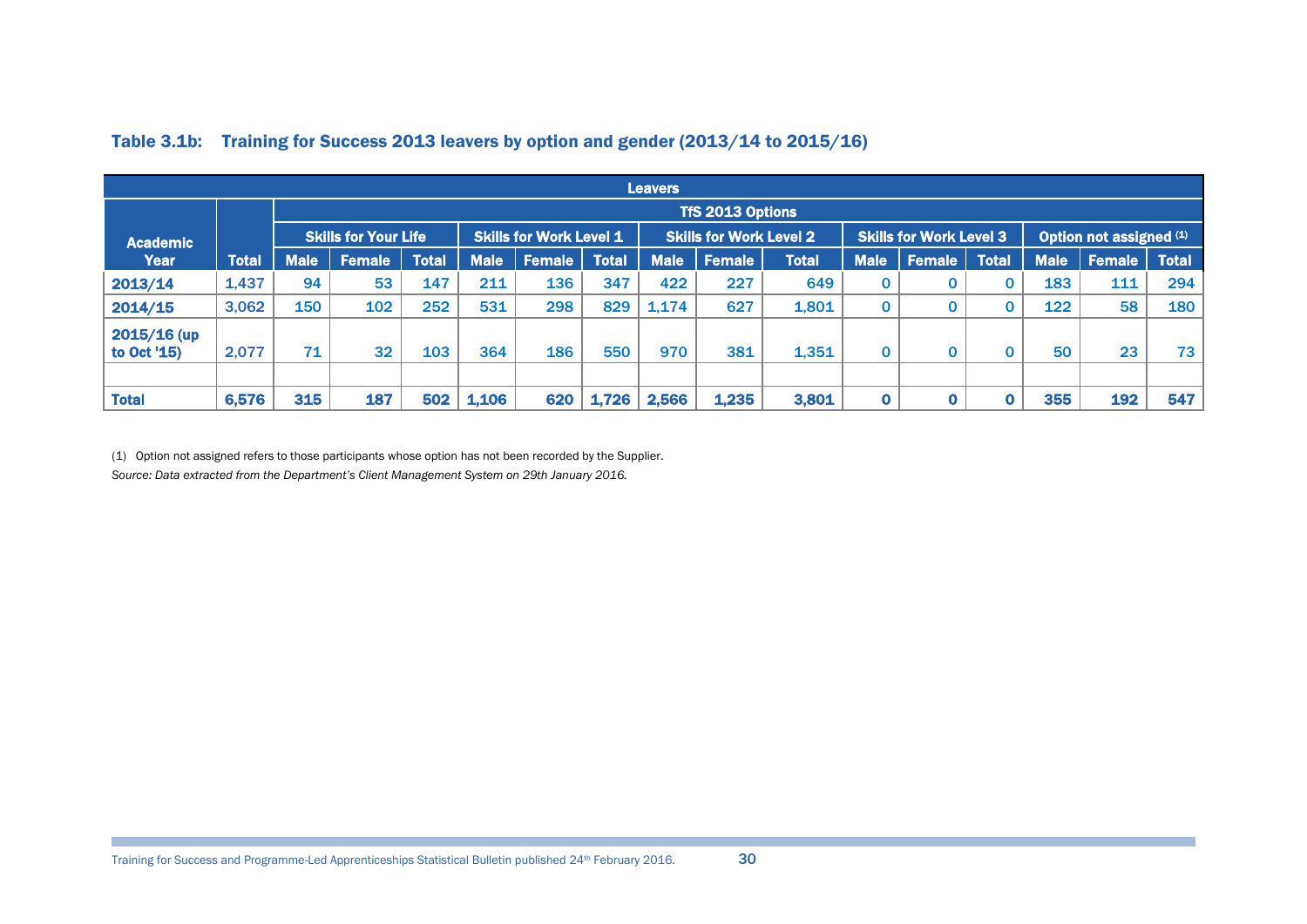|                              |                                |                                                                           |                                                      |                                                                  | Number of leavers achieving each qualification       | $\left( 1\right)$                                 |                                  |                                                                           | % of leavers achieving each qualification            |                                                   |                                  |
|------------------------------|--------------------------------|---------------------------------------------------------------------------|------------------------------------------------------|------------------------------------------------------------------|------------------------------------------------------|---------------------------------------------------|----------------------------------|---------------------------------------------------------------------------|------------------------------------------------------|---------------------------------------------------|----------------------------------|
| <b>Academic Year</b>         | <b>Total</b><br><b>Leavers</b> | <b>Total number of</b><br>leavers who have<br>achieved a<br>qualification | % of leavers who<br>have achieved a<br>qualification | <b>Essential</b><br><b>Skills</b><br><b>Entry</b><br>Level $(2)$ | <b>Essential</b><br><b>Skills</b><br>Level $1^{(3)}$ | <b>Essential</b><br><b>Skills</b><br>Level $2(4)$ | <b>Entry</b><br><b>Level VRQ</b> | <b>Essential</b><br><b>Skills</b><br><b>Entry</b><br>Level <sup>(2)</sup> | <b>Essential</b><br><b>Skills</b><br>Level $1^{(3)}$ | <b>Essential</b><br><b>Skills</b><br>Level $2(4)$ | <b>Entry</b><br><b>Level VRQ</b> |
| 2008/09                      | 217                            | 69                                                                        | 32%                                                  | 30                                                               | 36                                                   | 9                                                 | 29                               | 14%                                                                       | 17%                                                  | 4%                                                | 13%                              |
| 2009/10                      | 599                            | 331                                                                       | 55%                                                  | 184                                                              | 158                                                  | 24                                                | 198                              | 31%                                                                       | 26%                                                  | 4%                                                | 33%                              |
| 2010/11                      | 663                            | 471                                                                       | 71%                                                  | 275                                                              | 204                                                  | 56                                                | 302                              | 41%                                                                       | 31%                                                  | 8%                                                | 46%                              |
| 2011/12                      | 564                            | 394                                                                       | 70%                                                  | 230                                                              | 168                                                  | 34                                                | 248                              | 41%                                                                       | 30%                                                  | 6%                                                | 44%                              |
| 2012/13                      | 588                            | 430                                                                       | 73%                                                  | 253                                                              | 218                                                  | 53                                                | 279                              | 43%                                                                       | 37%                                                  | 9%                                                | 47%                              |
| 2013/14                      | 478                            | 292                                                                       | 61%                                                  | 180                                                              | 146                                                  | 59                                                | 218                              | 38%                                                                       | 31%                                                  | 12%                                               | 46%                              |
| 2014/15                      | 257                            | 114                                                                       | 44%                                                  | 58                                                               | 70                                                   | 33                                                | $\overline{2}$                   | 23%                                                                       | 27%                                                  | 13%                                               | 1%                               |
| $2015/16$ (up to<br>Oct '15) | 104                            | 81                                                                        | 78%                                                  | 37                                                               | 56                                                   | 38                                                | $\mathbf{0}$                     | 36%                                                                       | 54%                                                  | 37%                                               | 0%                               |
| <b>Total</b>                 | 3,470                          | 2,182                                                                     | 63%                                                  | 1,247                                                            | 1,056                                                | 306                                               | 1,276                            | 36%                                                                       | 30%                                                  | 9%                                                | 37%                              |

#### Table 3.2: Qualifications achieved by participants leaving Skills for Your Life (2008/09 to 2015/16)

(1) It is possible for participants to achieve more than one qualification, therefore this breakdown may not sum to the Total number of leavers who have achieved a qualification.

(2) Essential Skills Entry Level includes Entry Level 1 Literacy, Entry Level 1 Numeracy, Entry Level 2 Numeracy, Entry Level 3 Literacy and Entry Level 3 Numeracy.

(3) Essential Skills Level 1 includes Application of Number Level 1, Communication Level 1 and ICT Level 1.

<span id="page-30-0"></span>(4) Essential Skills Level 2 includes Application of Number Level 2, Communication Level 2 and ICT Level 2.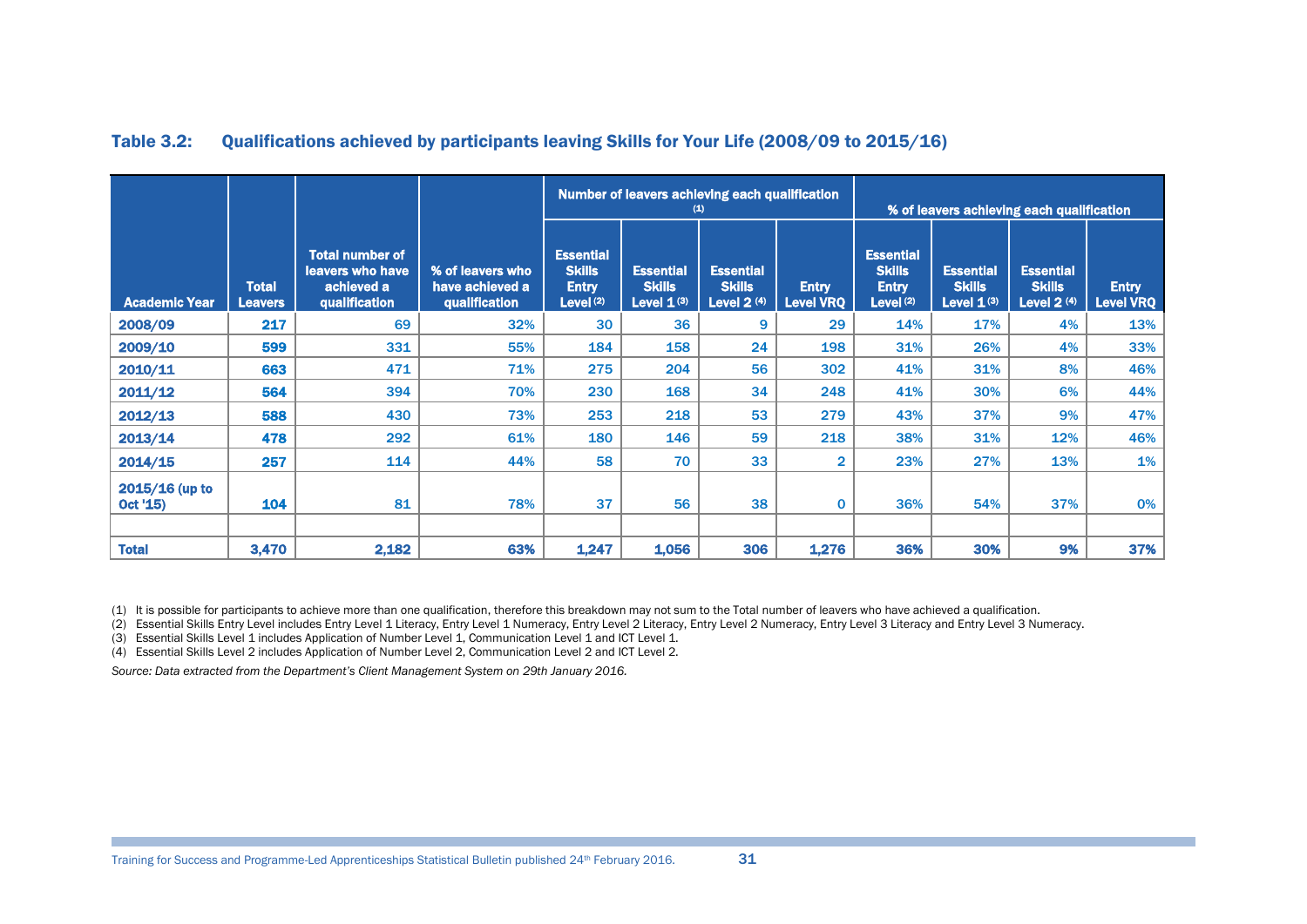|                              |                                |                                                                           |                                                      |                                                        |                                                      |                                                 | Number of leavers achieving each qualification (4) |                                                              |                                                        |                                                      | % of leavers achieving each qualification       |             |                                                              |
|------------------------------|--------------------------------|---------------------------------------------------------------------------|------------------------------------------------------|--------------------------------------------------------|------------------------------------------------------|-------------------------------------------------|----------------------------------------------------|--------------------------------------------------------------|--------------------------------------------------------|------------------------------------------------------|-------------------------------------------------|-------------|--------------------------------------------------------------|
| <b>Academic Year</b>         | <b>Total</b><br><b>Leavers</b> | <b>Total number of</b><br>leavers who<br>have achieved a<br>qualification | % of leavers who<br>have achieved a<br>qualification | <b>Essential</b><br><b>Skills Entry</b><br>Level $(2)$ | <b>Essential</b><br><b>Skills Level</b><br>$1^{(3)}$ | <b>Essential</b><br><b>Skills Level</b><br>2(4) | Level 1 VRQ                                        | Level <sub>2</sub><br><b>Technical</b><br><b>Certificate</b> | <b>Essential</b><br><b>Skills Entry</b><br>Level $(2)$ | <b>Essential</b><br><b>Skills Level</b><br>$1^{(3)}$ | <b>Essential</b><br><b>Skills Level</b><br>2(4) | Level 1 VRQ | Level <sub>2</sub><br><b>Technical</b><br><b>Certificate</b> |
| 2008/09                      | 553                            | 165                                                                       | 30%                                                  | 97                                                     | 48                                                   | 11                                              | 63                                                 | 10                                                           | 18%                                                    | 9%                                                   | 2%                                              | 11%         | 2%                                                           |
| 2009/10                      | 1,693                          | 1,217                                                                     | 72%                                                  | 599                                                    | 694                                                  | 190                                             | 826                                                | 169                                                          | 35%                                                    | 41%                                                  | 11%                                             | 49%         | 10%                                                          |
| 2010/11                      | 1,584                          | 1,104                                                                     | 70%                                                  | 542                                                    | 620                                                  | 204                                             | 729                                                | 101                                                          | 34%                                                    | 39%                                                  | 13%                                             | 46%         | 6%                                                           |
| 2011/12                      | 1,852                          | 1,341                                                                     | 72%                                                  | 681                                                    | 724                                                  | 317                                             | 866                                                | 181                                                          | 37%                                                    | 39%                                                  | 17%                                             | 47%         | 10%                                                          |
| 2012/13                      | 2,014                          | 1,562                                                                     | 78%                                                  | 748                                                    | 1,006                                                | 387                                             | 1,174                                              | 176                                                          | 37%                                                    | 50%                                                  | 19%                                             | 58%         | 9%                                                           |
| 2013/14                      | 2,020                          | 1,217                                                                     | 60%                                                  | 410                                                    | 711                                                  | 435                                             | 728                                                | 70                                                           | 20%                                                    | 35%                                                  | 22%                                             | 36%         | 3%                                                           |
| 2014/15                      | 2,886                          | 1,827                                                                     | 63%                                                  | 379                                                    | 1,061                                                | 1,018                                           | 188                                                | 42                                                           | 13%                                                    | 37%                                                  | 35%                                             | 7%          | 1%                                                           |
| $2015/16$ (up to<br>Oct '15) | 2,003                          | 1,666                                                                     | 83%                                                  | 331                                                    | 1,049                                                | 1,120                                           | 63                                                 | 20                                                           | 17%                                                    | 52%                                                  | 56%                                             | 3%          | 1%                                                           |
| <b>Total</b>                 | 14,605                         | 10,099                                                                    | 69%                                                  | 3,787                                                  | 5,913                                                | 3,682                                           | 4,637                                              | 769                                                          | 26%                                                    | 40%                                                  | 25%                                             | 32%         | 5%                                                           |

#### Table 3.3: Qualifications achieved by participants leaving Skills for Work (2008/09 to 2015/16)

(1) It is possible for participants to achieve more than one qualification, therefore this breakdown may not sum to the Total number of leavers who have achieved a qualification.

(2) Essential Skills Entry Level includes Entry Level 1 Literacy, Entry Level 1 Numeracy, Entry Level 2 Literacy, Entry Level 2 Numeracy, Entry Level 3 Literacy and Entry Level 3 Numeracy. Entry Level 3 Literacy and Entry

(3) Essential Skills Level 1 includes Application of Number Level 1, Communication Level 1 and ICT Level 1.

(4) Essential Skills Level 2 includes Application of Number Level 2, Communication Level 2 and ICT Level 2.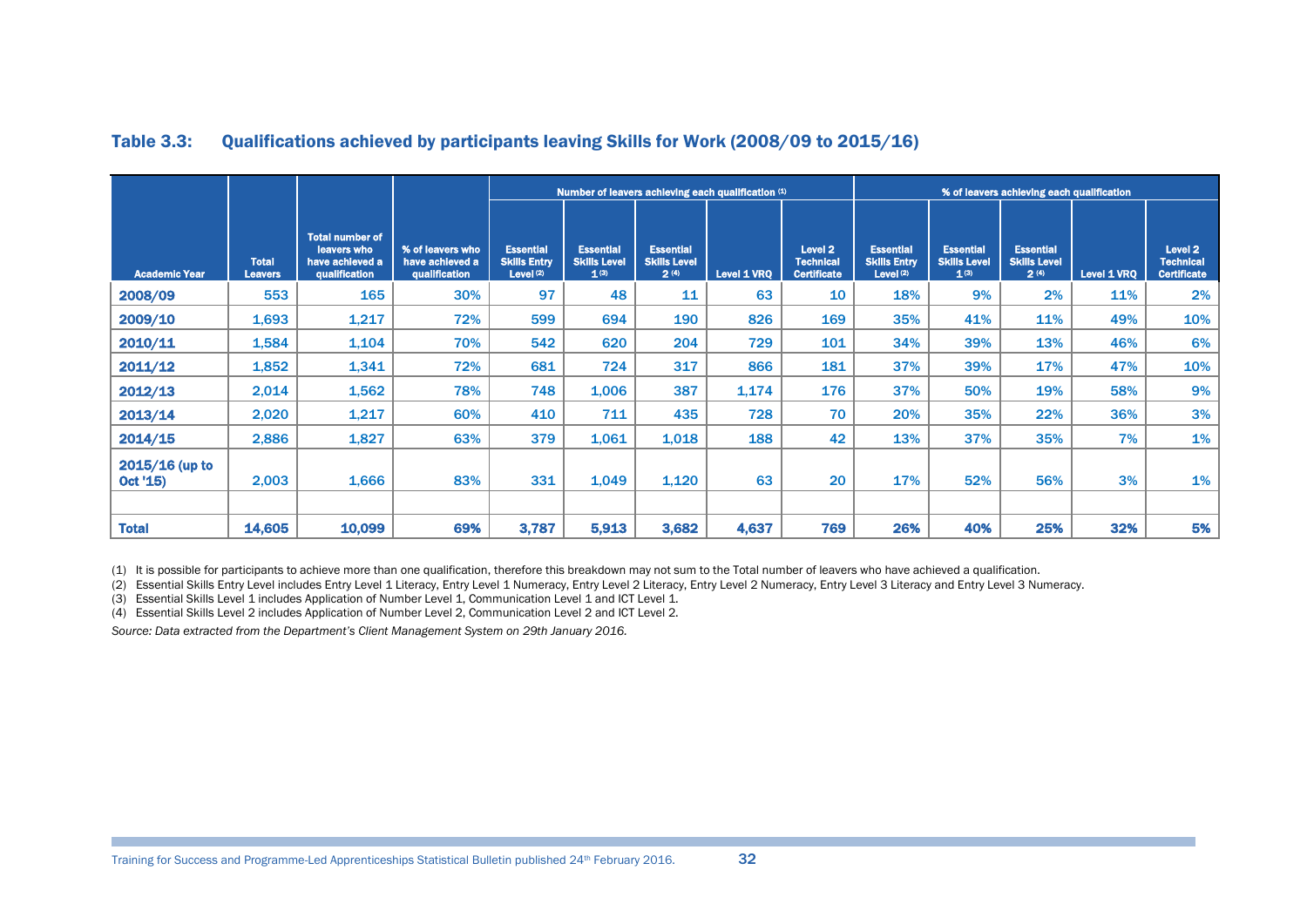|                      |             |                         |              |             |                                  |              |             | <b>Total number of leavers who have</b> |              |             |                                               |              |             |                                  |              |             | % of leavers who have     |              |             |                                               |              |
|----------------------|-------------|-------------------------|--------------|-------------|----------------------------------|--------------|-------------|-----------------------------------------|--------------|-------------|-----------------------------------------------|--------------|-------------|----------------------------------|--------------|-------------|---------------------------|--------------|-------------|-----------------------------------------------|--------------|
| <b>Academic Year</b> |             | <b>Total Leavers</b>    |              |             | <b>Gained a</b><br>qualification |              |             | Progressed <sup>(1)</sup>               |              |             | Left with no<br>qualifications or<br>outcomes |              |             | <b>Gained a</b><br>qualification |              |             | Progressed <sup>(1)</sup> |              |             | Left with no<br>qualifications or<br>outcomes |              |
|                      | <b>Male</b> | Female                  | <b>Total</b> | <b>Male</b> | <b>Femald</b>                    | <b>Total</b> | <b>Male</b> | <b>Femald</b>                           | <b>Total</b> | <b>Male</b> | <b>Femald</b>                                 | <b>Total</b> | <b>Male</b> | Female                           | <b>Total</b> | <b>Male</b> | Female                    | <b>Total</b> | <b>Male</b> | <b>Female</b>                                 | <b>Total</b> |
| 2008/09              | <b>149</b>  | <b>68</b>               | 217          | 54          | 15 <sup>1</sup>                  | 69           |             |                                         |              | 95          | 53                                            | 148          | 36%         | 22%                              | 32%          | 0%          | O <sub>96</sub>           | 0%           | 64%         | 78%                                           | 68%          |
| 2009/10              | 419         | <b>180</b>              | 599          | 229         | 102                              | 331          | 83          | 32                                      | 115          | 179         | 70                                            | 249          | 55%         | 57%                              | 55%          | 20%         | 18%                       | 19%          | 43%         | 39%                                           | 42%          |
| 2010/11              | 480         | 183                     | 663          | 349         | 122                              | 471          | 157         | 67                                      | 224          | 115         | 54                                            | 169          | 73%         | 67%                              | 71%          | 33%         | 37%                       | 34%          | 24%         | 30%                                           | 25%          |
| 2011/12              | 370         | 194                     | 564          | 252         | 142                              | 394          | 119         | 63                                      | 182          | 115         | 51                                            | 166          | 68%         | 73%                              | 70%          | 32%         | 32%                       | 32%          | 31%         | 26%                                           | 29%          |
| 2012/13              | 372         | 216                     | 588          | 281         | 149                              | 430          | 170         | 82                                      | 252          | 88          | 54                                            | 142          | 76%         | 69%                              | 73%          | 46%         | 38%                       | 43%          | 24%         | 25%                                           | 24%          |
| 2013/14              | 313         | 165                     | 478          | 186         | 106                              | 292          | 90l         | 55                                      | 145          | 123         | <b>56</b>                                     | 179          | 59%         | 64%                              | 61%          | 29%         | 33%                       | 30%          | 39%         | 34%                                           | 37%          |
| 2014/15              | 154         | 103                     | 257          | 65          | 49                               | 114          |             |                                         | 51           | 89          | 54                                            | 143          | 42%         | 48%                              | 44%          | 2%          | 2%                        | 2%           | 58%         | 52%                                           | 56%          |
| 2015/16 (up to       |             |                         |              |             |                                  |              |             |                                         |              |             |                                               |              |             |                                  |              |             |                           |              |             |                                               |              |
| $ $ Oct '15)         | 72          | 32                      | 104          | 57          | 24                               | 81           |             |                                         |              | 15          |                                               | 23           | 79%         | 75%                              | 78%          | 3%          | O <sub>96</sub>           | 2%           | 21%         | 25%                                           | 22%          |
|                      |             |                         |              |             |                                  |              |             |                                         |              |             |                                               |              |             |                                  |              |             |                           |              |             |                                               |              |
| <b>Total</b>         |             | 2,329 1,141 3,470 1,473 |              |             |                                  | 709 2,182    | 624         | 301                                     | 925          | 819         |                                               | 400 1,219    | 63%         | 62%                              | 63%          | 27%         | 26%                       | 27%          | 35%         | 35%                                           | 35%          |

#### Table 3.4: Summary of participants leaving Skills for Your Life (2008/09 to 2015/16)

(1) 'Progressed' includes those participants who move to the next option within TfS, those who move to Further Education and those who move into employment, immediately on finishing the programme, which is sustained for 13 weeks and for which output related funding is paid.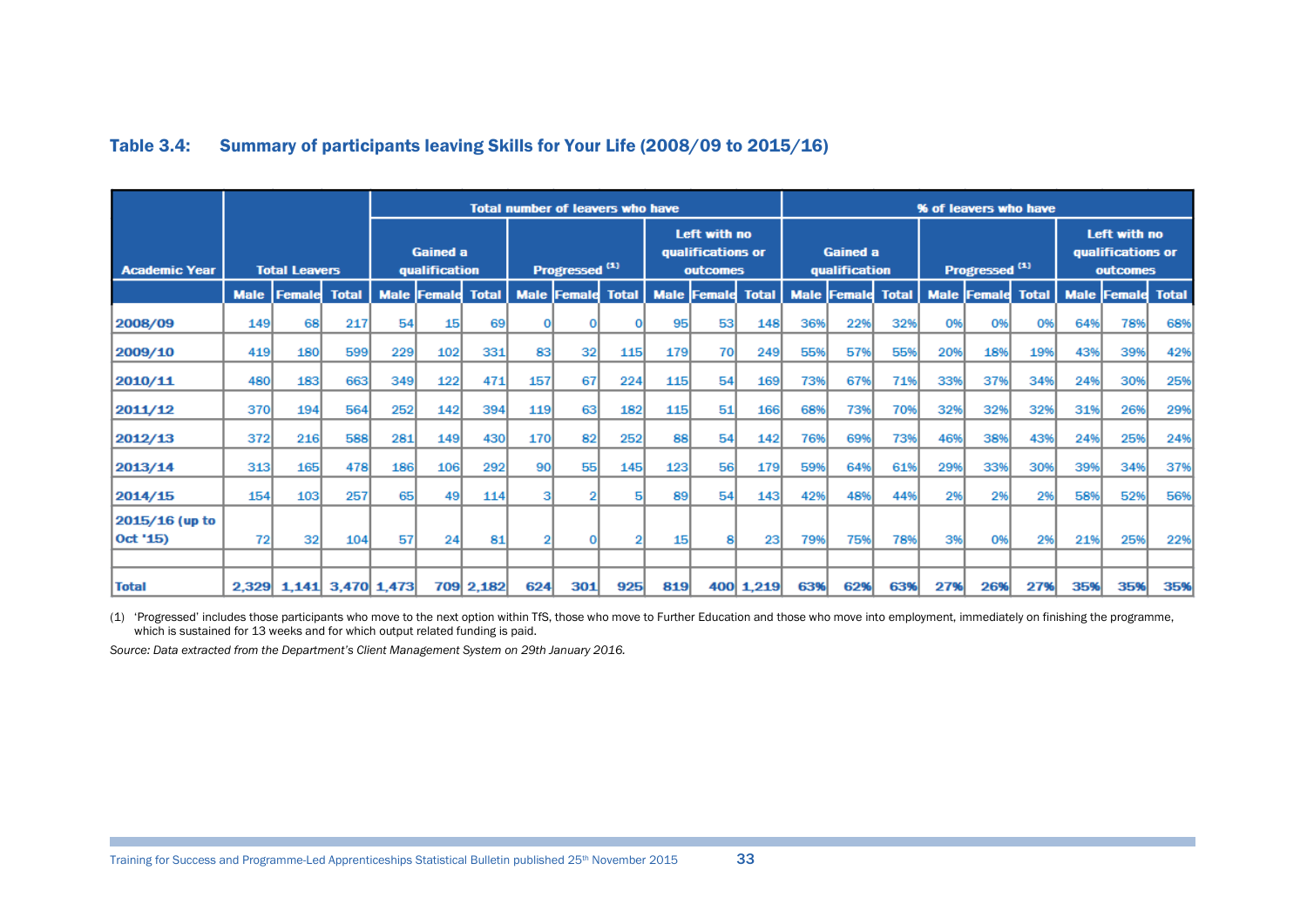|                      |       |                      |                    |       |                               |              |             | <b>Total number of leavers who have</b> |           |                   |                                               |       |     |                                  |     |     | % of leavers who have                                 |     |     |                                               |     |
|----------------------|-------|----------------------|--------------------|-------|-------------------------------|--------------|-------------|-----------------------------------------|-----------|-------------------|-----------------------------------------------|-------|-----|----------------------------------|-----|-----|-------------------------------------------------------|-----|-----|-----------------------------------------------|-----|
| <b>Academic Year</b> |       | <b>Total Leavers</b> |                    |       | <b>Gained a qualification</b> |              |             | Progressed <sup>(1)</sup>               |           |                   | Left with no<br>qualifications or<br>outcomes |       |     | <b>Gained a</b><br>qualification |     |     | Progressed <sup>(1)</sup>                             |     |     | Left with no<br>qualifications or<br>outcomes |     |
|                      |       | <b>Male   Female</b> | <b>Total</b>       |       | <b>Male Female</b>            | <b>Total</b> | <b>Male</b> | <b>Female</b> Total                     |           | <b>Male</b>       | <b>Female</b> Total                           |       |     |                                  |     |     | Male Female Total Male Female Total Male Female Total |     |     |                                               |     |
| 2008/09              | 329   | 224                  | 553                | 95    | 70                            | 165          |             |                                         |           | 234               | 152                                           | 386   | 29% | 31%                              | 30% | 196 | 2%                                                    | 1%  | 71% | 68%                                           | 70% |
| 2009/10              | 1.134 | 559                  | 1.693              | 843   | 374                           | 1.217        | 423         | 143                                     | 566       | 287               | 184                                           | 471   | 74% | 67%                              | 72% | 37% | 26%                                                   | 33% | 25% | 33%                                           | 28% |
| 2010/11              | 999   | 585                  | 1.584              | 715   | 389                           | 1.104        | 373         | 220                                     | 593       | <b>280</b>        | 184                                           | 464   | 72% | 66%                              | 70% | 37% | 38%                                                   | 37% | 28% | 31%                                           | 29% |
| 2011/12              | 1.189 | 663                  | 1.852              | 846   | 495                           | 1.341        | 395         | 227                                     | 622       | 338               | 162                                           | 500   | 71% | 75%                              | 72% | 33% | 34%                                                   | 34% | 28% | 24%                                           | 27% |
| 2012/13              | 1.290 | 724                  | 2.014              | 1.027 | 535                           | 1.562        | 576         | 337                                     | 913       | 257               | 167                                           | 424   | 80% | 74%                              | 78% | 45% | 47%                                                   | 45% | 20% | 23%                                           | 21% |
| 2013/14              | 1.259 | 761                  | 2.020              | 759   | 458                           | 1.217        | 246         | 175                                     | 421       | 492               | 300                                           | 792   | 60% | 60%                              | 60% | 20% | 23%                                                   | 21% | 39% | 39%                                           | 39% |
| 2014/15              | 1.877 | 1.009                | 2.886              | 1.187 | 640l                          | 1.827        | 35          | 24                                      | <b>59</b> | 687               | 367                                           | 1.054 | 63% | 63%                              | 63% | 2%  | 2%                                                    | 2%  | 37% | 36%                                           | 37% |
| 2015/16 (up to       |       |                      |                    |       |                               |              |             |                                         |           |                   |                                               |       |     |                                  |     |     |                                                       |     |     |                                               |     |
| $ $ Oct '15)         | 1.400 | 603                  | 2.003              | 1.155 | 511                           | 1.666        | 22          | 14                                      | 36        | 242               | 91                                            | 333   | 83% | 85%                              | 83% | 2%  | 2%                                                    | 2%  | 17% | 15%                                           | 17% |
|                      |       |                      |                    |       |                               |              |             |                                         |           |                   |                                               |       |     |                                  |     |     |                                                       |     |     |                                               |     |
| <b>Total</b>         | 9,477 |                      | 5.128 14.605 6.627 |       | 3.472                         | 10.099 2.073 |             |                                         |           | 1,145 3,218 2,817 | 1.607                                         | 4.424 | 70% | 68%                              | 69% | 22% | 22%                                                   | 22% | 30% | 31%                                           | 30% |

#### Table 3.5: Summary of participants leaving Skills for Work (2008/09 to 2015/16)

(1) 'Progressed' includes those participants who move to the next option within TfS, those who move to Further Education and those who move into employment, immediately on finishing the programme, which is sustained for 13 weeks and for which output related funding is paid.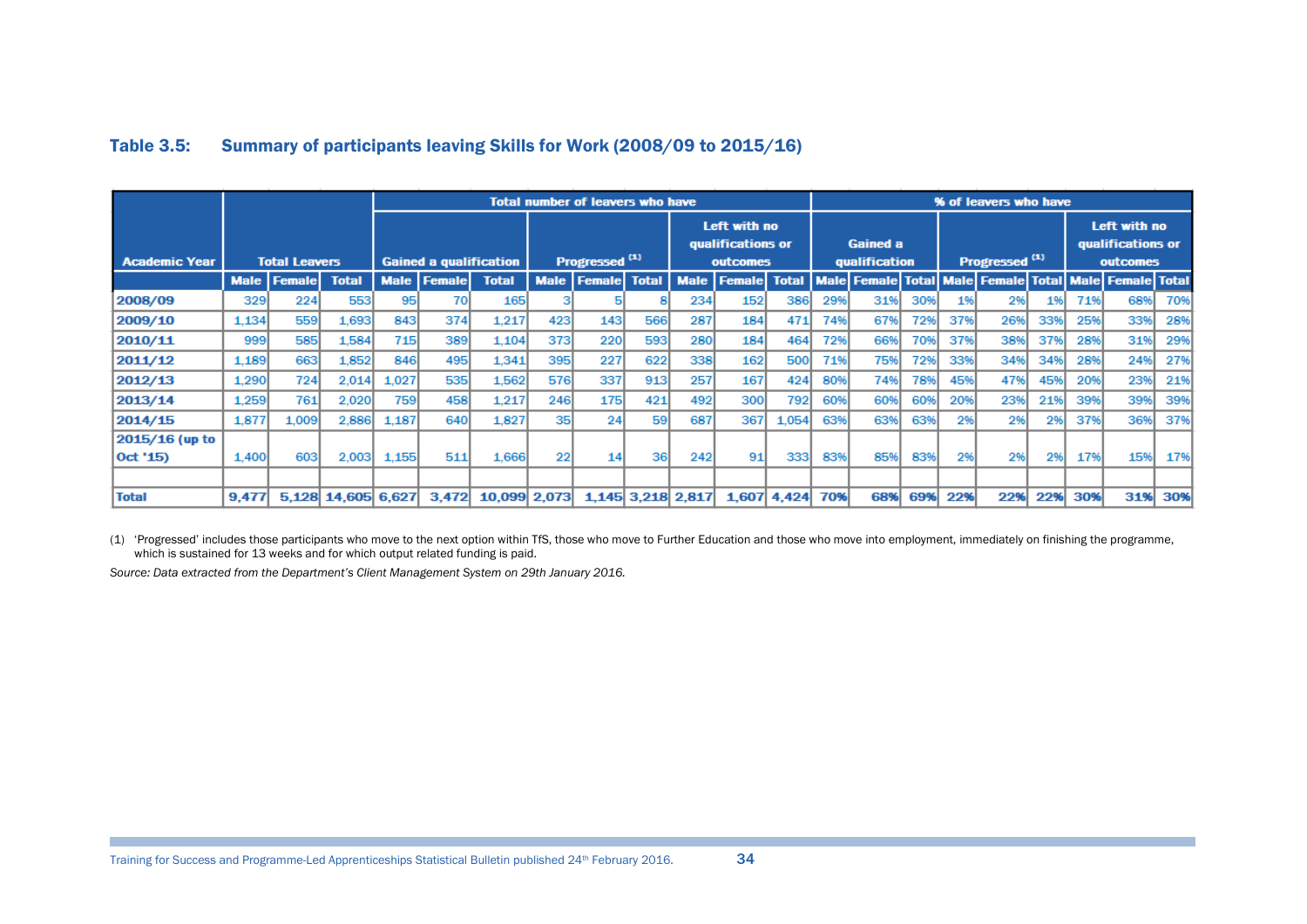# Training for Success Performance Monitoring Tables

The following tables (4.1 to 4.5) provide data on the performance of participants on the Training for Success Programme. There are several major differences between these tables and those on previous pages, which should be noted.

Unlike the tables in earlier sections of this bulletin which are based on academic years, the Performance Monitoring tables are based on financial years, i.e. from 1st April to 31st March in the following year.

The figures for each financial year represent the cohort of participants who started the programme in that financial year, and the progress and performance of each yearly cohort is detailed in each column of the tables.

The targets against which performance has been measured vary across programmes and between strands and versions of the same programme e.g. between TfS 2008 and TfS 2013.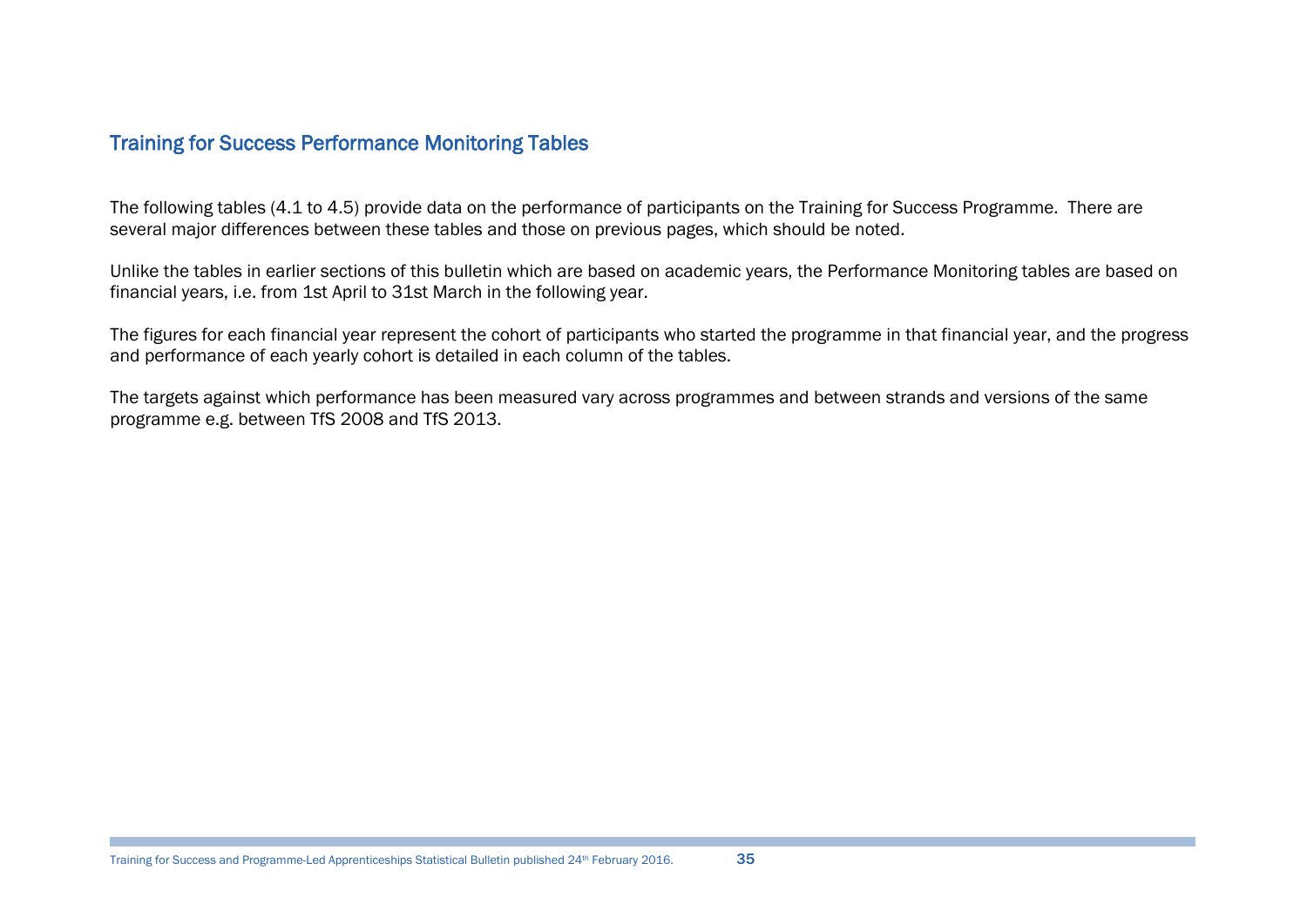# Section 4: Performance on Training for Success

#### Table 4.1: Performance on TfS 2008 Skills for Life (2009/10 to 2014/15)

|                        |                  |                      |                             |                     |               | qualification: | No. of participants who achieved $^{(1) (2)}$ in each |                  |                                                  |               | $\frac{1}{2}$ of participants achieving $^{(1)}$ in each qualification: |               |                    |
|------------------------|------------------|----------------------|-----------------------------|---------------------|---------------|----------------|-------------------------------------------------------|------------------|--------------------------------------------------|---------------|-------------------------------------------------------------------------|---------------|--------------------|
|                        |                  |                      |                             | <b>Entry Level</b>  |               |                |                                                       |                  | <b>Entry Level</b>                               |               |                                                                         |               |                    |
|                        |                  |                      |                             | <b>Vocationally</b> |               |                | <b>Essential   Essential   Essential  </b>            | Level 2          | Vocationally   Essential   Essential   Essential |               |                                                                         |               | Level 2            |
| <b>Financial</b>       | <b>Completed</b> | <b>Achieved a</b>    | <b>% Achieving a</b>        | <b>Related</b>      | <b>Skills</b> | <b>Skills</b>  | <b>Skills</b>                                         | <b>Technical</b> | <b>Related</b>                                   | <b>Skills</b> | <b>Skills</b>                                                           | <b>Skills</b> | <b>Technical</b>   |
| Year                   | 4 Weeks          | <b>Oualification</b> | Qualification Qualification |                     | <b>Entry</b>  | Level 1        | Level <sub>2</sub>                                    |                  | <b>Certificate   Qualification  </b>             | <b>Entry</b>  | Level 1                                                                 | Level 2       | <b>Certificate</b> |
| 2009/10                | 765              | 481                  | 63%                         | 331                 | 272           | 214            | <b>38</b>                                             |                  | 43%                                              | 36%           | 28%                                                                     | 5%            | 1%                 |
| 2010/11                | 540              | <b>354</b>           | 66%                         | 219                 | 210           | 141            | 31                                                    |                  | 41%                                              | 39%           | 26%                                                                     | 6%            | 3%                 |
| 2011/12                | 610              | 429                  | 70%                         | 278                 | 257           | 220            | 57                                                    | 17               | 46%                                              | 42%           | 36%                                                                     | 9%            | 3%                 |
| 2012/13                | 507              | 349                  | 69%                         | 255                 | 205           | 164            | 63                                                    | 20               | 50%                                              | 40%           | 32%                                                                     | 12%           | 4%                 |
| $\sqrt{2013/14}^{(3)}$ | 43 <sup>1</sup>  | 14                   | 33%                         |                     |               |                |                                                       |                  | 19%                                              | 16%           | 16%                                                                     | 2%            | 2%                 |
| $ 2014/15^{(3)} $      |                  |                      | 0%                          |                     |               |                |                                                       |                  | 0%                                               | 0%            | 0%                                                                      | 0%            | 0%                 |

Notes:

(1) The Target Year for achievement of qualifications is 2 years after a participant starts on a programme. For example, starts in 2009/10 will have a Target Year for achievement of March 2012.

(2) It should be noted that an individual participant can gain more than one qualification.

<span id="page-35-0"></span>(3) Participants who began in these years still have time remaining to achieve their targeted qualification. For example, starts in 2013/14 will have a Target Year for achievement of March 2016. *Source: Data extracted from the DEL Client Management System on 30th October 2015.*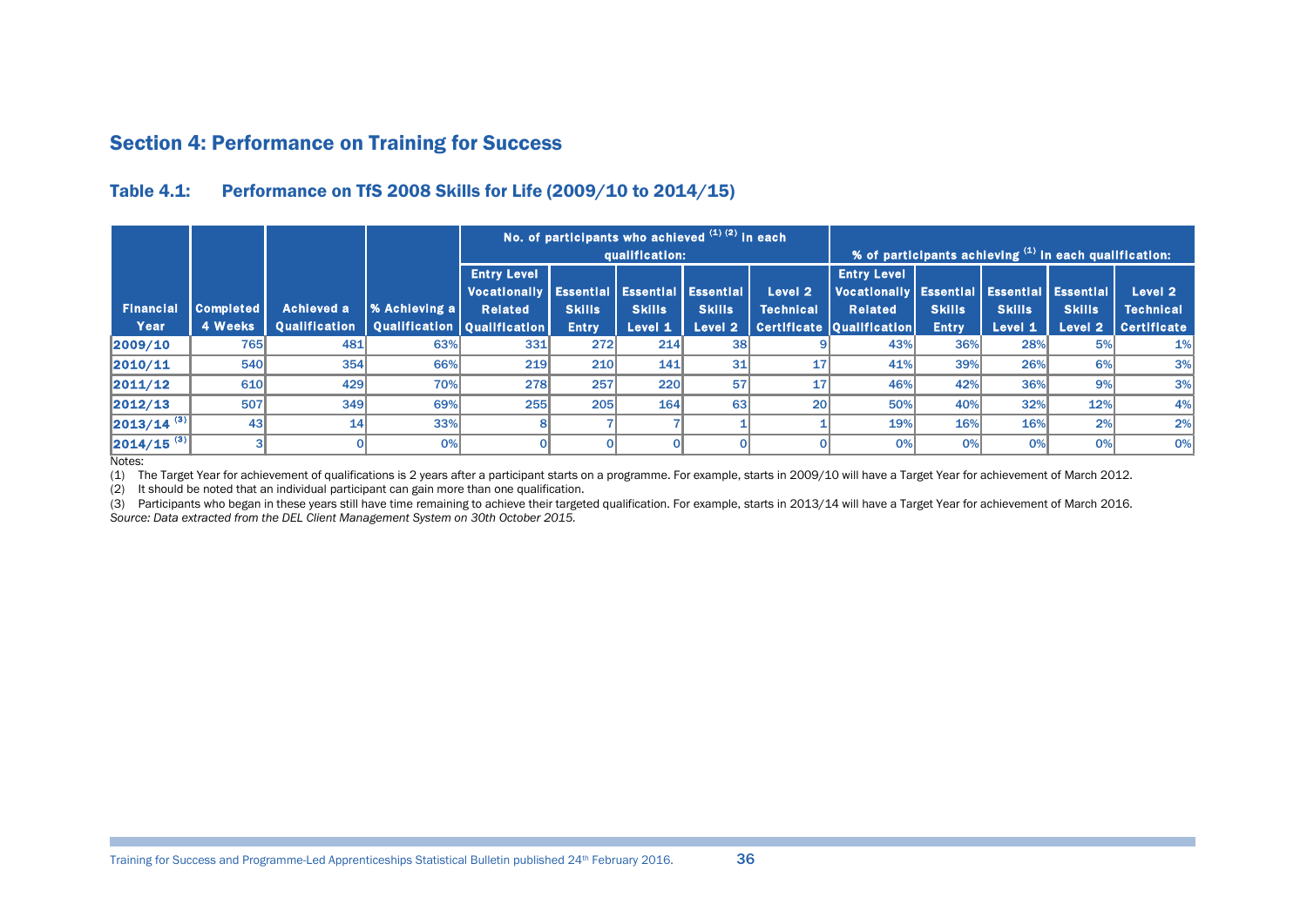|                                |                             |                                    |                                       | No. of participants who achieved $\overset{(1)}{(2)}$ in each<br>qualification:<br>Level 1 |                          |               |                                                                                                                         |                             |                               |                          |                                                                  | % of participants achieving (1) in each qualification:                                 |                             |
|--------------------------------|-----------------------------|------------------------------------|---------------------------------------|--------------------------------------------------------------------------------------------|--------------------------|---------------|-------------------------------------------------------------------------------------------------------------------------|-----------------------------|-------------------------------|--------------------------|------------------------------------------------------------------|----------------------------------------------------------------------------------------|-----------------------------|
| <b>Financial</b><br>Year       | <b>Completed</b><br>4 Weeks | Achieved a<br><b>Qualification</b> | % Achieving a<br><b>Qualification</b> | <b>Skills</b><br><b>Entry</b>                                                              | <b>Skills</b><br>Level 1 | <b>Skills</b> | <b>Essential Essential Essential   Vocationally</b><br><b>Related</b><br><b>Level 2   Qualification   Certificate  </b> | Level 2<br><b>Technical</b> | <b>Skills</b><br><b>Entry</b> | <b>Skills</b><br>Level 1 | <b>Essential Essential Essential</b><br><b>Skills</b><br>Level 2 | Level 1<br><b>Vocationally</b><br><b>Related</b><br><b>Oualification   Certificate</b> | Level 2<br><b>Technical</b> |
| 2009/10                        | 1,685                       | 969                                | 58%                                   | 556                                                                                        | 611                      | <b>185</b>    | 714                                                                                                                     | 97                          | 33%                           | 36%                      | 11%                                                              | 42%                                                                                    | 6%                          |
| 2010/11                        | 1,966                       | 1,271                              | 65%                                   | 672                                                                                        | <b>759</b>               | 321           | 873                                                                                                                     | 181                         | 34%                           | 39%                      | 16%                                                              | 44%                                                                                    | 9%                          |
| 2011/12                        | 1,940                       | 1,268                              | 65%                                   | 654                                                                                        | 828                      | 304           | 954                                                                                                                     | 140                         | 34%                           | 43%                      | 16%                                                              | 49%                                                                                    | 7%                          |
| 2012/13                        | 1,872                       | 1,266                              | 68%                                   | 565                                                                                        | 826                      | 385           | 1,017                                                                                                                   | 82                          | 30%                           | 44%                      | 21%                                                              | 54%                                                                                    | 4%                          |
| $\left  2013/14^{(3)} \right $ | 105                         | 48                                 | 46%                                   | 19                                                                                         | 32 <sub>l</sub>          | 11            | 27 <sup>1</sup>                                                                                                         |                             | 18%                           | 30%                      | 10%                                                              | 26%                                                                                    | 3%                          |
| $ 2014/15^{(3)} $              | 13                          |                                    | 15%                                   |                                                                                            |                          |               |                                                                                                                         |                             | 15%                           | 8%                       | 0%                                                               | 8%                                                                                     | 0%                          |

#### Table 4.2: Performance on TfS 2008 Skills for Work (2009/10 to 2014/15)

Notes:

(1) The Target Year for achievement of qualifications is 2 years after a participant starts on a programme. For example, starts in 2009/10 will have a Target Year for achievement of March 2012.

(2) It should be noted that an individual participant can gain more than one qualification.

<span id="page-36-0"></span>(3) Participants who began in these years still have time remaining to achieve their targeted qualification. For example, starts in 2013/14 will have a Target Year for achievement of March 2016. *Source: Data extracted from the DEL Client Management System on 30th October 2015.*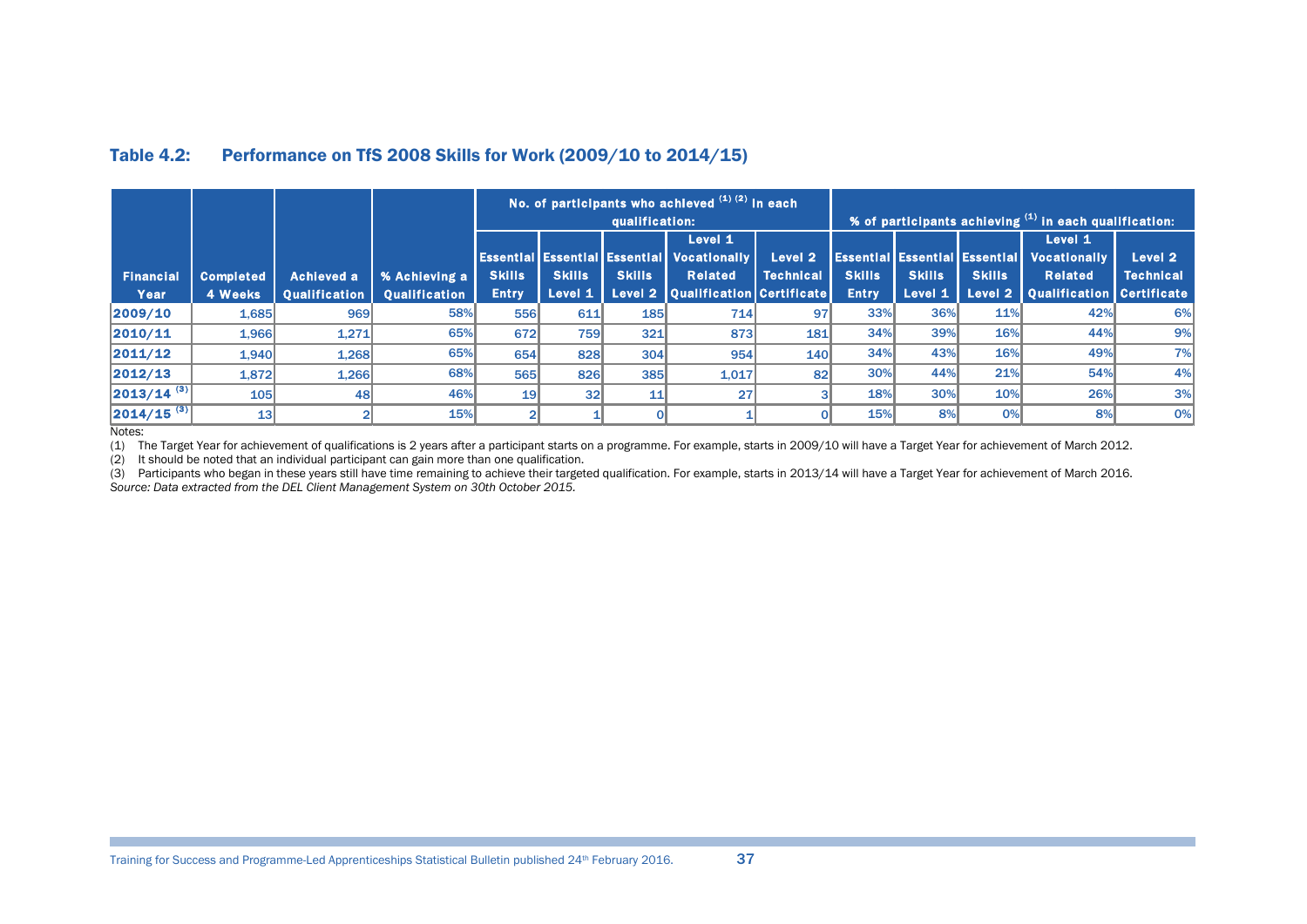#### Table 4.3: Performance on TfS 2013 Skills for Life (2013/14 to 2014/15)

|         |                            |     | <b>No. Of Participants</b><br><b>Completed 4 Wks and:</b> |                 |               |                       | No. of participants who achieved $(1)$ $(2)$ in each qualification: |                       |               |                                |                        | % of participants achieving (1) in each qualification: |                                        |
|---------|----------------------------|-----|-----------------------------------------------------------|-----------------|---------------|-----------------------|---------------------------------------------------------------------|-----------------------|---------------|--------------------------------|------------------------|--------------------------------------------------------|----------------------------------------|
|         |                            |     | <b>Still on this Left without</b>                         |                 |               | <b>Personal and L</b> |                                                                     |                       |               |                                | <b>IPersonal and I</b> |                                                        |                                        |
|         | <b>Financial Completed</b> |     | training Achieving All Essential Employability            |                 |               | <b>Social</b>         | <b>Professional &amp;  </b>                                         | <b>AII</b>            |               | <b>Essential Employability</b> | <b>Social</b>          | <b>Professional</b>                                    | <b>AII</b>                             |
| Year    |                            |     | 4 Weeks   programme   Qualfications   \                   | <b>Skills</b>   | <b>Skills</b> | <b>Development</b>    | <b>Technical</b>                                                    | <b>Oualifications</b> | <b>Skills</b> | <b>Skills</b>                  |                        |                                                        | Development & Technical Qualifications |
| 2013/14 | 435I                       | 96  | 264                                                       | <b>66</b>       | 144           | 132 <sup>1</sup>      | 117                                                                 |                       | 15%           | 33%                            | 30%                    | 27%                                                    | 18%                                    |
| 2014/15 | 387                        | 204 | 169                                                       | 33 <sup>1</sup> | 102           | 91                    | 52 <sub>l</sub>                                                     |                       | 9%            | 26%                            | 24%                    | 13%                                                    | 4%                                     |

Notes:

(1) The Target Year for achievement of qualifications is 2 years after a participant starts on a programme (or 3 years for participants with a disability). For example, starts in 2013/14 will have a Target Year for achievement of March 2016.

(2) It should be noted that an individual participant can gain more than one qualification.

*Source: Data extracted from the DEL Client Management System on 30th October 2015.*

#### Table 4.4: Performance on TfS 2013 Skills for Work Level 1 (2013/14 to 2014/15)

|         |        |     | <b>No. Of Participants</b><br><b>Completed 4 Wks and:</b>                 |               | No. of participants who achieved (1) (2) in each qualification: |                     |                     |                                        |               | % of participants achieving (1) in each qualification: |                     |                     |                                        |
|---------|--------|-----|---------------------------------------------------------------------------|---------------|-----------------------------------------------------------------|---------------------|---------------------|----------------------------------------|---------------|--------------------------------------------------------|---------------------|---------------------|----------------------------------------|
|         |        |     | Still on this Left without                                                |               |                                                                 | <b>Personal and</b> |                     |                                        |               |                                                        | <b>Personal and</b> |                     |                                        |
|         |        |     | <b>Financial Completed</b> training Achieving All Essential Employability |               |                                                                 | <b>Social</b>       | <b>Professional</b> | <b>All</b>                             |               | <b>Essential Employability</b>                         | <b>Social</b>       | <b>Professional</b> | <b>AII</b>                             |
| Year    |        |     | 4 Weeks   programme   Qualfications   \                                   | <b>Skills</b> | <b>Skills</b>                                                   |                     |                     | Development & Technical Qualifications | <b>Skills</b> | <b>Skills</b>                                          |                     |                     | Development & Technical Qualifications |
| 2013/14 | 1.3931 | 171 | 757                                                                       | <b>405</b>    | 606                                                             | <b>573</b>          | 565                 | 468                                    | 29%           | 44%                                                    | 41%                 | 41%                 | 34%                                    |
| 2014/15 | 1,281  | 667 | 553                                                                       | <b>155</b>    | <b>376</b>                                                      | 372                 | <b>176</b>          |                                        | 12%           | 29%                                                    | 29%                 | 14%                 | 5%                                     |

<span id="page-37-0"></span>Notes:

(1) The Target Year for achievement of qualifications is 2 years after a participant starts on a programme (or 3 years for participants with a disability). For example, starts in 2013/14 will have a Target Year for achievement of March 2016.

(2) It should be noted that an individual participant can gain more than one qualification.

<span id="page-37-1"></span>*Source: Data extracted from the DEL Client Management System on 30th October 2015.*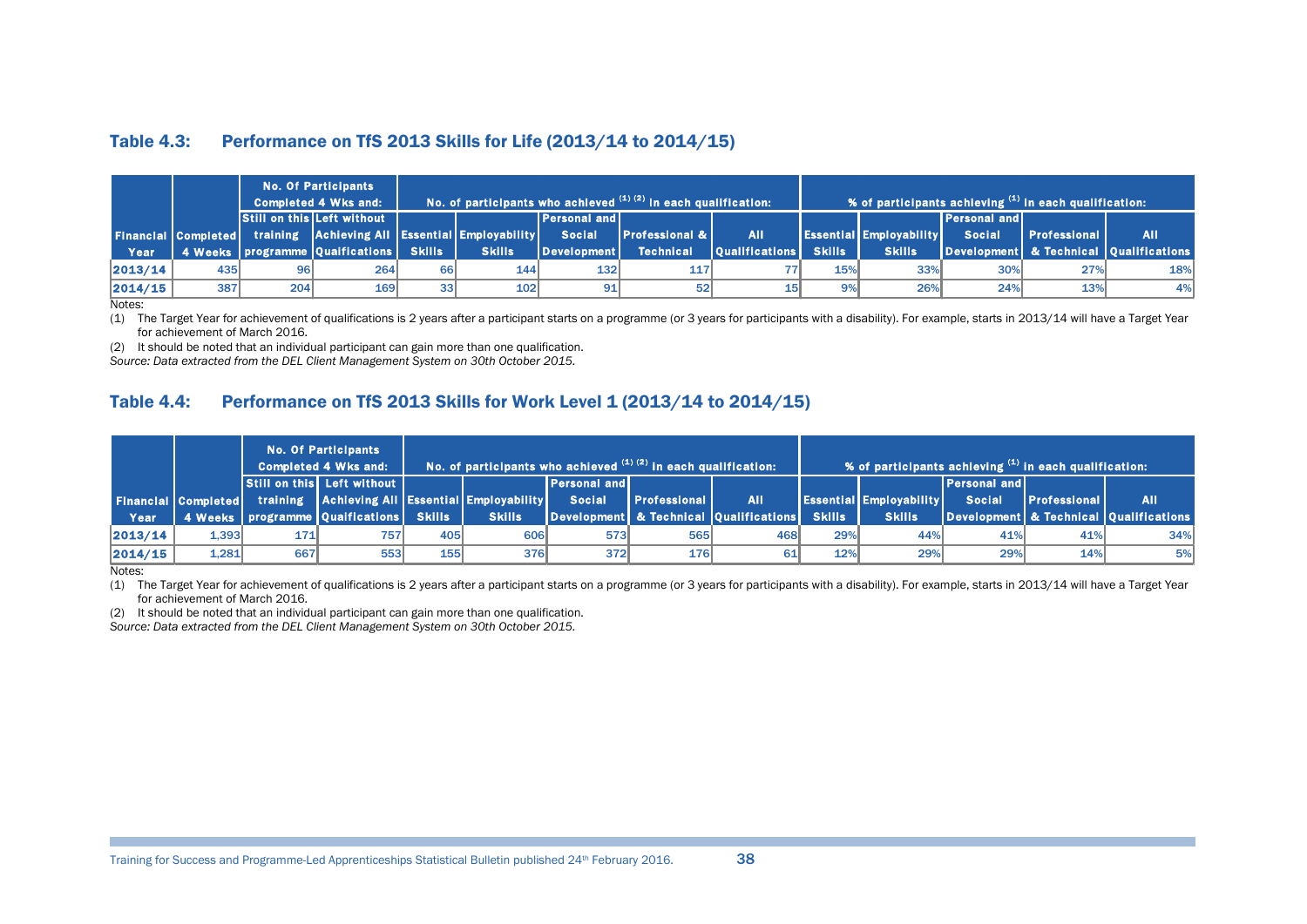#### Table 4.5: Performance on TfS 2013 Skills for Work Level 2 (2013/14 to 2014/15)

|         |       |            | <b>No. Of Participants</b><br><b>Completed 4 Wks and:</b>          |       | No. of participants who achieved $^{(1)(2)}$ in each qualification: |                     |                 |                                        |               | $\vert$ % of participants achieving $^{(1)}$ in each qualification: $\vert$ |                     |                     |                                        |
|---------|-------|------------|--------------------------------------------------------------------|-------|---------------------------------------------------------------------|---------------------|-----------------|----------------------------------------|---------------|-----------------------------------------------------------------------------|---------------------|---------------------|----------------------------------------|
|         |       |            | <b>Still on this Left without  </b>                                |       |                                                                     | <b>Personal and</b> |                 |                                        |               |                                                                             | <b>Personal and</b> |                     |                                        |
|         |       |            | Financial Completed training Achieving All Essential Employability |       |                                                                     | <b>Social</b>       | Professional IV | <b>All</b>                             |               | <b>Essential Employability</b>                                              | <b>Social</b>       | <b>Professional</b> | <b>AII</b>                             |
| Year    |       |            | 4 Weeks   programme   Qualfications   Skills                       |       | <b>Skills</b>                                                       |                     |                 | Development & Technical Qualifications | <b>Skills</b> | <b>Skills</b>                                                               |                     |                     | Development & Technical Qualifications |
| 2013/14 | 3.014 | <b>133</b> | L.460I                                                             | 1.554 | 1.900                                                               | 1.659               | 1,299           | 1,424                                  | 52%           | 63%                                                                         | 55%                 | 43%                 | 47%                                    |
| 2014/15 | 2,505 | 1.479      | <b>866</b>                                                         | 958   | 1.329                                                               | 1.226               | 244             | 160                                    | 38%           | 53%                                                                         | 49%                 | 10%                 | 6%                                     |

Notes:

(1) The Target Year for achievement of qualifications is 2 years after a participant starts on a programme (or 3 years for participants with a disability). For example, starts in 2013/14 will have a Target Year for achievement of March 2016.

(2) It should be noted that an individual participant can gain more than one qualification.

<span id="page-38-0"></span>*Source: Data extracted from the DEL Client Management System on 30th October 2015.*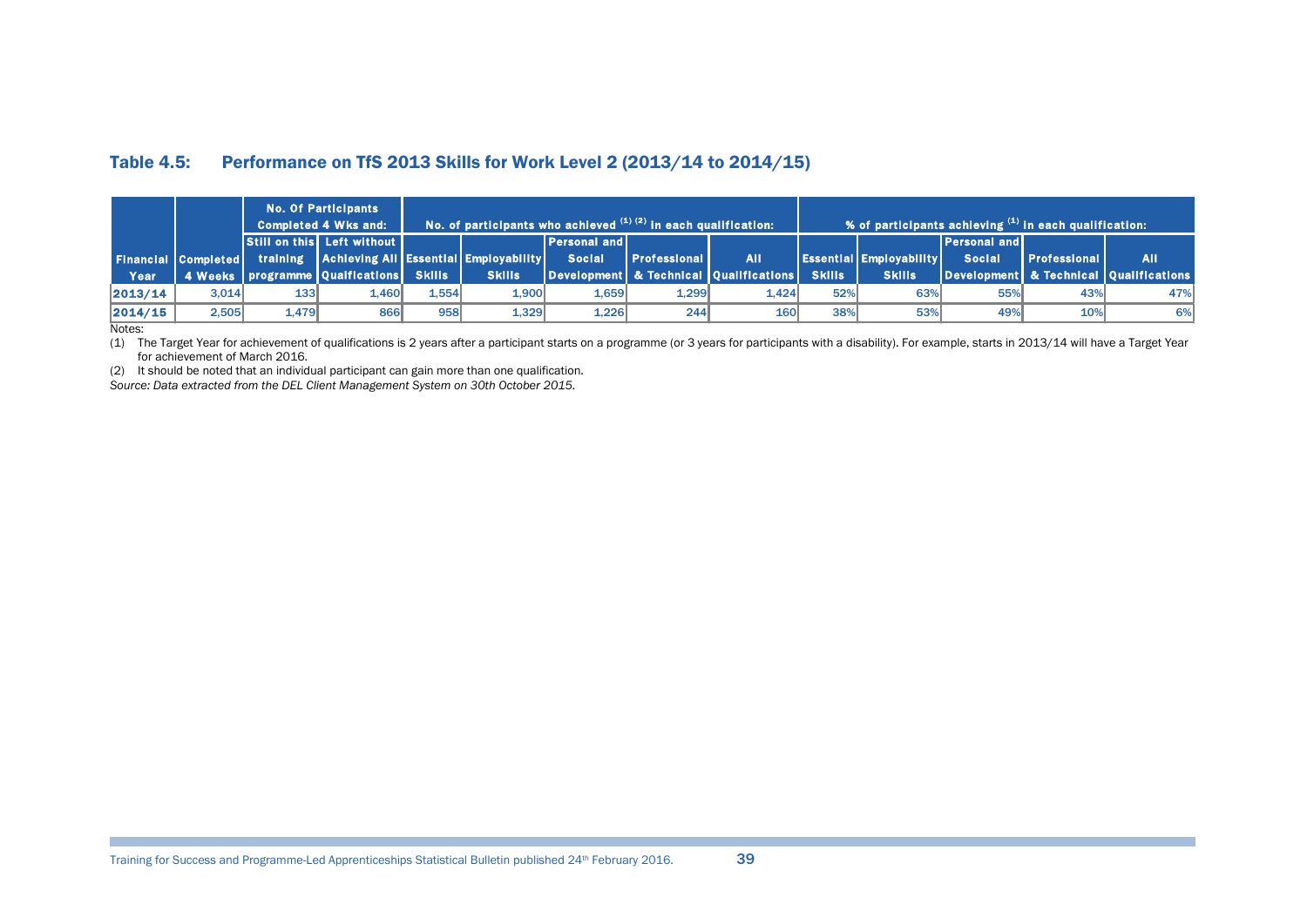# <span id="page-39-1"></span><span id="page-39-0"></span>PART B – PROGRAMME-LED APPRENTICESHIPS STATISTICAL TABLES

| <b>SECTION 1: PROGRAMME-LED APPRENTICESHIP STARTS</b>                                                                             | 41 |
|-----------------------------------------------------------------------------------------------------------------------------------|----|
| Table 1.1: Programme-Led Apprenticeship starts by gender (2009/10 to 2015/16)                                                     | 41 |
| <b>SECTION 2: OCCUPANCY ON PROGRAMME-LED APPRENTICESHIPS</b>                                                                      | 42 |
| Table 2.1: All participants on Programme-Led Apprenticeships by gender (September 2009 to October<br>2015)                        | 42 |
| Table 2.2: All participants on Programme-Led Apprenticeships by gender and Framework (October 2015)                               | 43 |
| Table 2.3: All participants on Programme-Led Apprenticeships by equality group (October 2015)                                     | 44 |
| Table 2.4: All participants on Programme-Led Apprenticeships by Local Government District (October<br>2015                        | 45 |
| Table 2.5: All participants on Programme-Led Apprenticeships by Former Local Government District<br>(October 2015)                | 46 |
| Table 2.6: All participants on Programme-Led Apprenticeships by Parliamentary Constituency (October<br>2015)                      | 47 |
| <b>SECTION 3: PROGRAMME-LED APPRENTICESHIP LEAVERS AND MAIN OUTCOMES</b>                                                          | 48 |
| Table 3.1: Programme-Led Apprenticeship leavers by gender (2009/10 to 2015/16)                                                    | 48 |
| Table 3.2: Qualifications achieved by participants leaving Programme-Led Apprenticeships (2009/10 to<br>2015/16                   | 48 |
| Table 3.3: Essential Skills Qualifications achieved by participants leaving Programme-Led<br>Apprenticeships (2009/10 to 2015/16) | 49 |
| SECTION 4: PROGRAMME-LED APPRENTICESHIPS PERFORMANCE MONITORING<br><b>TABLES</b>                                                  | 50 |
| Table 4.1: Performance on Programme-Led Apprenticeships (2009/10 to 2015/16)                                                      | 51 |

## Percentages based on small numbers should be interpreted with caution.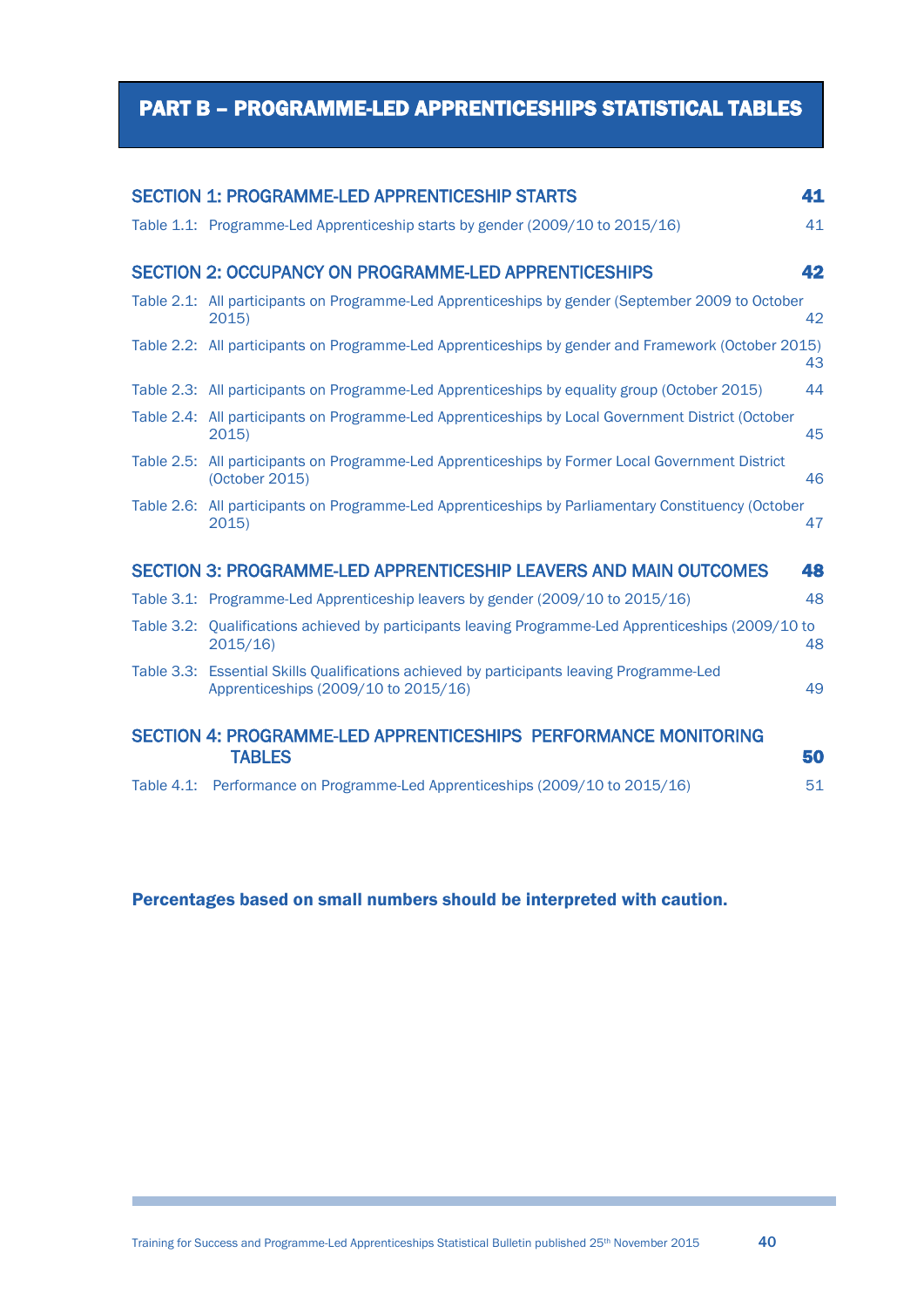# PART B – PROGRAMME-LED APPRENTICESHIPS STATISTICAL TABLES

# <span id="page-40-0"></span>Section 1: Programme-Led Apprenticeship Starts

#### Table 1.1: Programme-Led Apprenticeship starts by gender (2009/10 to 2015/16)  $(1)(2)$

|                            |              |                | <b>Starts</b> |               |          |
|----------------------------|--------------|----------------|---------------|---------------|----------|
| <b>Academic Year</b>       | <b>Total</b> | <b>Male</b>    | % Male        | <b>Female</b> | % Female |
| 2009/10                    | 3,586        | 2,619          | 73%           | 967           | 27%      |
| 2010/11                    | 3,698        | 2,596          | 70%           | 1,102         | 30%      |
| 2011/12                    | 3,823        | 2,645          | 69%           | 1,178         | 31%      |
| 2012/13                    | 3,631        | 2,570          | 71%           | 1,061         | 29%      |
| 2013/14                    | 108          | 84             | 78%           | 24            | 22%      |
| 2014/15                    | 5            | $\overline{2}$ | 40%           | 3             | 60%      |
| 2015/16 (up to<br>Oct '15) | 1            | 1              | 100%          | 0             | 0%       |
|                            |              |                |               |               |          |
| <b>Total</b>               | 14,852       | 10,517         | 71%           | 4,335         | 29%      |

(1) Programme-Led Apprenticeships commenced on the 7th September 2009. The main intake for participants to this provision commences the first Monday in September each year.

(2) With the introduction of TfS (2013) from June 2013, PLA has been set aside.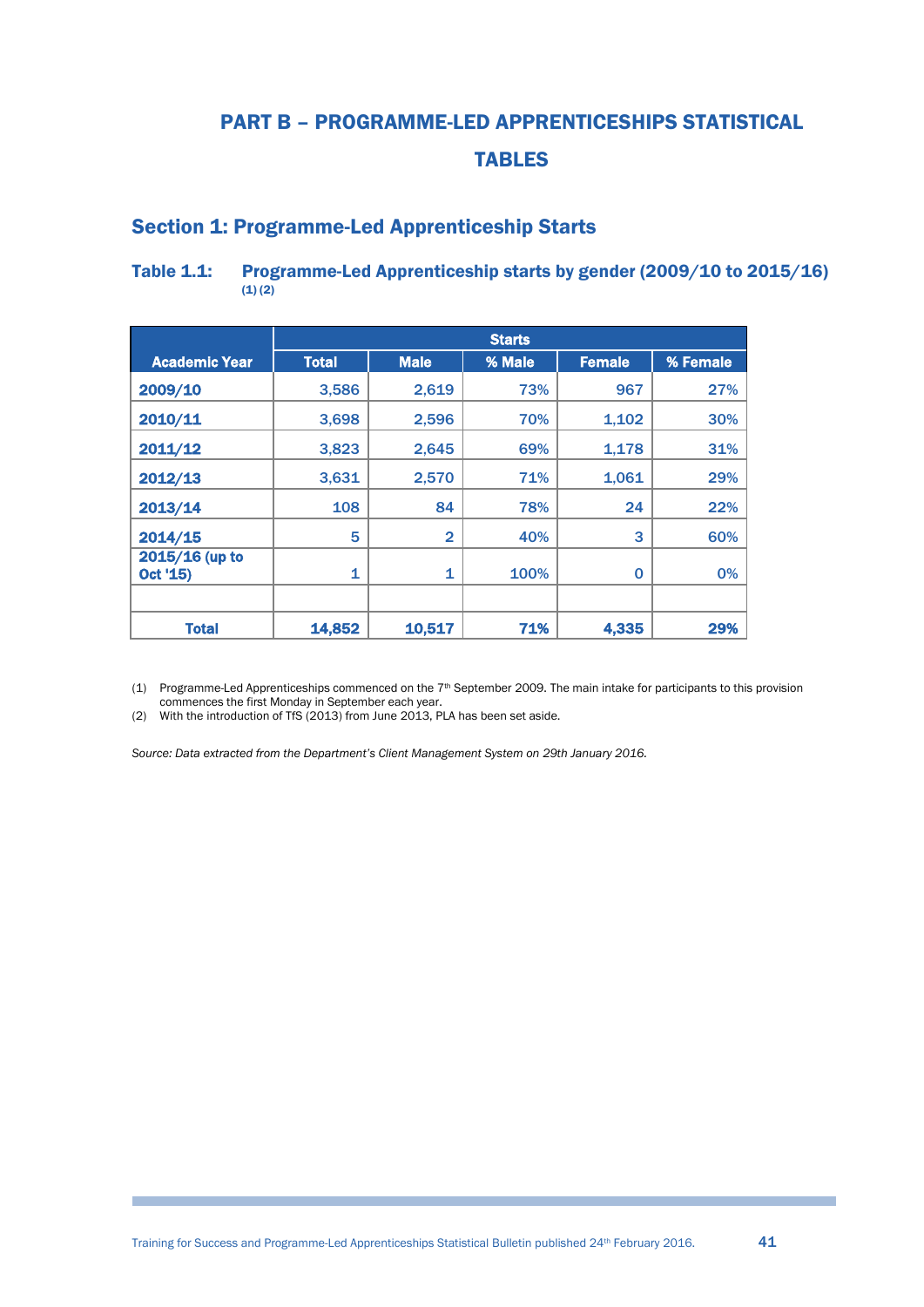# <span id="page-41-0"></span>Section 2: Occupancy on Programme-Led Apprenticeships

| Quarter    | <b>Total</b>   | <b>Male</b>    | % Male | <b>Female</b> | % Female |
|------------|----------------|----------------|--------|---------------|----------|
| Sep-Oct 09 | 2,863          | 2,207          | 77%    | 656           | 23%      |
| Nov-Jan 10 | 2,905          | 2,218          | 76%    | 687           | 24%      |
| Feb-Apr 10 | 2,769          | 2,093          | 76%    | 676           | 24%      |
| May-Jul 10 | 2,505          | 1,899          | 76%    | 606           | 24%      |
| Aug-Oct 10 | 5,080          | 3,818          | 75%    | 1,262         | 25%      |
| Nov-Jan 11 | 4,910          | 3,694          | 75%    | 1,216         | 25%      |
| Feb-Apr 11 | 4,616          | 3,437          | 74%    | 1,179         | 26%      |
| May-Jul 11 | 3,965          | 2,923          | 74%    | 1,042         | 26%      |
| Aug-Oct 11 | 5,562          | 3,997          | 72%    | 1,565         | 28%      |
| Nov-Jan 12 | 5,297          | 3,804          | 72%    | 1,493         | 28%      |
| Feb-Apr 12 | 4,912          | 3,537          | 72%    | 1,375         | 28%      |
| May-Jul 12 | 4,316          | 3,089          | 72%    | 1,227         | 28%      |
| Aug-Oct 12 | 5,219          | 3,684          | 71%    | 1,535         | 29%      |
| Nov-Jan 13 | 5,124          | 3,602          | 70%    | 1,522         | 30%      |
| Feb-Apr 13 | 4,739          | 3,348          | 71%    | 1,391         | 29%      |
| May-Jul 13 | 4,438          | 3,152          | 71%    | 1,286         | 29%      |
| Aug-Oct 13 | 2,468          | 1,729          | 70%    | 739           | 30%      |
| Nov-Jan 14 | 2,218          | 1,574          | 71%    | 644           | 29%      |
| Feb-Apr 14 | 1,998          | 1,443          | 72%    | 555           | 28%      |
| May-Jul 14 | 1,670          | 1,240          | 74%    | 430           | 26%      |
| Aug-Oct 14 | 315            | 202            | 64%    | 113           | 36%      |
| Nov-Jan 15 | 216            | 141            | 65%    | 75            | 35%      |
| Feb-Apr 15 | 167            | 114            | 68%    | 53            | 32%      |
| May-Jul 15 | 12             | $\overline{2}$ | 17%    | 10            | 83%      |
| Aug-Oct 15 | $\overline{7}$ | 1              | 14%    | 6             | 86%      |

#### <span id="page-41-1"></span>Table 2.1: All participants on Programme-Led Apprenticeships by gender (September 2009 to October 2015)  $(1)(2)$

(1) Programme-Led Apprenticeships commenced on the  $7<sup>th</sup>$  September 2009. The main intake commences on the first Monday in September each year.

(2) With the introduction of TfS (2013) from June 2013, PLA has been set aside.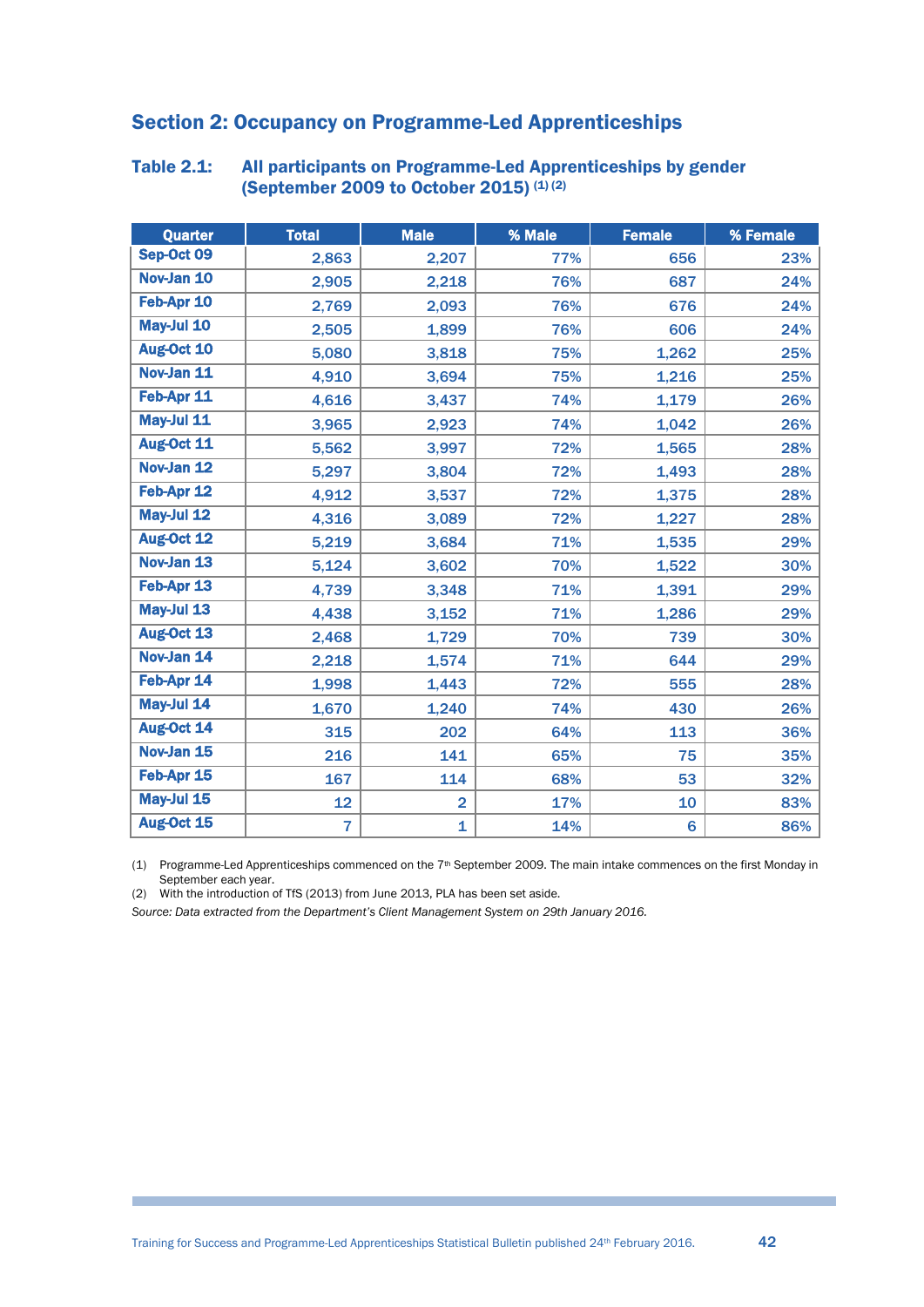#### <span id="page-42-0"></span>Table 2.2: All participants on Programme-Led Apprenticeships by gender and Framework (October 2015) (1) (2)

| Framework <sup>(3)</sup>                    | <b>Total</b> | <b>Male</b> | <b>Female</b> |  |
|---------------------------------------------|--------------|-------------|---------------|--|
| <b>Child Care, Learning and Development</b> | 3            | U           |               |  |
| <b>Construction</b>                         |              |             |               |  |
| <b>Hairdressing</b>                         | 2            | U           |               |  |
| <b>Retail</b>                               |              |             |               |  |
|                                             |              |             |               |  |
| <b>Total</b>                                |              |             |               |  |

(1) Programme-Led Apprenticeships commenced on the  $7<sup>th</sup>$  September 2009. The main intake commences on the first Monday in September each year.

- (2) With the introduction of TfS (2013) from June 2013, PLA has been set aside.
- (3) Framework is presented as recorded on the Client Management System by the Supplier.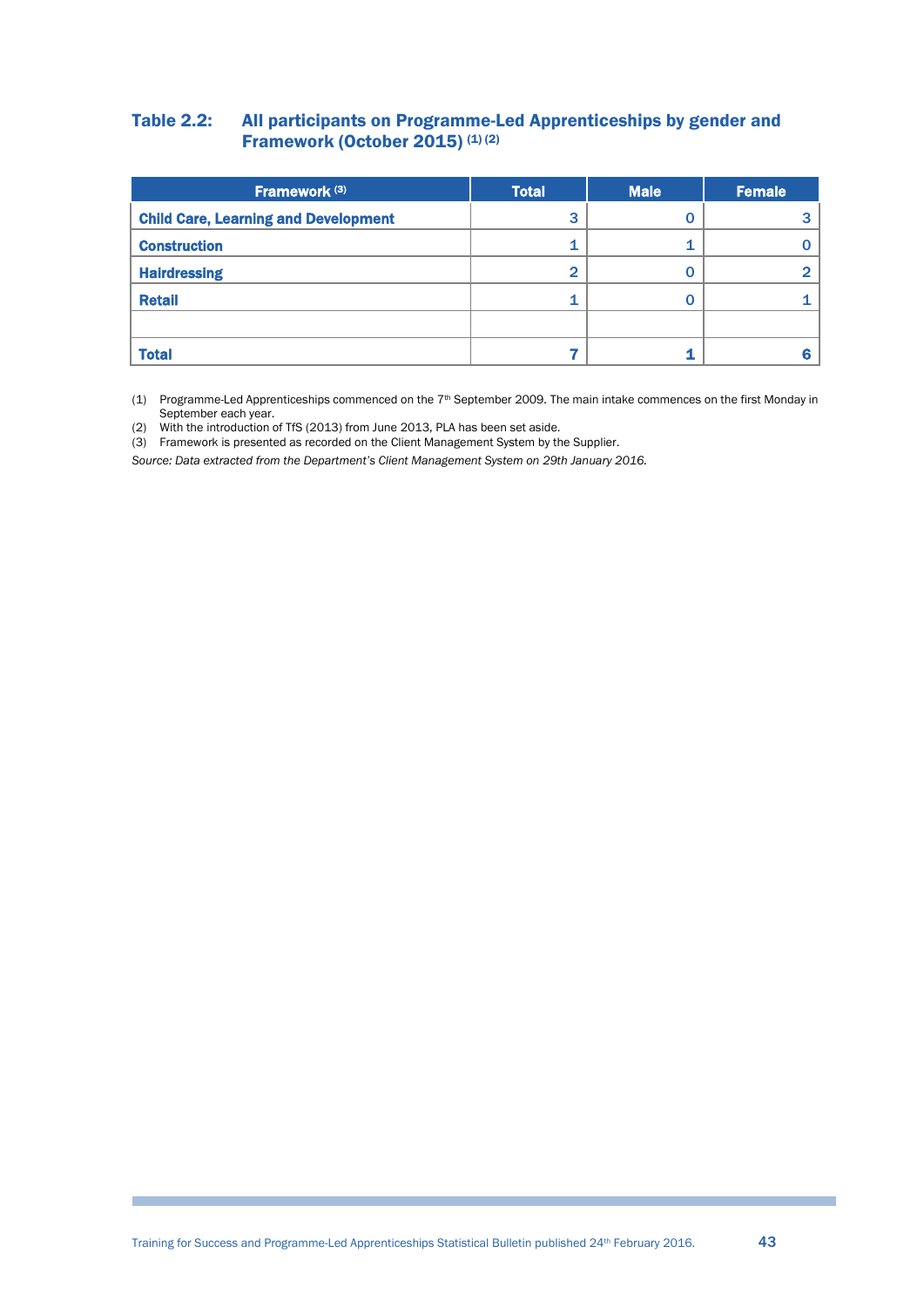#### <span id="page-43-0"></span>Table 2.3: All participants on Programme-Led Apprenticeships by equality group (October 2015)<sup>(1)(2)</sup>

| <b>Equality Group</b> | <b>Equality Sub-Categories</b>      | <b>Total</b>   |
|-----------------------|-------------------------------------|----------------|
| <b>All</b>            | <b>All</b>                          | $\overline{7}$ |
|                       |                                     |                |
|                       | 16                                  | $\mathbf 0$    |
|                       | 17                                  | $\bf{0}$       |
|                       | 18                                  | $\bf{0}$       |
| Age $(3)$             | <b>Over 18</b>                      | 7              |
|                       |                                     |                |
|                       | <b>Male</b>                         | 1              |
| <b>Gender</b>         | <b>Female</b>                       | 6              |
|                       |                                     |                |
|                       | <b>Catholic</b>                     | 1              |
|                       | <b>Protestant</b>                   | 3              |
|                       | <b>Other</b>                        | $\mathbf{1}$   |
| <b>Background</b>     | Not Known (4)                       | $\overline{2}$ |
|                       |                                     |                |
|                       | <b>White</b>                        | $\overline{7}$ |
|                       | <b>Non White</b>                    | $\mathbf 0$    |
| <b>Ethnicity</b>      | Not Known (4)                       | $\mathbf 0$    |
|                       |                                     |                |
|                       | <b>No Dependants</b>                | $\overline{2}$ |
|                       | <b>With Dependants</b>              | 3              |
| <b>Dependants</b>     | Not Known (4)                       | $\overline{2}$ |
|                       |                                     |                |
|                       | <b>Single</b>                       | 5              |
|                       | <b>Married / Cohabiting</b>         | $\mathbf 0$    |
|                       | <b>Widowed/ Separated/ Divorced</b> | $\mathbf 0$    |
| <b>Marital Status</b> | Not Known (4)                       | $\overline{2}$ |
|                       |                                     |                |

(1) Programme-Led Apprenticeships commenced on the  $7<sup>th</sup>$  September 2009. The main intake commences on the first Monday in September each year.

(2) With the introduction of TfS (2013) from June 2013, PLA has been set aside.<br>(3) 'Age' relates to age of the participant on starting provision.

'Age' relates to age of the participant on starting provision.

(4) The 'Not Known' category is where information has not been recorded or is not available for a participant.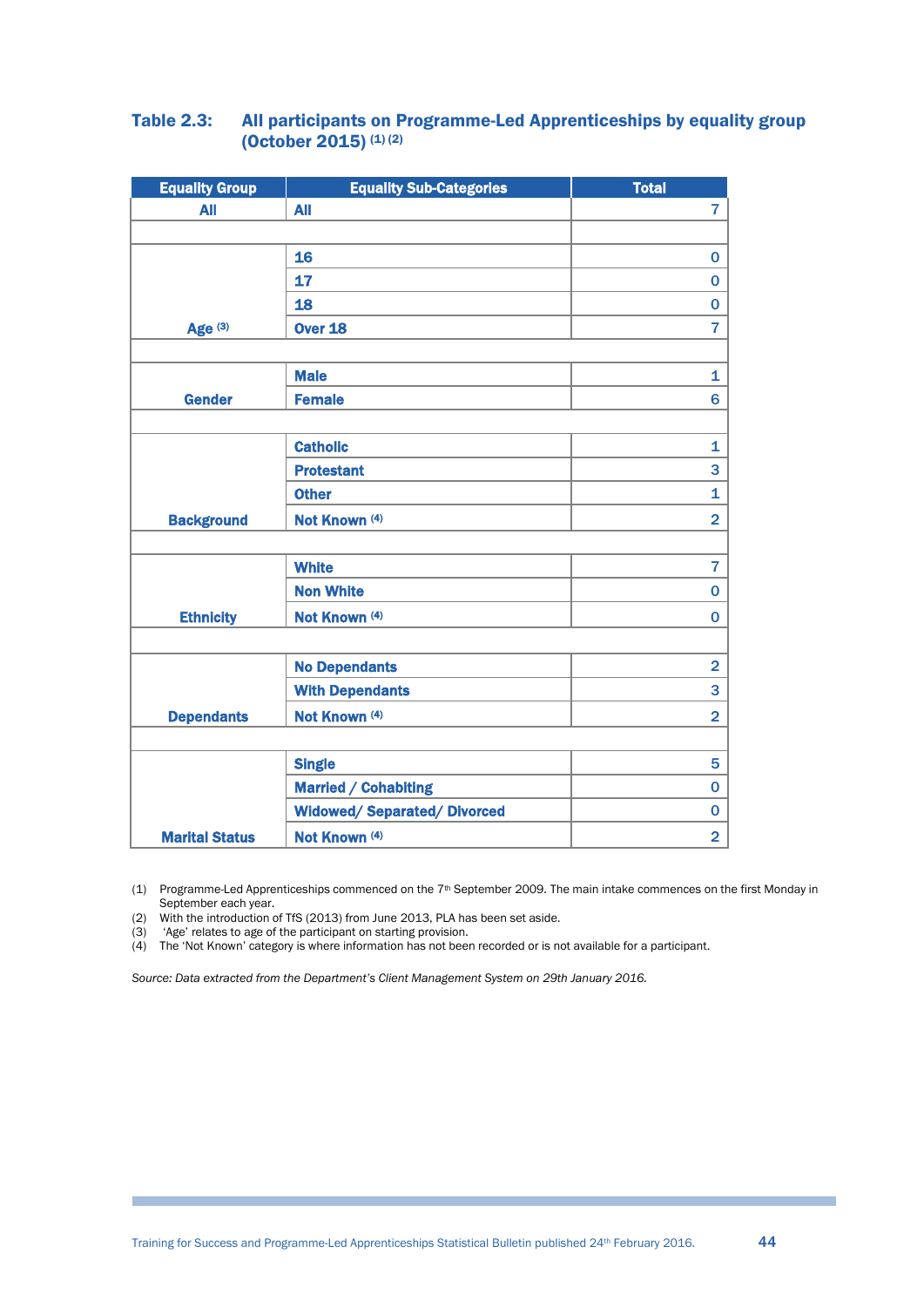#### <span id="page-44-0"></span>Table 2.4: All participants on Programme-Led Apprenticeships by Local Government District (October 2015) (1) (2)

| <b>Local Government District (3)</b>        | <b>Total</b> |
|---------------------------------------------|--------------|
| <b>Antrim and Newtownabbey</b>              | O            |
| <b>Armagh City, Banbridge and Craigavon</b> | n            |
| <b>Belfast</b>                              | 2            |
| <b>Causeway Coast and Glens</b>             | n            |
| <b>Derry City and Strabane</b>              | 1            |
| <b>Fermanagh and Omagh</b>                  | 1            |
| <b>Lisburn and Castlereagh</b>              | O            |
| <b>Mid and East Antrim</b>                  | 2            |
| <b>Mid Ulster</b>                           | ∩            |
| <b>Newry, Mourne and Down</b>               | 1            |
| <b>Ards and North Down</b>                  |              |
| Not Known (4)                               |              |
|                                             |              |
| <b>Total</b>                                |              |

(1) Programme-Led Apprenticeships commenced on the 7th September 2009. The main intake commences on the first Monday in September each year.

<sup>(2)</sup> With the introduction of TfS (2013) from June 2013, PLA has been set aside.

<sup>(3)</sup> Local Government District (LGD) is based on a participant's home postcode. It should be noted that although they live in a particular LGD, they may work elsewhere. Reform of Local Government reduced the number of LGDs from 26 to 11 from 1 April 2015. Table 2.5 shows data for the 26 LGDs for reference.

<sup>(4) &#</sup>x27;Not Known' includes those clients for whom postcode is not known / incorrect or where postcode cannot be mapped to LGD. *Source: Data extracted from the Department's Client Management System on 29th January 2016.*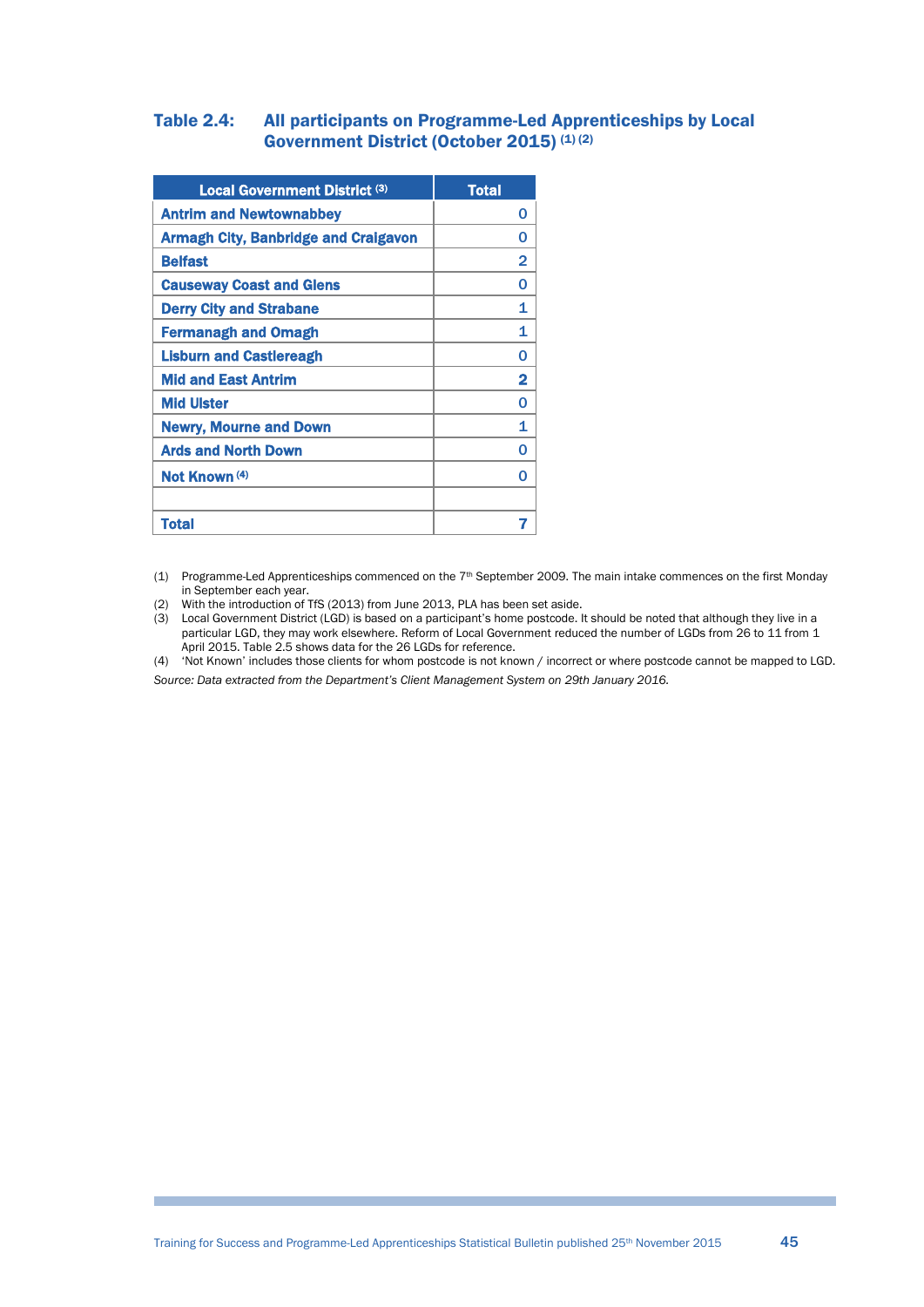#### Table 2.5: All participants on Programme-Led Apprenticeships by Former Local Government District (October 2015) (1) (2)

| Local Government District (3) | <b>Total</b>            |
|-------------------------------|-------------------------|
| <b>Antrim</b>                 | 0                       |
| <b>Ards</b>                   | 0                       |
| <b>Armagh</b>                 | 0                       |
| <b>Ballymena</b>              | $\overline{2}$          |
| <b>Ballymoney</b>             | 0                       |
| <b>Banbridge</b>              | 0                       |
| <b>Belfast</b>                | 2                       |
| <b>Carrickfergus</b>          | 0                       |
| <b>Castlereagh</b>            | 0                       |
| <b>Coleraine</b>              | 0                       |
| <b>Cookstown</b>              | 0                       |
| <b>Craigavon</b>              | 0                       |
| <b>Derry</b>                  | $\overline{\mathbf{1}}$ |
| <b>Down</b>                   | 1                       |
| <b>Dungannon</b>              | 0                       |
| <b>Fermanagh</b>              | 0                       |
| <b>Larne</b>                  | $\overline{0}$          |
| <b>Limavady</b>               | 0                       |
| <b>Lisburn</b>                | 0                       |
| <b>Magherafelt</b>            | 0                       |
| <b>Moyle</b>                  | 0                       |
| <b>Newry &amp; Mourne</b>     | 0                       |
| <b>Newtownabbey</b>           | 0                       |
| <b>North Down</b>             | 0                       |
| <b>Omagh</b>                  | 1                       |
| <b>Strabane</b>               | $\overline{0}$          |
| Not Known (4)                 | 0                       |
|                               |                         |
| <b>Total</b>                  | 7                       |

(1) Programme-Led Apprenticeships commenced on the 7<sup>th</sup> September 2009. The main intake commences on the first Monday in September each year.

(2) With the introduction of TfS (2013) from June 2013, PLA has been set aside.<br>(3) Local Government District (LGD) is based on a participant's home postcode.

(3) Local Government District (LGD) is based on a participant's home postcode. It should be noted that although they live in a particular LGD, they may attend provision elsewhere.

(4) 'Not Known' includes those clients for whom postcode is not known / incorrect or where postcode cannot be mapped to LGD.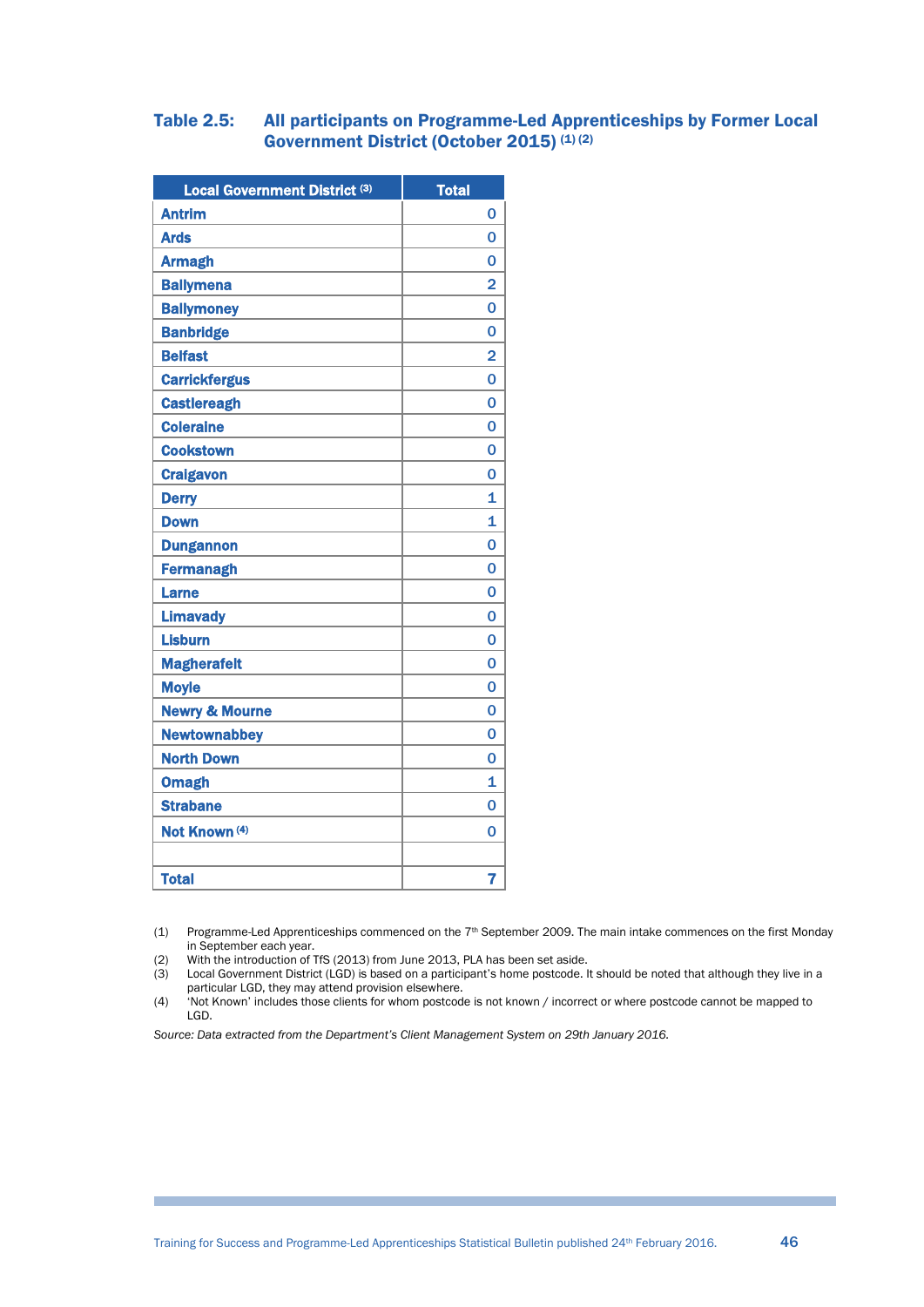#### <span id="page-46-0"></span>Table 2.6: All participants on Programme-Led Apprenticeships by Parliamentary Constituency (October 2015) (1) (2)

| Parliamentary Constituency <sup>(3)</sup> | <b>Total</b>   |
|-------------------------------------------|----------------|
| <b>Belfast East</b>                       | 0              |
| <b>Belfast North</b>                      | 0              |
| <b>Belfast South</b>                      | 1              |
| <b>Belfast West</b>                       | 1              |
| <b>East Antrim</b>                        | 0              |
| <b>East Londonderry</b>                   | 0              |
| <b>Fermanagh &amp; South Tyrone</b>       | 0              |
| <b>Foyle</b>                              | 1              |
| <b>Lagan Valley</b>                       | 0              |
| <b>Mid-Ulster</b>                         | 0              |
| <b>Newry &amp; Armagh</b>                 | 0              |
| <b>North Antrim</b>                       | 2              |
| <b>North Down</b>                         | $\overline{0}$ |
| <b>South Antrim</b>                       | 0              |
| <b>South Down</b>                         | 0              |
| <b>Strangford</b>                         | 1              |
| <b>Upper Bann</b>                         | 0              |
| <b>West Tyrone</b>                        | 1              |
| Not Known (4)                             | 0              |
|                                           |                |
| <b>Total</b>                              | 7              |

(1) Programme-Led Apprenticeships commenced on the  $7<sup>th</sup>$  September 2009. The main intake commences on the first Monday in September each year.

(2) With the introduction of TfS (2013) from June 2013, PLA has been set aside.

(3) Parliamentary Constituency (PC) is based on a participant's home postcode. It should be noted that although they live in a particular PC, they may attend provision elsewhere.

(4) 'Not Known' includes those clients for whom postcode is not known / incorrect or where postcode cannot be mapped to PC. *Source: Data extracted from the Department's Client Management System on 29th January 2016.*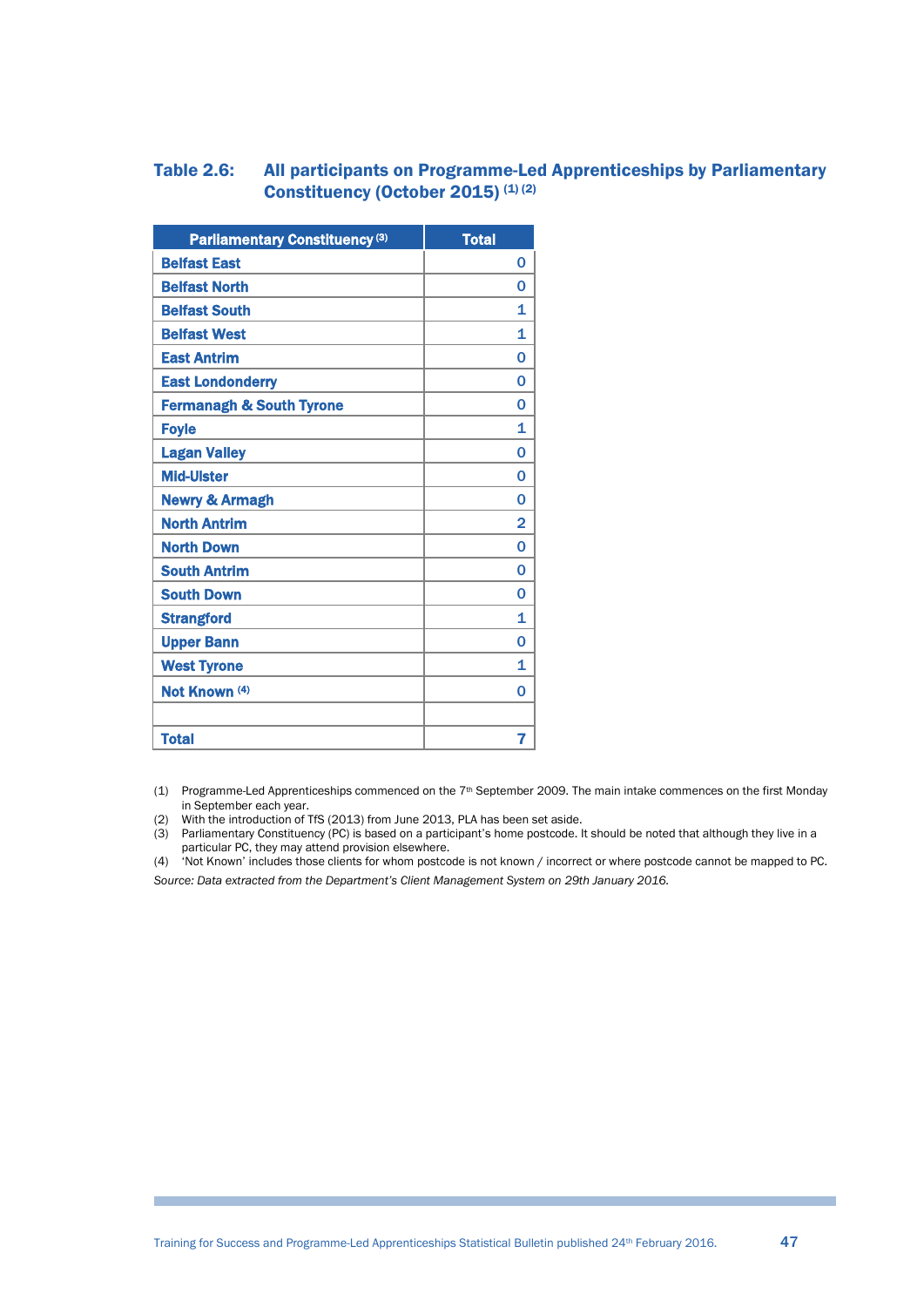# <span id="page-47-1"></span>Section 3: Programme-Led Apprenticeship Leavers and Main Outcomes

|                            | <b>Leavers</b> |                |        |               |          |  |  |  |
|----------------------------|----------------|----------------|--------|---------------|----------|--|--|--|
| <b>Academic Year</b>       | <b>Total</b>   | <b>Male</b>    | % Male | <b>Female</b> | % Female |  |  |  |
| 2009/10                    | 1,036          | 687            | 66%    | 349           | 34%      |  |  |  |
| 2010/11                    | 2,232          | 1,556          | 70%    | 676           | 30%      |  |  |  |
| 2011/12                    | 3,484          | 2,509          | 72%    | 975           | 28%      |  |  |  |
| 2012/13                    | 3,568          | 2,544          | 71%    | 1,024         | 29%      |  |  |  |
| 2013/14                    | 2,883          | 1,996          | 69%    | 887           | 31%      |  |  |  |
| 2014/15                    | 1,634          | 1,222          | 75%    | 412           | 25%      |  |  |  |
| 2015/16 (up to Oct<br>'15) | 8              | $\overline{2}$ | 25%    | 6             | 75%      |  |  |  |
| <b>Total</b>               | 14,845         | 10,516         | 71%    | 4,329         | 29%      |  |  |  |

#### <span id="page-47-2"></span>Table 3.1: Programme-Led Apprenticeship leavers by gender (2009/10 to  $2015/16$ ) (1) (2)

(1) Programme-Led Apprenticeships commenced on the 7th September 2009. The main intake for participants to this provision commences the first Monday in September each year.

(2) With the introduction of TfS (2013) from June 2013, PLA has been set aside.

*Source: Data extracted from the Department's Client Management System on 29th January 2016.*

#### <span id="page-47-0"></span>Table 3.2: Qualifications achieved by participants leaving Programme-Led Apprenticeships  $(2009/10 \text{ to } 2015/16)$  (1) (2)

|                            |                      | <b>Number of leavers achieving</b><br>each qualification |                                                       | % of leavers achieving each<br>qualification |                                                       |  |  |
|----------------------------|----------------------|----------------------------------------------------------|-------------------------------------------------------|----------------------------------------------|-------------------------------------------------------|--|--|
| <b>Academic</b><br>Year    | <b>Total Leavers</b> | <b>NVQ Level 2</b>                                       | <b>Full</b><br><b>Framework</b><br>Level <sub>2</sub> | <b>NVQ Level 2</b>                           | <b>Full</b><br><b>Framework</b><br>Level <sub>2</sub> |  |  |
| 2009/10                    | 1,036                | 14                                                       | 7                                                     | 1%                                           | 1%                                                    |  |  |
| 2010/11                    | 2,232                | 317                                                      | 235                                                   | 14%                                          | 11%                                                   |  |  |
| 2011/12                    | 3,484                | 1,166                                                    | 940                                                   | 33%                                          | 27%                                                   |  |  |
| 2012/13                    | 3,568                | 1,497                                                    | 1,314                                                 | 42%                                          | 37%                                                   |  |  |
| 2013/14                    | 2,883                | 1,668                                                    | 1,502                                                 | 58%                                          | 52%                                                   |  |  |
| 2014/15                    | 1,634                | 1,310                                                    | 1,202                                                 | 80%                                          | 74%                                                   |  |  |
| 2015/16 (up<br>to Oct '15) | 8                    | 6                                                        | 3                                                     | 75%                                          | 38%                                                   |  |  |
| <b>Total</b>               | 14,845               | 5,978                                                    | 5,203                                                 | 40%                                          | 35%                                                   |  |  |

(1) Programme-Led Apprenticeships commenced on the 7th September 2009. The main intake for participants to this provision commences the first Monday in September each year.

<span id="page-47-3"></span>(2) With the introduction of TfS (2013) from June 2013, PLA has been set aside.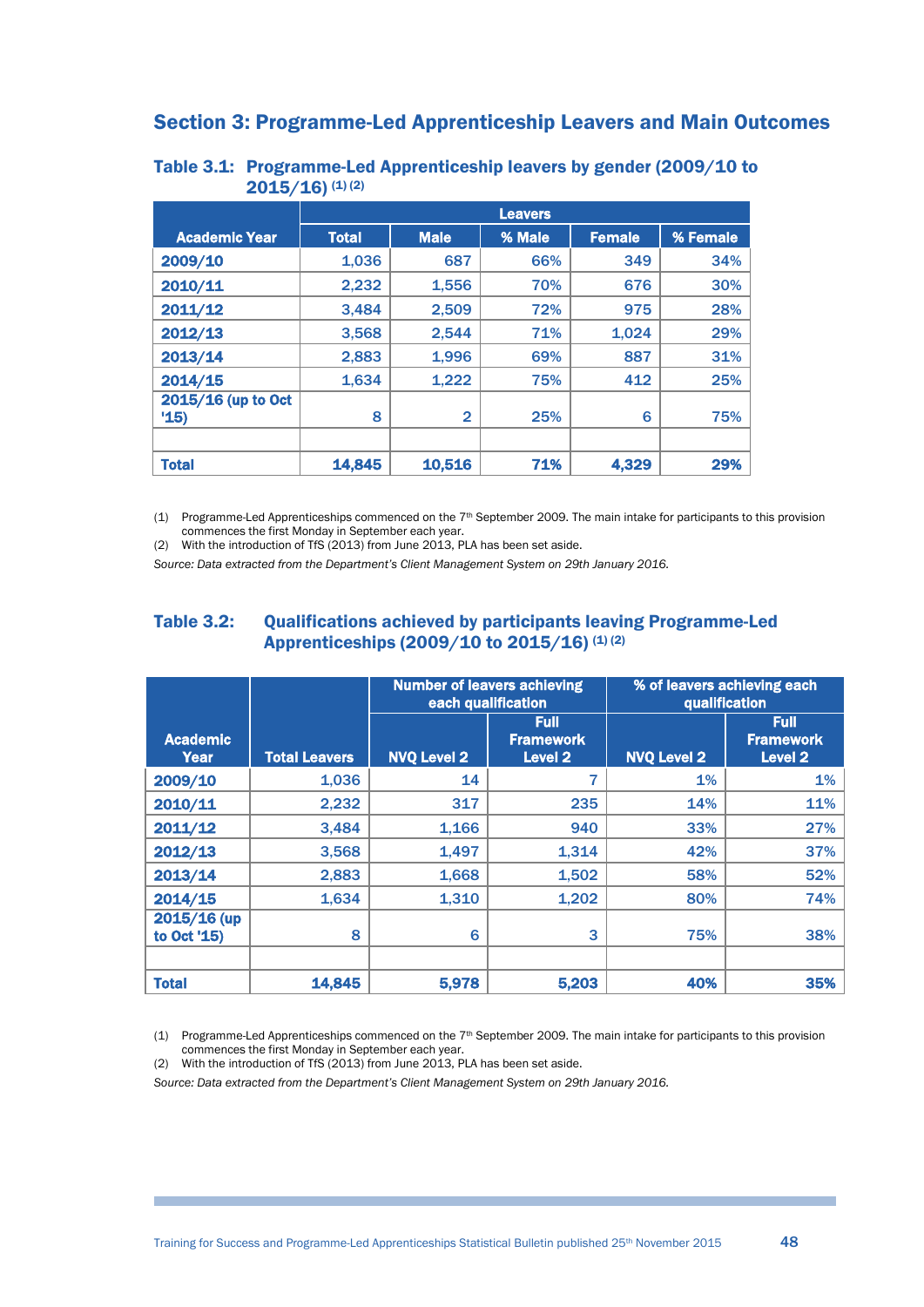#### Table 3.3: Essential Skills Qualifications achieved by participants leaving Programme-Led Apprenticeships  $(2009/10$  to  $2015/16)$  (1) (2)

|                            |                      | each qualification (3)                           | <b>Number of leavers achieving</b>               | % of leavers achieving each<br>qualification (3) |                                                  |  |  |
|----------------------------|----------------------|--------------------------------------------------|--------------------------------------------------|--------------------------------------------------|--------------------------------------------------|--|--|
| <b>Academic Year</b>       | <b>Total Leavers</b> | <b>Essential</b><br><b>Skills Level 1</b><br>(4) | <b>Essential</b><br><b>Skills Level 2</b><br>(5) | <b>Essential</b><br><b>Skills Level 1</b><br>(4) | <b>Essential</b><br><b>Skills Level 2</b><br>(5) |  |  |
|                            |                      |                                                  |                                                  |                                                  |                                                  |  |  |
| 2009/10                    | 1,036                | 99                                               | 86                                               | 10%                                              | 8%                                               |  |  |
| 2010/11                    | 2,232                | 697                                              | 599                                              | 31%                                              | 27%                                              |  |  |
| 2011/12                    | 3.484                | 1,507                                            | 1,339                                            | 43%                                              | 38%                                              |  |  |
| 2012/13                    | 3,568                | 1,623                                            | 1,591                                            | 45%                                              | 45%                                              |  |  |
| 2013/14                    | 2,883                | 1,483                                            | 1,529                                            | 51%                                              | 53%                                              |  |  |
| 2014/15                    | 1,634                | 840                                              | 1,081                                            | 51%                                              | 66%                                              |  |  |
| 2015/16 (up to<br>Oct '15) | 8                    | 8                                                | 3                                                | 100%                                             | 38%                                              |  |  |
|                            |                      |                                                  |                                                  |                                                  |                                                  |  |  |
| <b>Total</b>               | 14,845               | 6,257                                            | 6,228                                            | 42%                                              | 42%                                              |  |  |

(1) Programme-Led Apprenticeships commenced on the 7th September 2009. The main intake for participants to this provision commences the first Monday in September each year.

(2) With the introduction of TfS (2013) from June 2013, PLA has been set aside.

(3) It is possible for participants to achieve more than one Essential Skills qualification.

(4) Essential Skills Level 1 includes Application of Number Level 1, Communication Level 1 and ICT Level 1.

(5) Essential Skills Level 2 includes Application of Number Level 2, Communication Level 2 and ICT Level 2.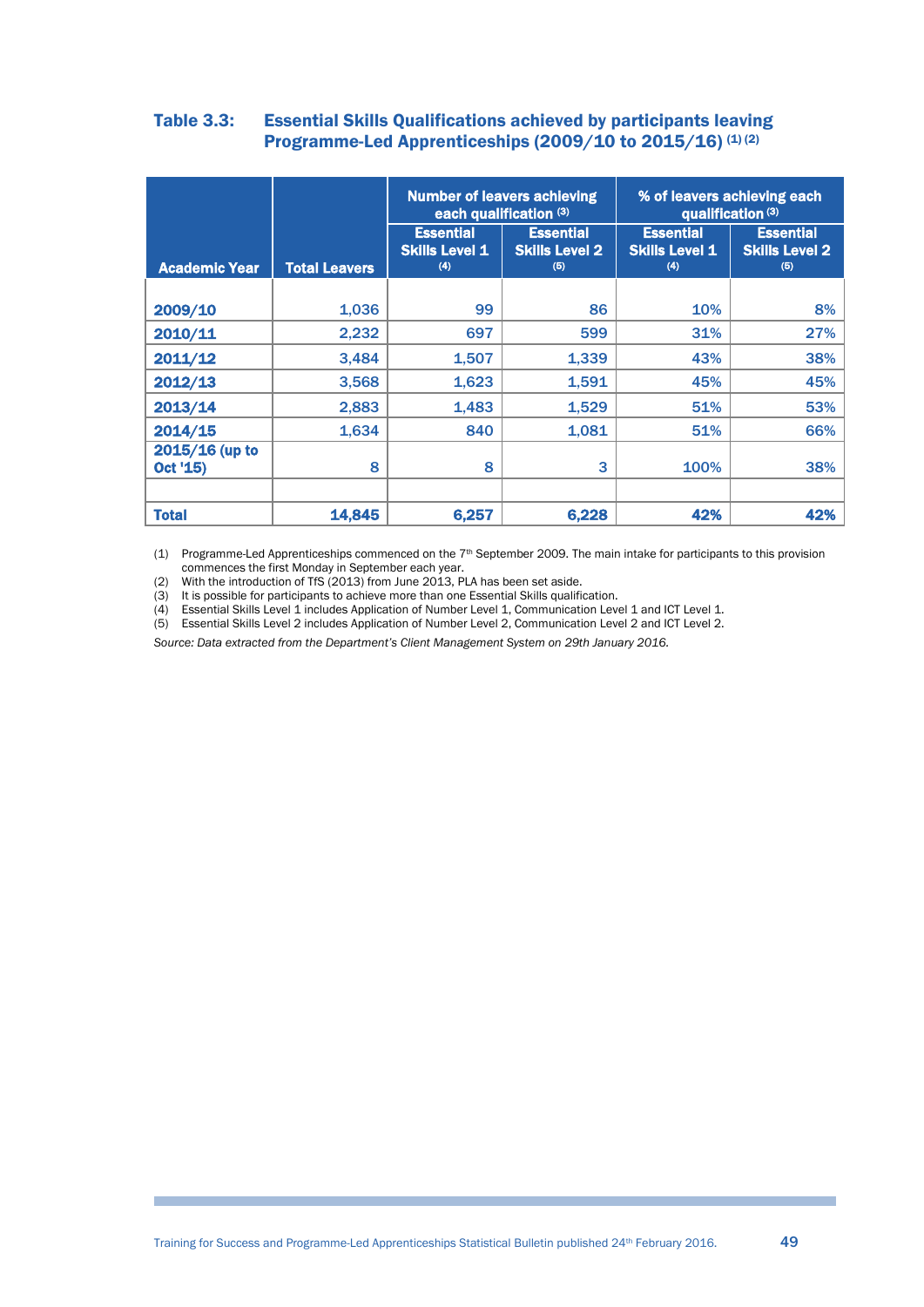# Programme-Led Apprenticeships Performance Monitoring Tables

The following table provides data on the performance of participants on the Programme-Led Apprenticeships Programme. There are several major differences between these tables and those on previous pages, which should be noted.

Unlike the tables in earlier sections of this bulletin which are based on academic years, the Performance Monitoring tables are based on financial years, i.e. from 1st April to 31st March in the following year.

The figures for each financial year represent the cohort of participants who started the programme in that financial year, and the progress and performance of each yearly cohort is detailed in each column of the tables.

The targets against which performance has been measured vary across programmes and between strands and versions of the same programme.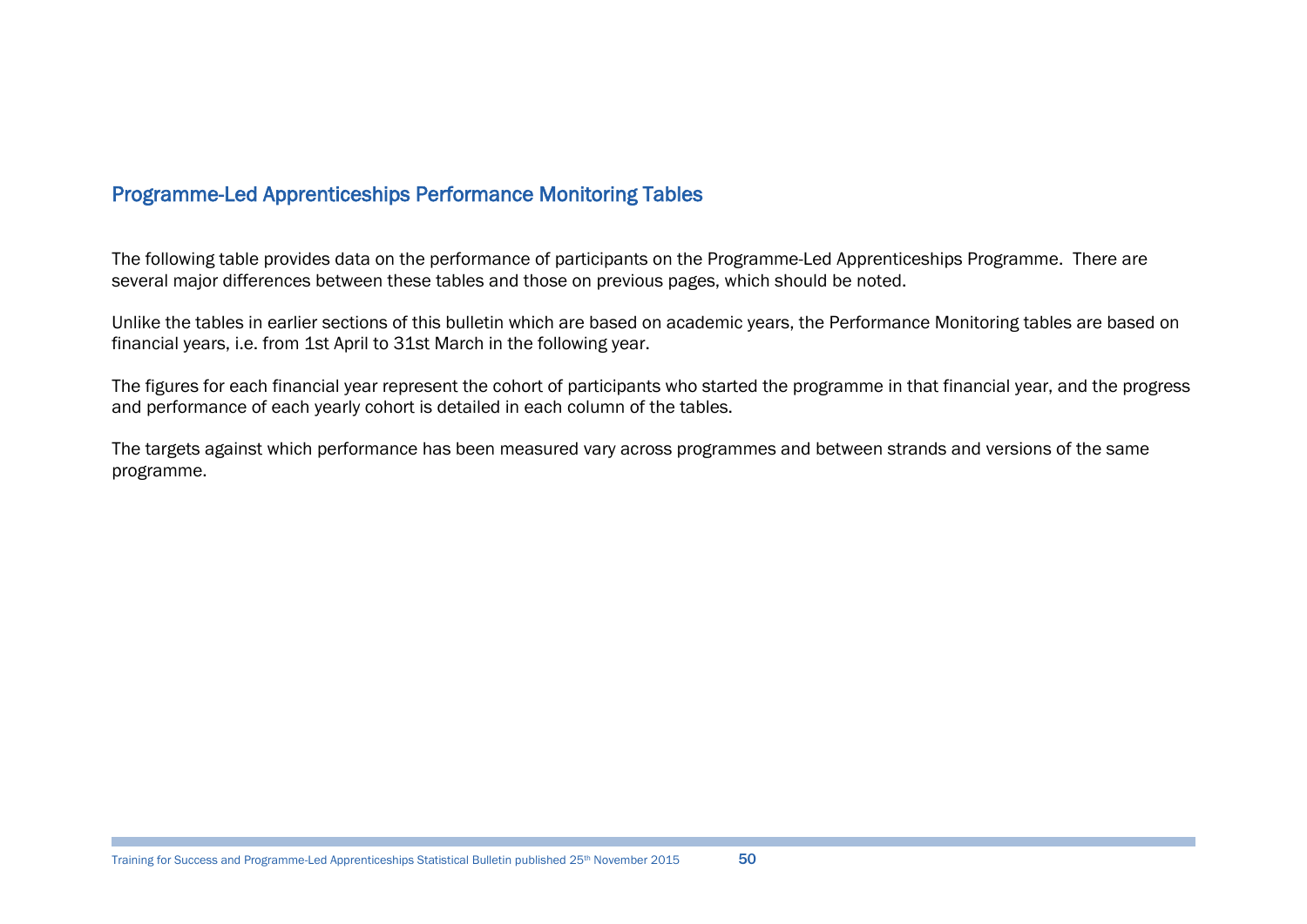# Section 4: Performance on Programme-Led Apprenticeships

#### Table 4.1: Performance on Programme-Led Apprenticeships (2009/10 to 2014/15)

|                          |                             | <b>No. of Participants</b>                                         |            |                                                                          |                                      |                                           |                              | % of Participants                                               |                                                           |                                              |                                   |  |
|--------------------------|-----------------------------|--------------------------------------------------------------------|------------|--------------------------------------------------------------------------|--------------------------------------|-------------------------------------------|------------------------------|-----------------------------------------------------------------|-----------------------------------------------------------|----------------------------------------------|-----------------------------------|--|
| <b>Financial</b><br>Year | <b>Completed</b><br>4 Weeks | <b>Still on this without an</b><br>training<br>programme Framework | Left       | <b>Achieved</b><br>NVQ or Full NVQ Level 2 Framework Tech Cert<br>(1)(2) | <b>Achieved</b><br>Level 2<br>(1)(2) | <b>Achieved</b><br>Level 2<br>$(1)$ $(2)$ | Still on<br>this<br>training | Left<br>without an<br><b>NVQ or Full</b><br>programme Framework | <b>Achieved</b><br>NVQ Level 2 Framework Tech Cert<br>(1) | <b>Achieved</b><br>Level <sub>2</sub><br>(1) | <b>Achieved</b><br>Level 2<br>(1) |  |
| 2009/10                  | 3,467                       |                                                                    | 2,337      | 1,090                                                                    | 810                                  |                                           | 0%                           | 67%                                                             | 31%                                                       | 23%                                          | 0%                                |  |
| 2010/11                  | 3,722                       |                                                                    | 2,277      | 1,385                                                                    | 1,153                                |                                           | 0%                           | 61%                                                             | 37%                                                       | 31%                                          | 0%                                |  |
| 2011/12                  | 3,870                       |                                                                    | 2,124      | 1,690                                                                    | 1.468                                | 1.449                                     | $< 0.5\%$                    | 55%                                                             | 44%                                                       | 38%                                          | 37%                               |  |
| 2012/13                  | 3.408                       |                                                                    | 1,918      | 1,450                                                                    | 1,271                                | 1,338                                     | $< 0.5\%$                    | 56%                                                             | 43%                                                       | 37%                                          | 39%                               |  |
| $ 2013/14^{(3)} $        | 498                         |                                                                    | <b>306</b> | <b>186</b>                                                               | <b>149</b>                           | 202                                       | $< 0.5\%$                    | 61%                                                             | 37%                                                       | 30%                                          | 41%                               |  |
| $2014/15^{(3)}$          | 19                          |                                                                    | 11         |                                                                          |                                      | 11                                        | 11%                          | 58%                                                             | 37%                                                       | 26%                                          | 58%                               |  |

Notes:

(1) The Target Year for achievement of qualifications is 2 years after a participant starts on a programme. For example, starts in 2013/14 will have a Target Year for achievement of March 2016.

(2) It should be noted that an individual participant can gain more than one qualification.

<span id="page-50-0"></span>(3) Participants who began in these years still have time remaining to achieve their targeted qualification. For example, starts in 2013/14 will have a Target Year for achievement of March 2016. *Source: Data extracted from the DEL Client Management System on 30th October 2015.*